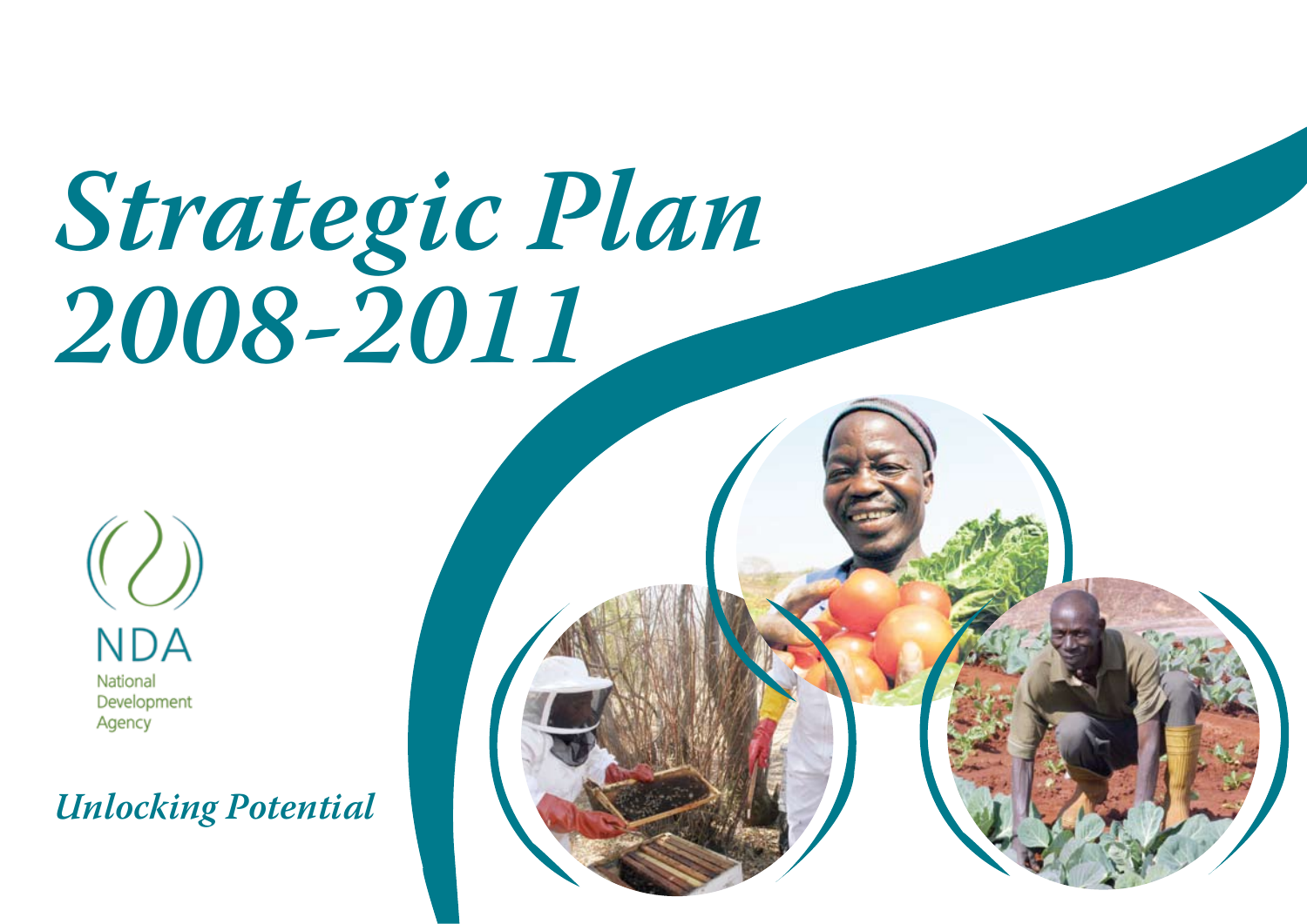# **Table of Contents**

| 1.             |  |
|----------------|--|
| 2              |  |
| 3              |  |
| 4.             |  |
| 5              |  |
| 6              |  |
| $\overline{7}$ |  |
| 8              |  |
| 9              |  |
| 10             |  |
| 11             |  |
|                |  |
|                |  |
|                |  |
|                |  |
|                |  |
|                |  |

 $\overline{2}$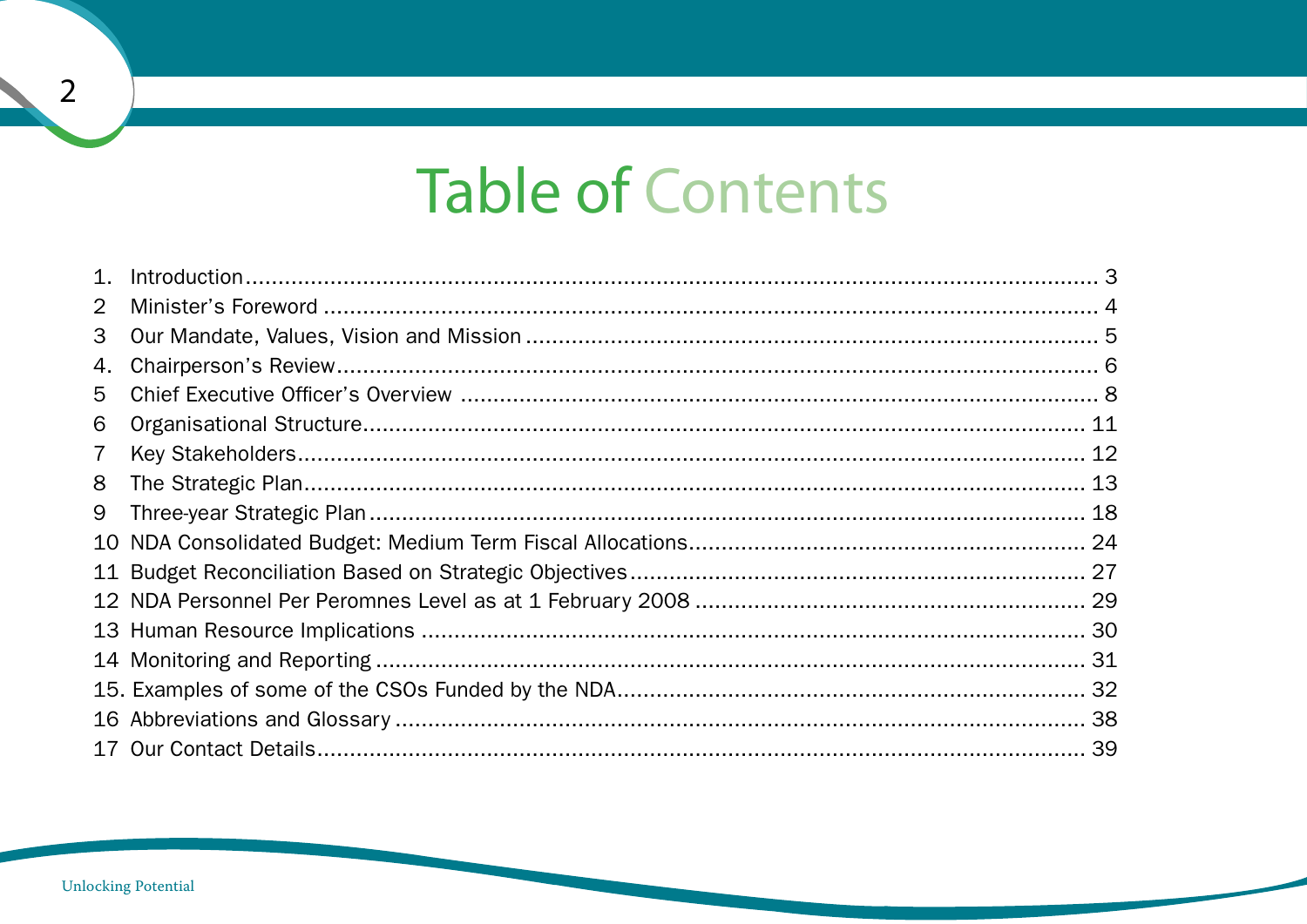# 1. Introduction

T here are many and varied definitions of poverty, but generally people are considered poor when they are unable to satisfy their basic needs of food, clothing, shelter, healthcare and other amenities.

Various quantitative measures are also used to count the number of people in a population falling under some thresholds (poverty lines) and classify them as living in poverty. Some of these measures are presented in monetary units, others relate to people's access to resources, hence poverty is always defined in terms of access to resources that could be used to meet human basic needs for a decent and dignified way of living.

Since its inception the National Development Agency (NDA) has distributed more than R640 million to various communities located in poor areas in the following sectors: food security, sustainable livelihoods and community health projects. More than 404 773 direct households and 2 031 375 individuals have benefited from these projects.

In 2006 the Board of the NDA approved commitment of R25 million to 20 non-governmental organisations (NGOs) working in partnership with universities and accredited service providers throughout the country to strengthen the institutional capacity of grassroots organisations to deliver quality service and programmes to alleviate poverty.

In January 2008 the government, through the Cabinet Lekgotla, pronounced on the importance of focusing on poverty during the current financial year. This was also emphasised by President Thabo Mbeki in his State of the Nation Address in February.

The President singled out the elaboration of an integrated and comprehensive anti-poverty strategy that addresses sections of the population most affected by this scourge as one of the government's

24 apex priorities for the year ahead. These sections of the population include children, women, the youth, people living in rural areas and urban informal settlements, people with disabilities or chronic illnesses and the elderly. Among the key proposed interventions he listed are expanding the public works programme and employment subsidies for direct job creation for targeted groups, enhancing employment search capability, improving education and training, improving services and assets among poor communities, instituting specific interventions in poor households and ensuring the effectiveness of institutions supporting women and other sectors.

The NDA's 2008-2011 strategy seeks to respond to the call by government to implement these apex priorities. The NDA's interventions are aimed at contributing to job creation and participation of poor communities in the mainstream economy by strengthening their capacity and fostering social entrepreneurship.

Unlocking Potential

 $\overline{3}$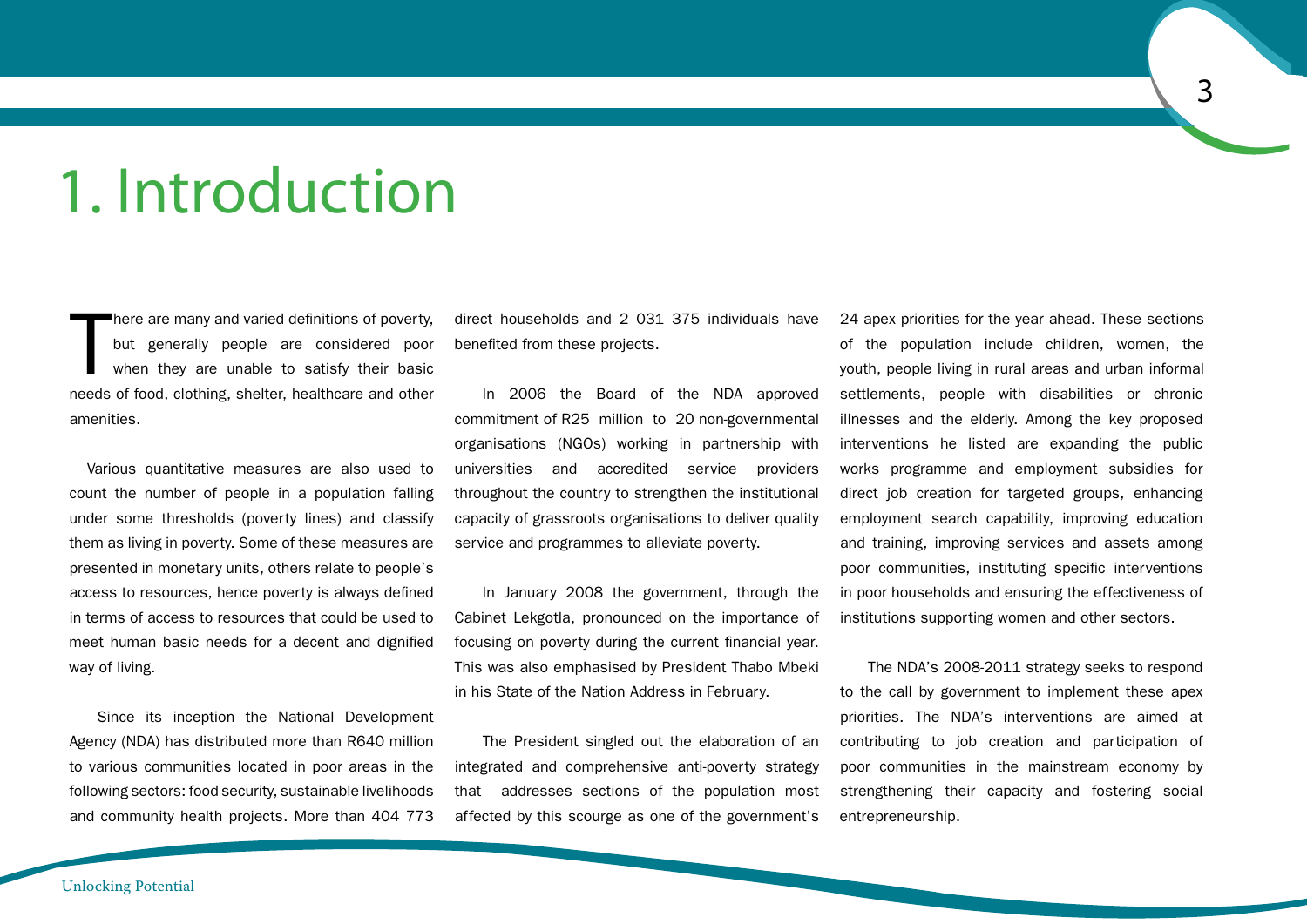# 2. Minister's Foreword



T he year 2007-2008 has been a busy and challenging one for both the Department of Social Development and the National Development Agency (NDA).

In his State of the Nation Address, President Thabo Mbeki made mention of the "war room" for the war against poverty. What does this mean and where does the NDA fit into the "war against poverty"?

The "war against poverty" is a reprioritisation of our economic strategy from a focus on growth to a focus on caring. The "war room" is thus a plan to coordinate the work done by various government departments, including Social Development, Education, Provincial & Local Government, Trade & Industry, Public Works, and Agencies such as the NDA.

The government expects the NDA to play a pivotal role in the President's "war room" strategy. Accordingly, the NDA will be required to mobilise civil society and communities at large to contribute

to this strategy. Furthermore, the NDA will invest significant resources in building the capacity of communities based on the acknowledgement that poverty is not only about hunger, but that it is also, about a lack of access to education and skills development opportunities.

As indicated in my speech to the Portfolio Committee on Social Development, the department has prioritised civil society support and strengthening of communities. The NDA will play a significant role in the development of a framework for holistic community development. This will assist in defining what the department and government's community development approach and product should be.

Finally, the NDA will continue to provide grants to strengthen civil society and participate in a pilot project to link beneficiaries of social grants to sustainable livelihoods.

### **Dr Zola Skweyiya Minister of Social Development**

 $\overline{4}$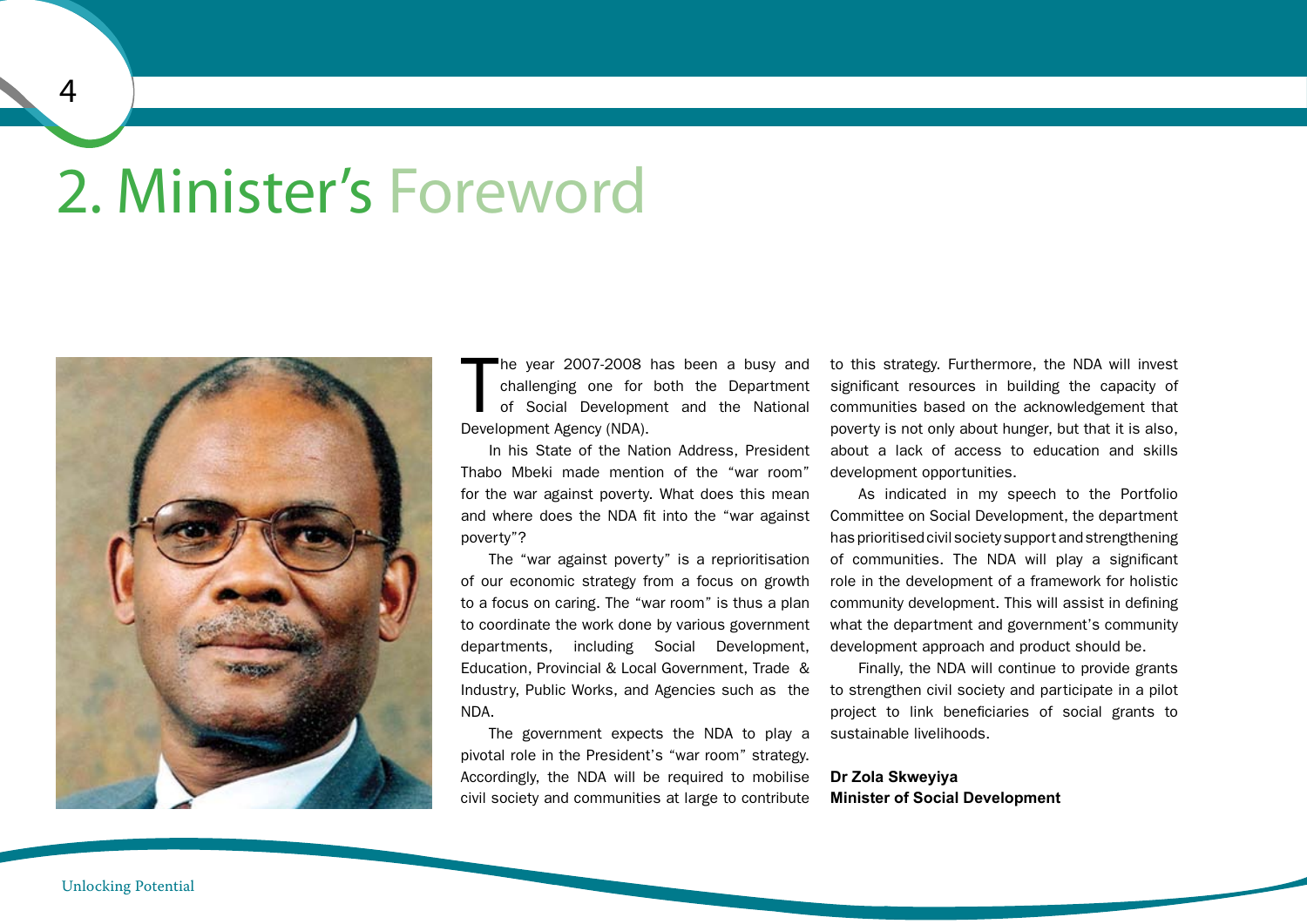# 3. Our Mandate, Values, Vision and Mission

In implementing the mandate, the NDA has crafted the vision and mission statements as follows:

### OUR MANDATE

Our mandate is stated in the NDA Act as follows: Primary mandate:

To contribute to the eradication of poverty and its causes by granting funds to civil society organisations for the purpose of:

- Implementing development projects of poor communities; and
- Strengthening the institutional capacity of other civil society organisations that provide services to the poor

### Secondary mandate:

- Promote consultation dialogue and sharing of development experience between civil society organisations and relevant organs of state; debate development policy; and
- Undertake research and facilitate publications aimed at providing the basis for development

### OUR VALUES

We subscribe to the following values:

### *Integrity*

To be honest, trustworthy, open and accountable for our actions and the resources entrusted to us

### *Excellence*

To meet and exceed delivery service standards in all aspects of the business

### *Dignity*

To uphold and respect the primacy of the individual, group and society in their quest to seek decent living standards

### *Partnering*

To work in partnership with others for the common good

### *Commitment*

To intervene with skill, diligence and dedication in the pursuit of meeting the needs of our partners

### *Empowerment*

Seeking and unleashing potential in all our **stakeholders** 

### OUR VISION:

A developing society free from poverty

5

### OUR MISSION:

Facilitate development through targeted grant funding, research and strategic partnerships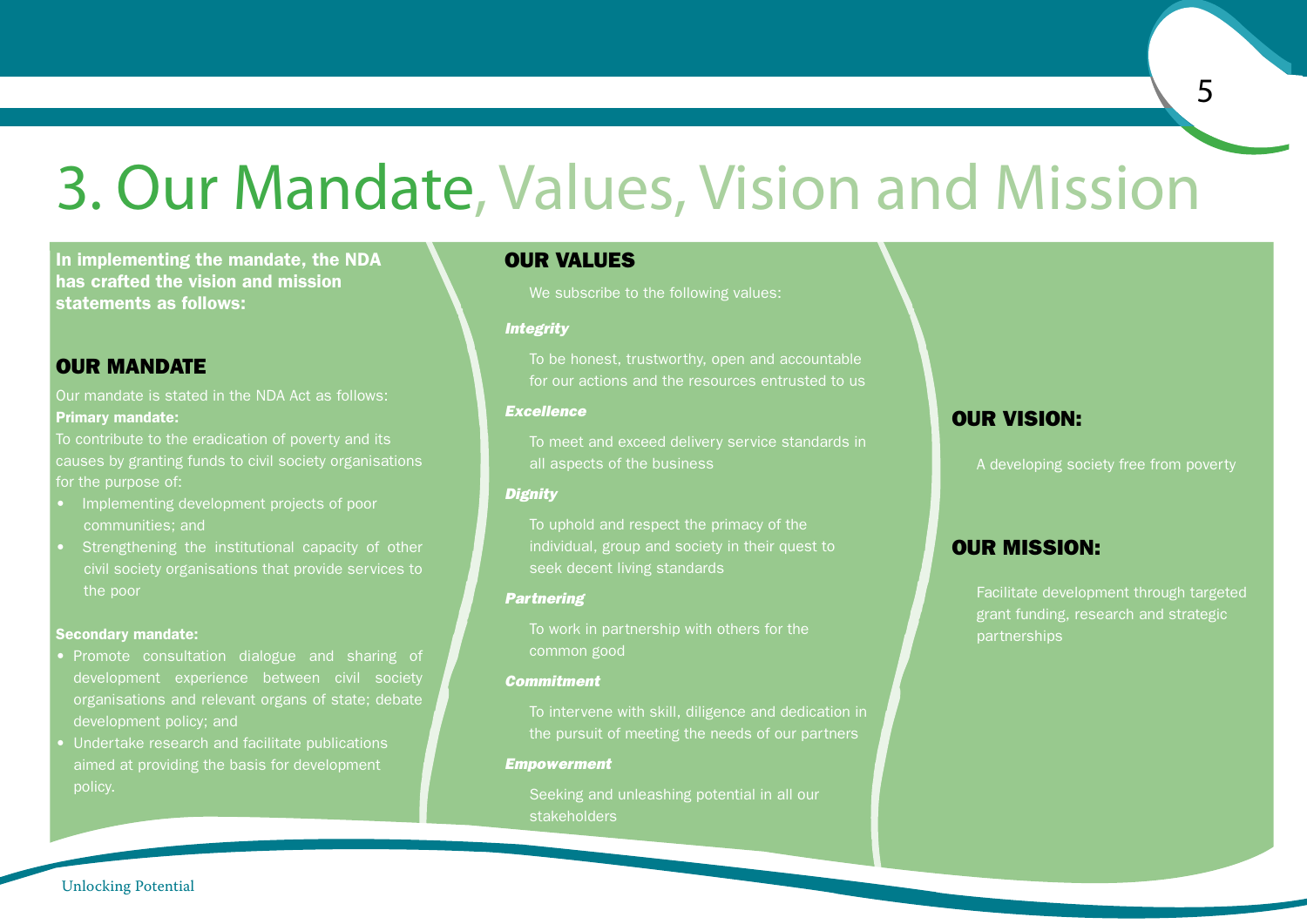# 4. Chairperson's Review



In presenting this strategy for 2008-2011, I would like<br>to begin by introducing the new NDA Board. It consists<br>of myself, Bishop Malusi Mpumlwana as Chairperson, n presenting this strategy for 2008-2011, I would like to begin by introducing the new NDA Board. It consists Deputy Chairperson Mrs Marcia Manong, Mr Muthuhadini Alfred Madzivhandila, Professor Tokozile Mayekiso, Mr Steve Mohlabi, Dr Wallace Mgoqi, Mr Phuti Mokobane, Mr David Adler, Mr Mmoloki Pheelwane, Rev Nombuso Maphalala and Chief Pheni Ngove. This Board will serve a term of three years with effect from 25 October 2007.

This strategy is a product of the deliberations of the new Board and reflects their inputs since their appointment. The contribution of the previous Board, whose inputs formed the basis of the new strategy and provided a departure point for a new document, is gratefully acknowledged. Their work has provided a solid base on which the new Board will build for the future of the NDA.

Our two-fold legislative mandate is to contribute to the eradication of poverty and its causes.

This is to be achieved through the granting of funds to civil society organisations (CSOs) to enable them to implement development projects in poor communities. We are also charged with strengthening the institutional capacity of other civil society organisations that provide services to poor communities.

We believe we have in the past few years recorded

significant successes on the road to achieving our mandate. There are, however, several areas that we believe require more emphasis during the next three years. These are:

- 1. Strengthening the institutional capacity of other civil society organisations that deliver services to poor communities;
- 2. Undertaking research and developing publications that will provide the basis for development of policy; and
- 3. Promoting partnerships to maximise the effectiveness of the resources being used to eradicate poverty so that appropriate funding can be sourced and used to achieve our objectives.

Our new strategy seeks to tackle these areas by addressing the capacity of the NDA so that it is empowered to achieve its mandate in a focused manner.

We have recrafted our mission to reflect this new emphasis. We have moved from the original mission, which was "to contribute to poverty eradication and elimination of its causes", to the latest one, which is "to facilitate development through grant funding, research and strategic partnerships".

The new mission reflects a move from the generic to the specific. Instead of restating our legislative mandate we have moved forward and placed the emphasis firmly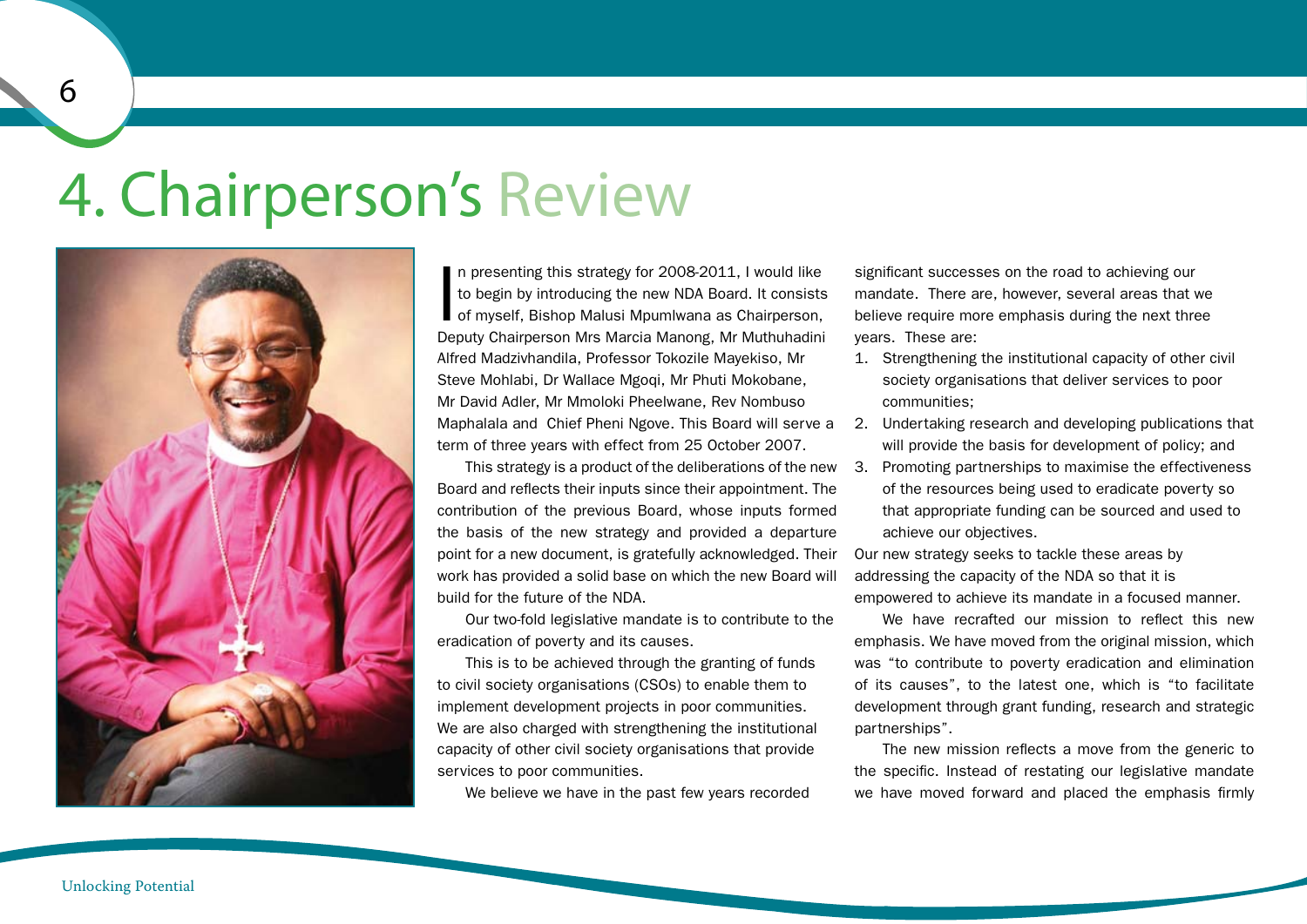# 4. Chairperson's Review (continued)

on what the organisation intends doing. During the next three years we intend to effectively leverage development resources from various stakeholders through the formation of strategic partnerships. This will be undertaken at national, provincial and local levels. We will target our funding interventions far more strategically than in the past, and maximise their impact and focus by strengthening our research capacity. We will therefore focus on increasing the volume and quality of research in those areas to inform our funding decisions on the ground.

We will achieve our mission by focusing on the following goals:

- 1. Establishing and promoting partnerships to leverage funds and capabilities;
- 2. Facilitating research that informs grant funding decisions and policy; and
- 3. Building sustainable organisational capabilities.

This strategy forms the basis of our contract with government through the Ministry of Social Development and all other stakeholders for the next three years.

I am therefore pleased to present the NDA Strategic Plan for 2008-2011 to the Minister on behalf of the NDA Board.

**Bishop Malusi Mpumlwana Chairperson**



 $\overline{7}$ 

Back row (from left): Dr Wallace Mgoqi, Professor Thokozile Mayekiso, Mr David Adler, Ms Marcia Manong (Deputy Chairperson), Mr Phujti Mokobane, Mr Mmoloki Pheelwane, Mr Muthuhadini Alfred Madzivhandila and Steve Mohlabi. Middle row: Rev Nombuso Maphalala Front row (from left) Bishop Malusi Mpumlwana (Chairperson) and Chief Pheni Ngove.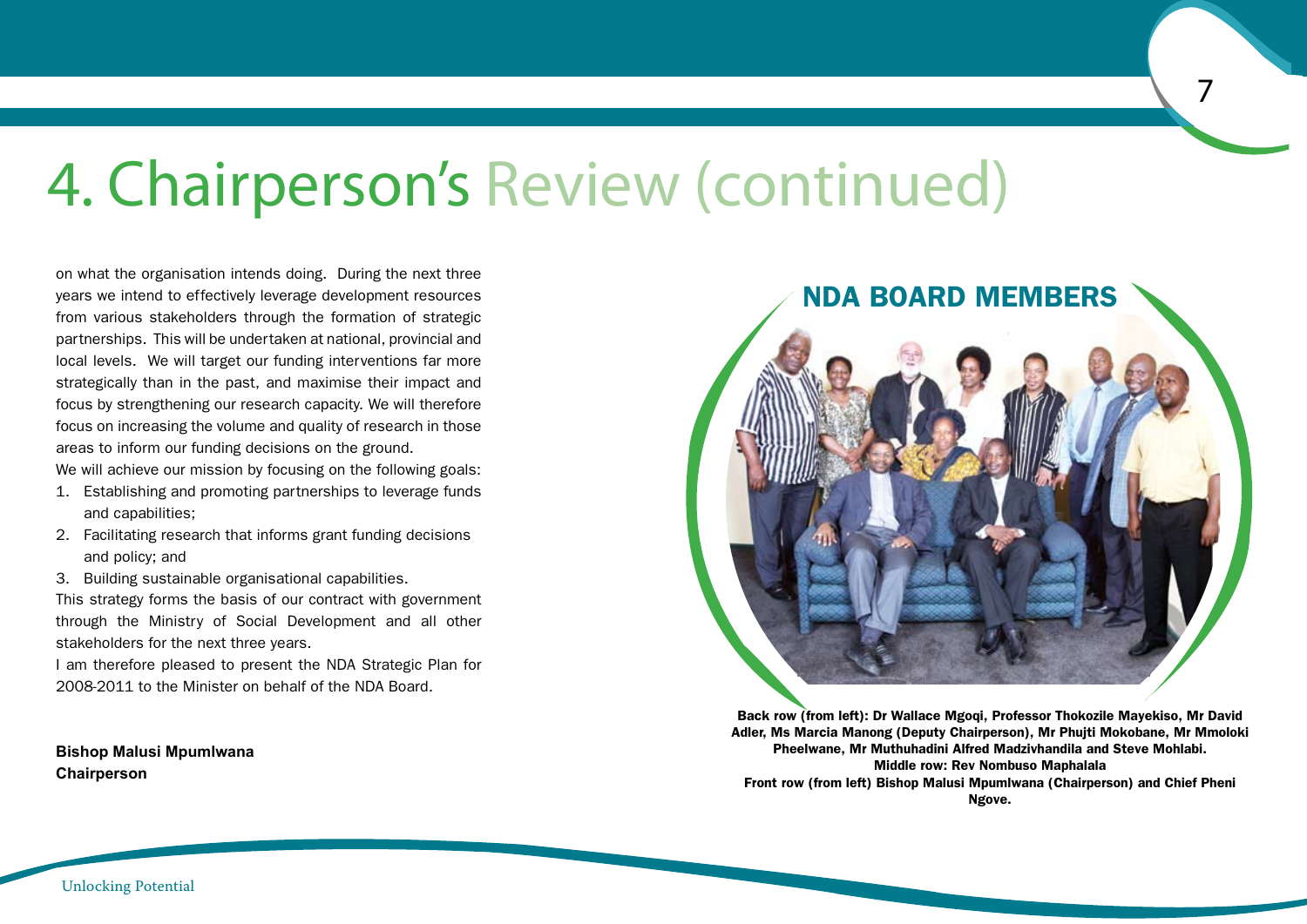# 5. Chief Executive Officer's

 $\prod$ he eradication of poverty remains one of South Africa's significant fight against poverty. challenges.

unemployment statistics remain significantly high.

The NDA is one of the government agencies tasked with the responsibility of fighting poverty, our number one enemy.

Poverty eradication is a long-term challenge for all Africans.Resources for are to: eradicating poverty are limited and we can only overcome this challenge through partnerships.

years contributed enormously to poverty alleviation by funding projects. We have also managed to transform the organisation by improving systems. This has resulted in an unqualified audit in the 2007-2008 fiscal year. The focus of the NDA during this term

will be on establishing partnerships in the

This is exacerbated by the fact that Development Agency (NDA) is to facilitate Our mission at the National development through grant funding, research and strategic partnerships. For the next three years all our energies, actions and resources will be aimed at achieving this mission.

In the short- to medium-term our goals

- 1. Establish and promote partnerships to leverage funds and capabilities;
- 2. Facilitate research that informs grant funding decisions and policy; and
- The NDA has in the last few 3. Build and sustain organisational capabilities.

### Organisational focus:

Our focus in achieving these goals will be on gathering quality information at municipal level about the extent of poverty, its magnitude and changing character.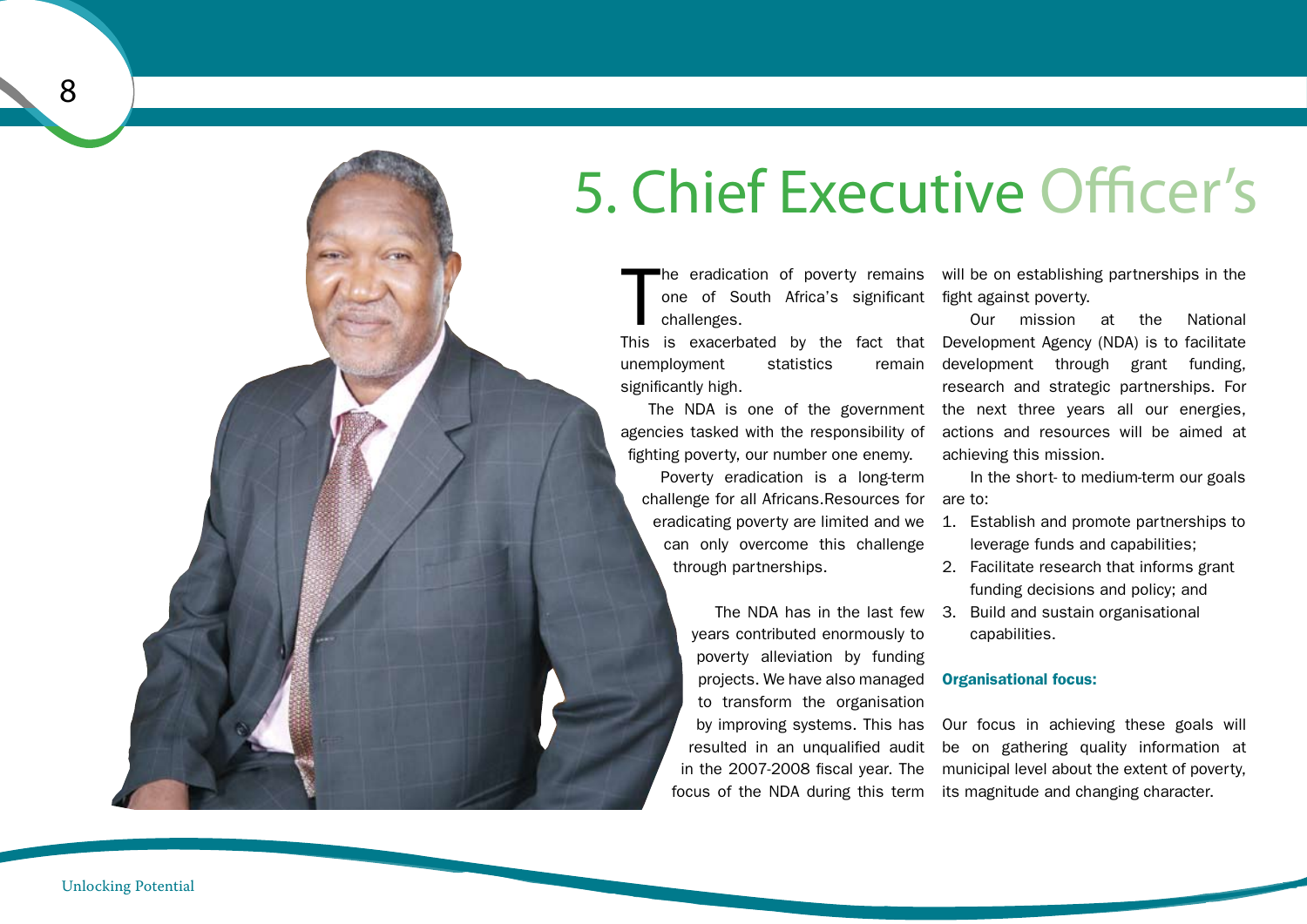# Overview

In so doing we will obtain vital information about the flow of resources in poor communities and the impact these resources can have on the reduction of poverty. We wish to obtain more valid information about the community-based organisations (CBOs) that work on the ground with communities to fight poverty as our funding of communities is undertaken through them as intermediaries. We must intimately understand their strengths and weaknesses if we are to assist them to strengthen their capacity to act more effectively on the ground within communities. We need to develop compelling information about government policies, strategies and plans on poverty eradication for the purpose of complementing their activities.

The same applies to the private sector and other stakeholders engaged in poverty eradication efforts in our communities. We will continuously monitor and evaluate progress made in the projects we are funding so that we can extrapolate best practices from these programmes and share lessons gained with all other stakeholders in the field. Our aim is to be able to take evidence-based decisions regarding the utilisation of our grant funding. This will assist enormously in

determining the types of projects we should fund by identifying the sectors in which the greatest impact can be made through poverty eradication interventions. We intend achieving this through our secondary goal, which is to facilitate research that informs grant funding decisions and policy.

In responding to our legislative mandate, that our role is to contribute to the eradication of poverty by granting funds to civil society organisations (CSOs), we intend to focus on facilitating developmentally oriented partnerships on the ground. By this we acknowledge that as a public entity we cannot eradicate poverty through our efforts alone, and cannot develop people from a distance.

We can only assist by leveraging and using the limited funds and resources at our disposal to facilitate interventions on the ground. Since the funding and implementation of projects takes place through CSOs, our focus will also be on building their institutional capacity to improve their delivery at grassroots level. We will develop and regularly update a database of CSOs that can be used for various purposes. We will also focus on clearly identifying those involved in

development work and deliver services to communities affected by poverty.

We believe that for any development initiative to succeed three factors have to be present. These are ownership, capacity and sustainability.

We intend to establish ownership by improving the processes we use to grant funding. Requests for proposals and programme formulation will be made more participatory and inclusive so that affected communities identify their needs themselves. In this way, they will own the initiatives being implemented.

On capacity, we currently provide resources for capacity building in the projects we fund. We intend to reinforce our capacity building programmes and extend them to the CSOs that are also engaged in providing services other than NDA-funded projects. We will become more focused and structured in terms of our capacity strengthening initiatives for the CSOs. The ability to achieve sustainability will depend on how well we fare in ensuring ownership and capacity for those we are funding. In addition, we intend to promote sustainability by ensuring clear criteria, appropriate targeting and fostering partnerships that will propel a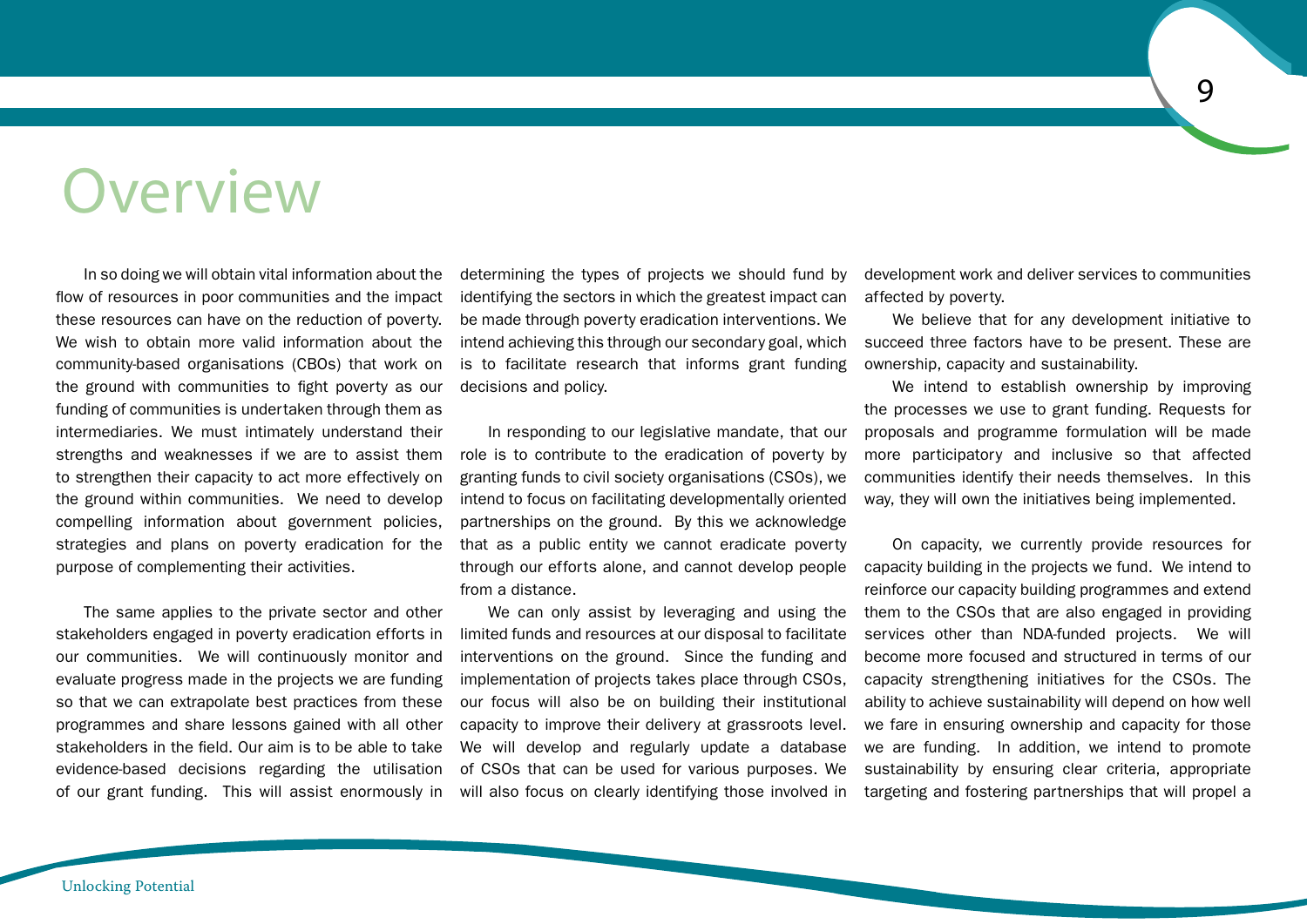### 5. Chief Executive Officer's Overview (continued)

project towards a viable commercial enterprise.

Our interventions will be geared to facilitating ownershipbytheaffectedcommunities,strengthening their capacities and ensuring that interventions result in sustainable income generating economic activities. Our aim is to unlock the potential of communities to realise self-development. This will be achieved through our second goal, which is to establish and promote partnerships to leverage funds and capabilities. We aim to make the most of the funds and capabilities available through various players in the development field.

### How are we going to achieve these aims?

We recognise that we have capacity challenges to address if we are to achieve our goals. Currently our strengths are that as an organisation we receive grant funding from government; have the ability to reach communities through our provincial offices and have community development experience and grant funding capacity. We also have Board members rooted and knowledgeable in the field of development and employees committed to our mission.

Our challenges are in the areas of appropriate business processes and skills in the areas of planning, monitoring and evaluation and research. Through our goal to build and sustain organisational capabilities, we intend to focus on strengthening the NDA in the short- and medium-term.

Our focus will be on strengthening the capacity of our provincial offices. This will entail employing competent staff where necessary, upskilling our current employees; making the working environment at NDA conducive to exceptional performance and improving our business processes. We will focus on reinforcing our research capacity through skills development programmes for our managers.

Considerable resources will be directed towards systematic and structured skills development programmes for all employees, especially in the areas identified as those of the greatest need. These include planning, monitoring and evaluation project management; research; people management and finance.

To monitor the organisation's performance we will focus on improving our performance management system. The strategy has clear

performance indicators and year-on- year milestones. On an annual basis, we will review goals based on the results enumerated in our annual report. On a quarterly basis, we will assess performance against targets. This quarterly monitoring will culminate in the annual report, which gets approved by the Board and submitted to the Minister.

On behalf of executive management I wish to thank the Board and the Minister of Social Development, Dr Zola Skweyiya, for the clear direction they have provided through this strategic plan.

I wish to state to all employees and stakeholders that we are clear about how we will achieve our legislative mandate. We are clear about our mission, which is to "facilitate development through grant funding, research and strategic partnerships". The message is that we are facilitators of development, not simply a funder. Through our interventions, we will unlock the potential of communities to develop themselves and end the scourge of poverty.

### **Godfrey Mokate Chief Executive Officer**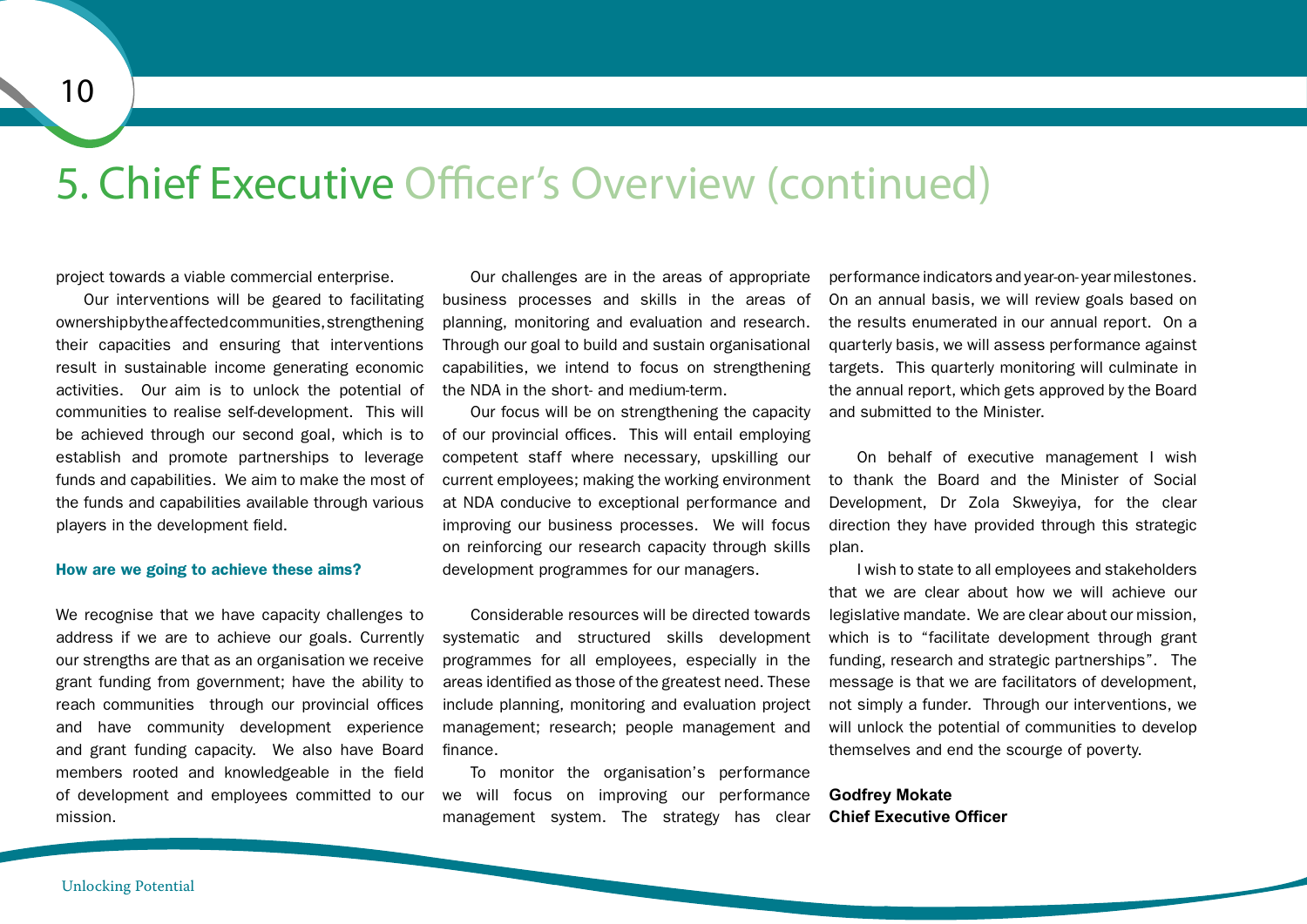6. NDA's Organisational Structure

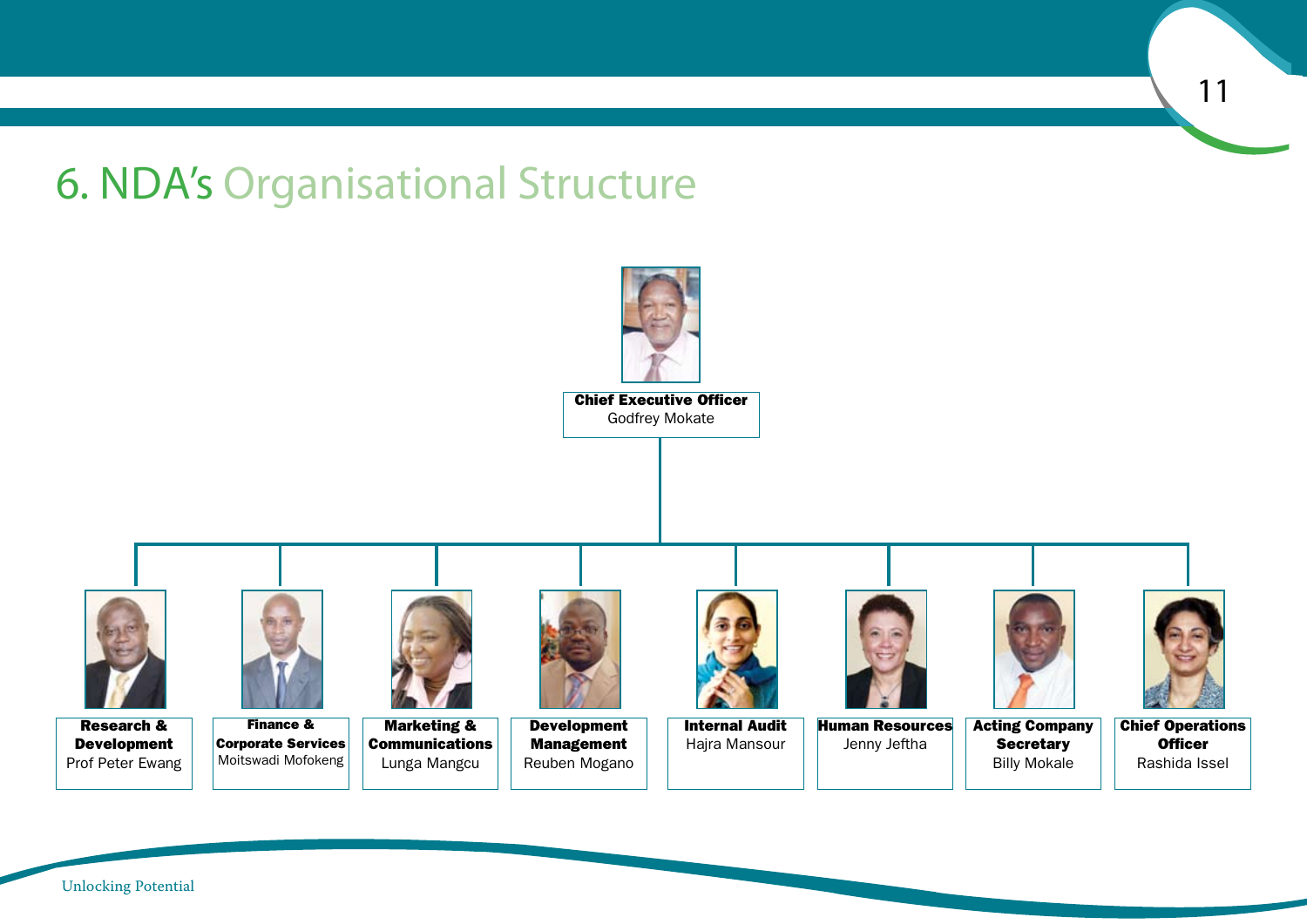### 7. Key Stakeholders

| <b>Stakeholder</b>                     | <b>Reason</b>                                                             |
|----------------------------------------|---------------------------------------------------------------------------|
| Department of Social Development       | The executive authority that provides agency oversight                    |
| <b>National Parliament</b>             | Public accountability and reporting                                       |
| <b>National Treasury</b>               | Allocation of funds                                                       |
| <b>Traditional leaders</b>             | Leverage resources such as land for rural development                     |
| <b>Provincial and Local Government</b> | Targeting investments for poverty eradication projects and information    |
| <b>Civil Society Organisations</b>     | As our primary beneficiaries they receive funds from the NDA to implement |
|                                        | sustainable projects and build capacity in poor communities.              |
| Donor organisations                    | Partner to leverage funds and information to assist targeted communities  |
| Media                                  | Used as a medium to communicate success stories and image profile         |
| <b>Statutory bodies</b>                | Core financing and information sharing                                    |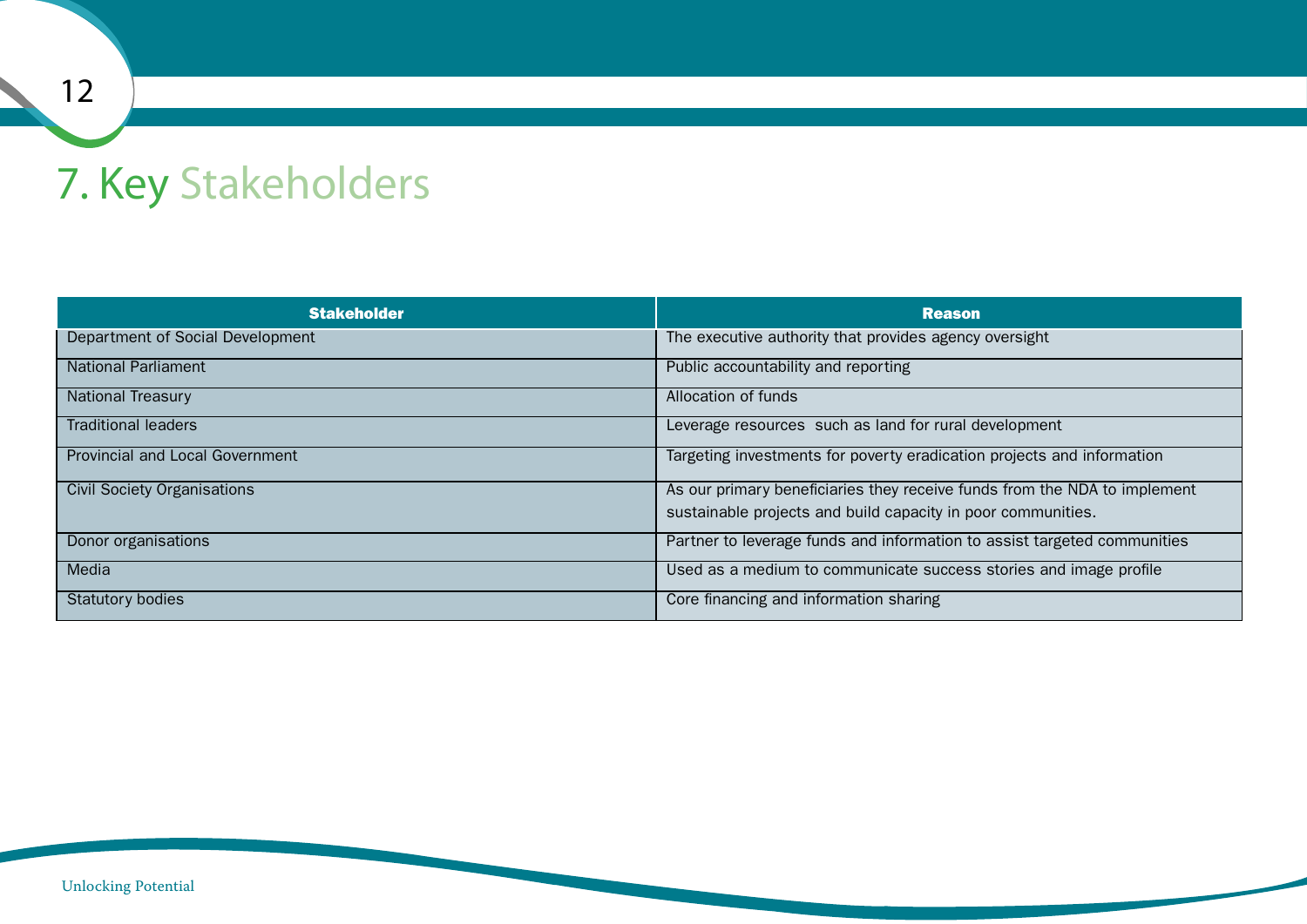### 8. Strategic Plan

 $\prod_{\text{the}}$ he Chief Executive Officer of the National Development Agency ensures that the mandate as directed by the Minister of Social Development and the NDA Board is executed. The CEO provides an overall strategic vision and leadership for optimum performance of the organisation. The CEO is supported by the Chief Operations Officer and other Executive Members of the NDA team.

The core functions of the NDA are programmes and research.

### 8.1 Development Management

The core function of the Development Management programme is to facilitate the provision of development grant funding to CSOs to implement integrated and sustainable community-driven projects that create employment and income generating opportunities. Furthermore the NDA implements the capacity building mandate of developing the capability and capacity of civil society to enable it to access and utilise developmental resources to achieve self-reliance and sustainability. Over the next three years the NDA plans to achieve the following outputs:

- Income generation and food security projects funded 8.1.2 The Request for Proposals (RFP):
- CSOs strengthened to deliver services
- Improved project business processes
- Projects paid as per contracts

### 8.1.1 The NDA empowers communities through funding

The NDA will provide grants to civil society organisations to implement sustainable community-driven projects that create employment and income generating opportunities.

This was informed by the Cabinet lekgotla resolutions on poverty eradication, government programme of action on poverty as well as Provincial Growth Development Strategies (PGDPs) and municipal Integrated Development Plans (IDPs).

The targets are poverty-stricken areas, including ISRDP nodes and urban renewal programmes.

The NDA grants funds to civil society organisations that provide capacity to other CSOs and those that implement development projects through two approaches, namely, the Request for Proposals (RFP) and Programme Formulation (PF).

The RFP is a competitive grant funding approach that targets well-established CBOs, NGOs and cooperatives in organised communities. CSOs are invited through targeted media to submit proposals based on preset policy criteria and process. Proposals are then reviewed and submitted to the Board for approval.

#### 8.1.3 Programme formulation:

Programme formulation involves reaching out to preidentified/targeted impoverished communities to undertake activities that build "social capital and strength" at community level. In essence, this approach targets areas and sectors based on primary research on priority poverty pockets.

This entire process is driven by NDA staff in provinces based on the assessment of the institutional capability and competencies of CBOs and NGOs in identified localities. This approach is premised on the observation that in certain communities, CBOs and NGOs will not be able to access developmental resources on their own without external assistance.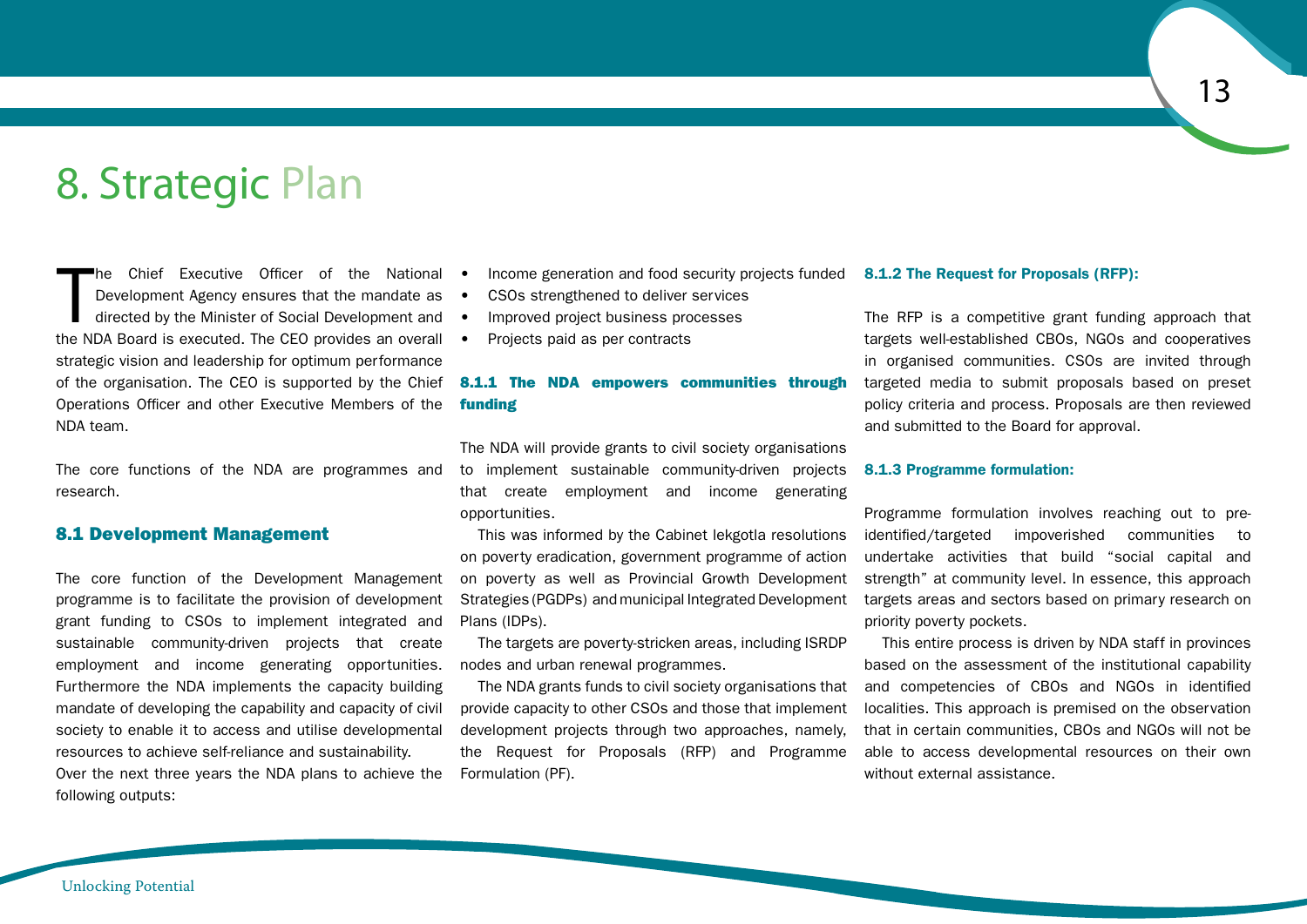### 8. Strategic Plan (continued)

#### 8.1.4 Adding value to the Jobs for Growth Initiative

The government, through lead departments of Agriculture and Trade and Industry, is spearheading the Jobs for Growth Initiative. This is a second economy ASGISA intervention programme. This programme plans to identify and develop 15 000 sustainable micro and small enterprises across nine provinces in 2007.

The NDA plans to continue playing a pivotal role in implementing the Jobs for Growth Initiative. In 2008-9, this role will entail the following:

- 1. Mobilising communities, CBOs, NGOs, FBOs and traditional leadership to participate in the programme;
- 2. Strengthening the capacity of community structures to access developmental resources and facilitate linkages with viable markets to enhance sustainability;
- 3. Providing seed funding for cooperatives and selfhelp groups to establish enterprises that have the potential to create jobs and increase household income; and
- 4. Providing on-going coaching, mentoring and technical

support to participating enterprises.

### 8.1.5 Strengthen the Capacity of Civil Society Organisations to Deliver Services to the impoverished communities.

The NDA 2010 strategy acknowledges the potentially significant role that CSOs can play in strengthening community building and cohesion for developmental action. In fact, the NDA believes that capacity building of the sector should receive prominence because it is only through grassroots capability, competencies and collective action that we will realise the common goal of sustainable development.

The preliminary analysis of data and information emanating from the past implementation of the capacity building programme reveals that:

• The weak institutional capacity of NGOs and CBOs does not facilitate effective service delivery at local . level and therefore limits the potential to partner with government at national, provincial and local levels. The CSOs require development of capacity in the area of project management, financial management,

community organising, resource mobilisation, public policy analysis, public participation and technical skills in specific areas such as agriculture and provision of water and sanitation.

- • There is enormous "social entrepreneurship" in communities. However, this needs to be organised and nurtured through targeted capacity enhancement interventions.
- NGOs, CBOs and cooperatives are well positioned to drive and complement the government-wide programme of "massifying" community-driven initiatives that create jobs in the second economy. However, the institutional capacity of these groups needs to be strengthened to enable them to add value to the programme.
- Communities are unable to engage effectively with public policy processes given limited research capabilities and weak leadership.
- The NDA's capacity building programme will systematically address the constraints mentioned above. However, given the magnitude of the challenges, the NDA will take a long-term view in implementing targeted interventions.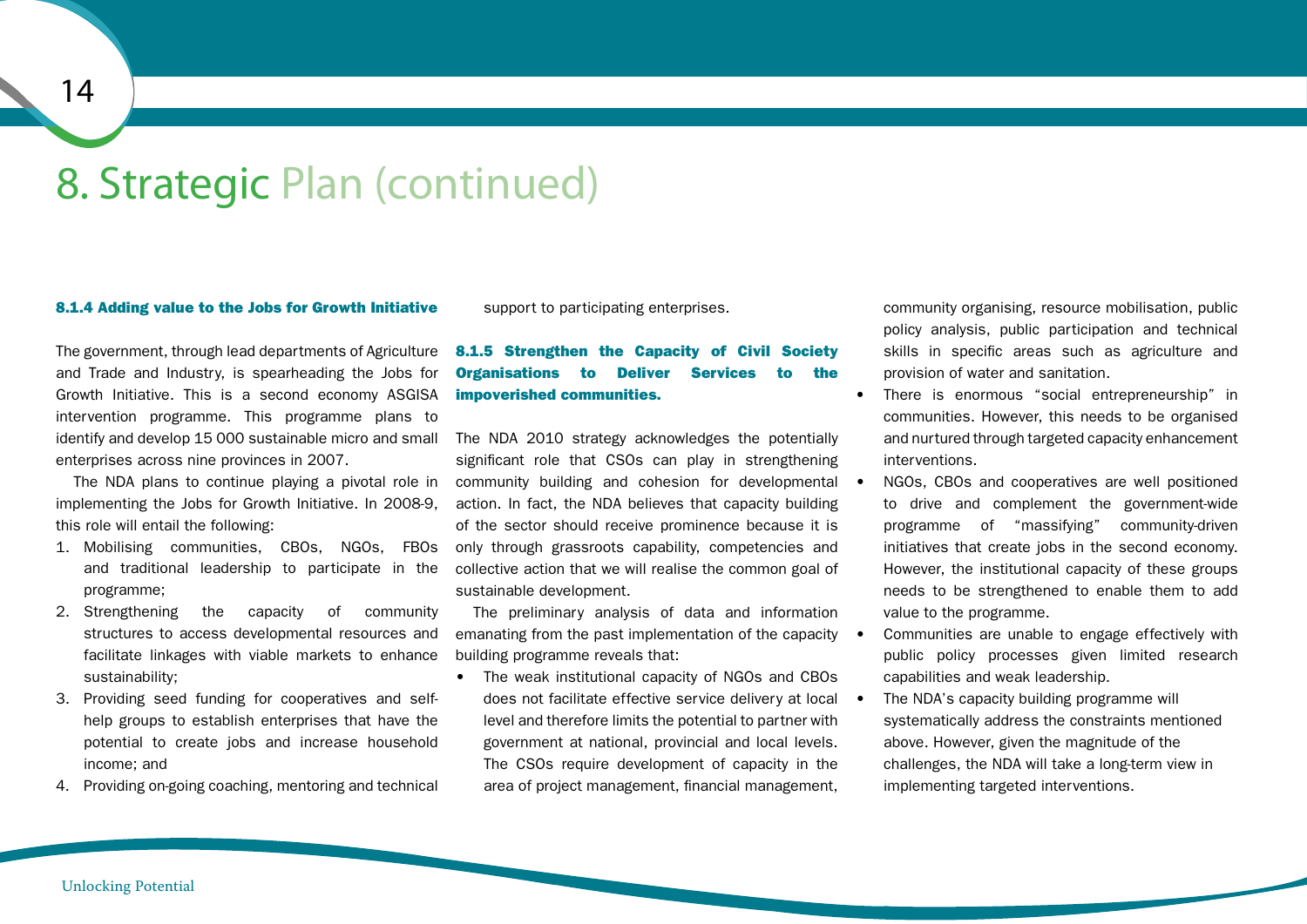### 8.2 RESEARCH

The role of Research and Development (R&D) is to provide high quality, credible research data, knowledge and information to internal and external National Development Agency stakeholders at the right time that informs programme and policy decisions and improves understanding of poverty eradication processes, challenges and potential interventions.

With regards to research, the NDA intends to achieve the following in the next three years:

- Establish and maintain a strategic national database of CSOs and other key developmental role players;
- Measure the socio-economic impact of NDA strategic programmes and government policies on the poor;
- • Establish and maintain strategic partnerships with development agencies, research organisations and institutions of higher learning nationally and internationally;
- Link the NDA with other knowledge partners to ensure accountability, build networks and promote dialogue and public participation; and
- Carry out knowledge sharing and learning networks.

### 8.3 CORPORATE GOVERNANCE

Good governance and best practices are strategic to organisational success. The NDA, as a Schedule 3

organisation, is obligated to carry out the following strategic functions to best strengthen the organisation:

- **Internal Audit**
- Legal and Risk
- Company Secretariat

### 8.3.1 Internal Audit

- Providing assurance that management processes are adequate to identify and monitor significant risks;
- Confirming the effective operation of established internal control systems;
- Providing credible processes for feedback on risk management and assurance;
- Reviewing the reliability and integrity of financial and operating information and the means used to identify, measure, classify and report such information;
- Reviewing the systems established to ensure compliance with policies, plans, procedures and legislation that could have a significant impact on operations and such information;
- • Reviewing the means of safeguarding assets and, as appropriate, verifying the existence of such assets;
- Reviewing operations and programmes to ascertain whether results are consistent with established • objectives and goals, and whether the operations and programmes are being carried out as planned; and

Reviewing specific operations at the request of the Audit Committee or management as appropriate.

### 8.3.2 Legal and Risk

The implementation of an enterprise-wide Risk Management process is an integral part of good governance. In the next three years it is envisaged that the Legal and Risk function will focus on the following:

- Good corporate governance;
- Full compliance with all legislation, policy and regulations;
- Improved business process systems to detect and mitigate risk; and
- Review, register and attend to all legal matters.

### 8.3.3 Company Secretariat

An effective Company Secretariat is essential for the NDA. The objectives for the next three years are as follows:

- Act as an advisory body to the Board on corporate governance;
- Schedule Board meetings and prepare Board packs, minutes and action lists;
- Register and recommend the review of policies within the NDA; and
- Guide and orientate new Board members on Board Charters and terms of reference.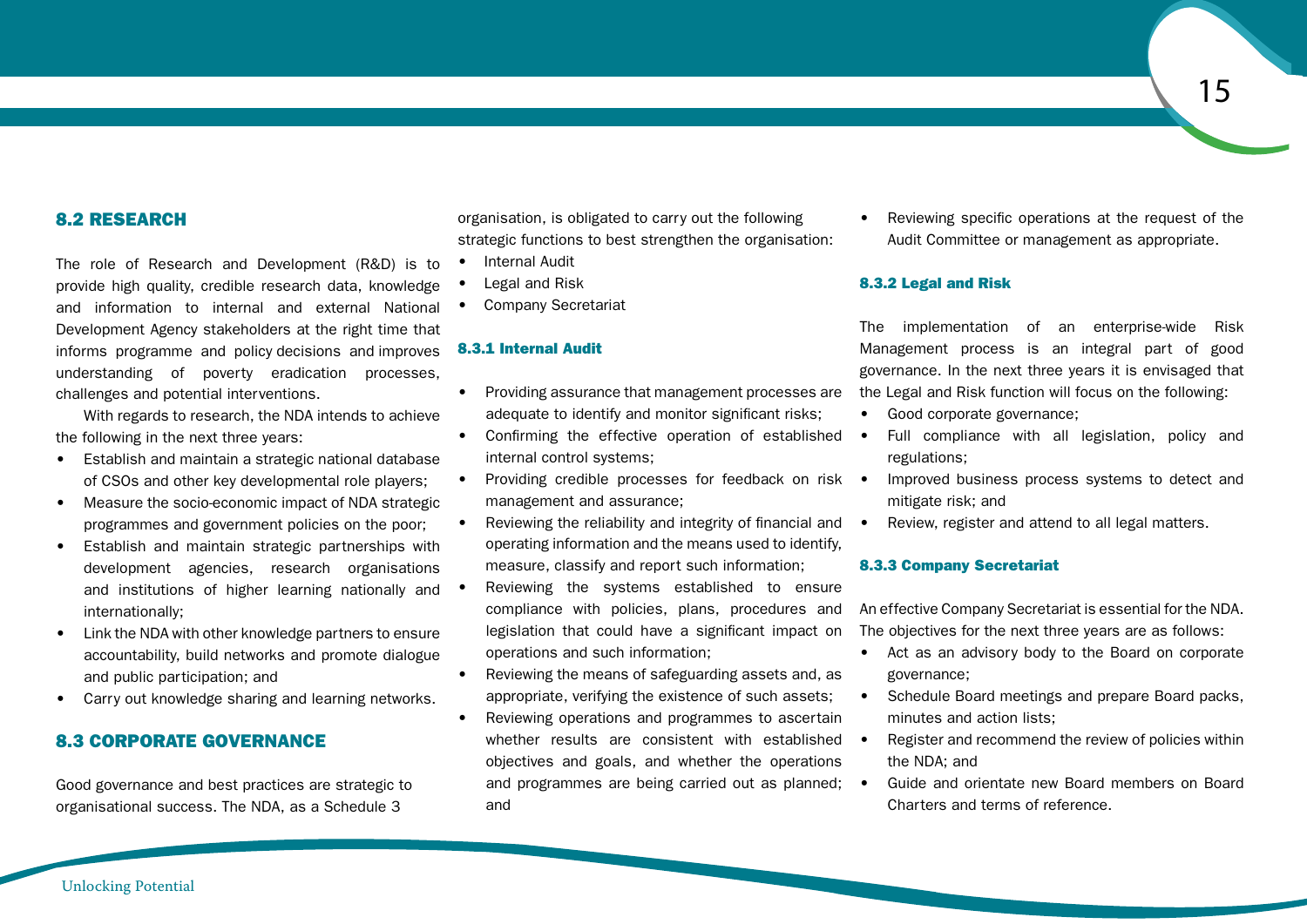### 8. Strategic Plan (continued)

### 8.4 ADMINISTRATION SUPPORT

The NDA's two core functions of programmes and research are supported by the following operational services:

- **Human Resources**
- **Finance**
- Communications and Marketing

#### 8.4.1 Human Resources

The purpose of the Human Resources (HR) function in the NDA is to support the organisation in its mission by attracting, motivating, developing, rewarding and retaining its people.

HR will focus on the following interventions to achieve organisational excellence:

• Recruitment, Induction and Retention

The Recruitment and Induction Policy will be reviewed to ensure continuous alignment with best practice and legislation. The induction process will be strengthened to ensure a positive and thorough introduction and integration of all new employees.

Performance agreements will be entrenched and the probation period will be used to assess suitability of the new incumbent. Finally a retention strategy will be developed and progressively implemented over • the next three years.

#### Performance Management

Although a performance management system has been implemented, there is still work to be done in terms of ensuring that performance agreements are in place and aligned with strategic objectives. In addition to this, the practice of conducting performance agreements needs to be enforced and monitored to ensure that it is inherent in the culture of the organisation.

### **Organisational Review**

A priority for the organisation will be to conduct a review of the flow of work, particularly in the projects directorate, to ensure that the work is directed appropriately and that the capacity to manage the workflow exists. Roles need to be clarified so that there is a clear understanding of what is expected and how each one's role is integrated to ensure that the organisation's objectives are achieved.

#### **Training and Development**

The NDA's Training and Development Strategy is focused on ensuring that we promote personal and career development for all employees so they can reach their potential and contribute fully to the achievement of the NDA's strategic and business objectives. The Training and Development Policy will be reviewed and learnerships, interns and volunteers will be considered in the process. The implementation of training and development plans will be reinforced and facilitated and specific focus will be given to, among other things, Management and Leadership Development, Customised NDA Project Management, IR Training, Planning and Advanced Report Writing Skills.

Strengthening Partnerships, Consultation and Employee Relations

The NDA will ensure full consultation on most people-related matters and policies, and will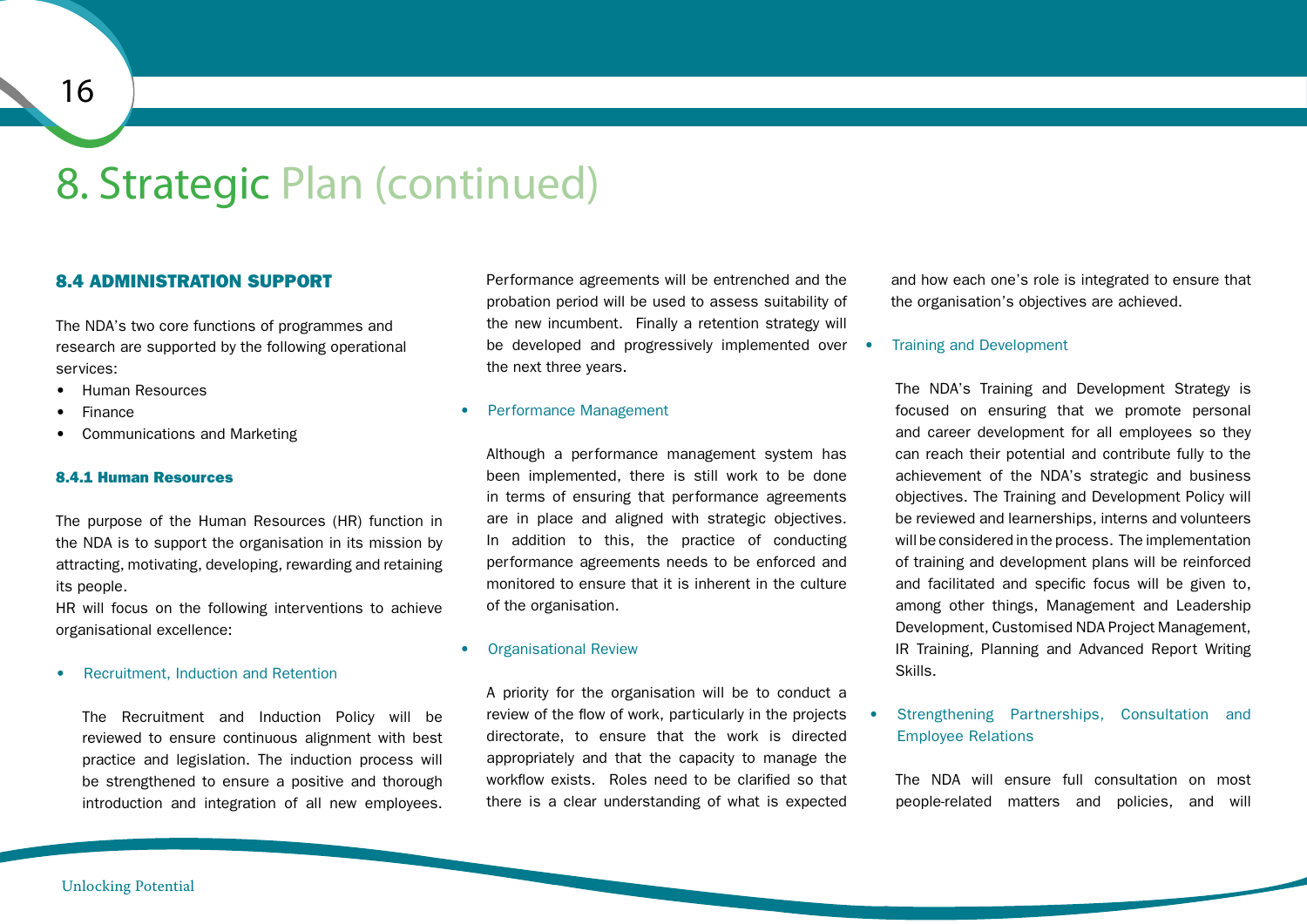ensure training is provided to all managers with respect to conflict management, dispute handling and grievance and disciplinary management. The Employee Relations Policy will also be reviewed and the Human Resources Department will ensure that it provides the necessary advice and support to line management in respect of managing these processes. An employee participatory forum will be initiated to promote active participation and improve consultation in an attempt to seek consensus on people matters.

### **Promoting a Values-based Organisation**

It is critical for the NDA to ensure a good understanding and knowledge of its values by all its people. This • will be achieved through the internalisation of the values and linking them to visible behaviours that will be monitored and measured.

#### Wellness and Health & Safety Management

Focus will be given to the development of the Employees Assistance Programme (EAP), Safety and Health, Sexual Harassment and HIV/Aids policies. Alignment with the Occupational Health Safety Act will be ensured. The wellness programme will focus In the next three years Finance and Information

on education and awareness on issues such as Technology plans to deliver on the following: men's health, mental health, women's health, TB.  $\bullet$ stress, heart illness and HIV/Aids interventions.

### **Remuneration**

The Remuneration and Job Evaluation policies are in the process of being reviewed. The purpose is to  $\bullet$ ensure that "cost-to-company" is implemented in line with best practice to ensure that the job evaluation process is owned by the NDA. Exec-eval (independent job evaluation) for EXCO members will be introduced to ensure the integrity of the process and prevent  $\bullet$ any subjectivity or biases in the process.

### **HR Policies**

HR will continue to review policies and processes to identify areas for improvement and ensure alignment with legislation and best practice. An annual programme will be implemented and policies clustered to ensure this is effected in a progressive manner.

### 8.4.2 Finance and Information Technology

- Improve the quality of reporting to enable management to make timeous interventions;
- Improve internal controls and processes to safeguard the entity's assets;
- Build and maintain strong relationships with key stakeholders through compliance;
- Provide mobile access and enablement of core processes via a web-enabled widely accessible collaborative project tool. The NDA has selected Microsoft Great Plains as its Enterprise Resource Planning tool to meet its objectives; and
- Support research knowledge portal/hub that requires unique configuration to meet NDA requirements to address gaps identified related to knowledge and information sharing.

### 8.4.3 Marketing and Communications

Marketing and Communications' strategic plans for the next three years are:

- Communicating credible and relevant information to all NDA target publics and stakeholders;
- Building a strong reputation for the organisation through effective brand management; and
- • Building and maintaining strong relationships with key stakeholders and potential partners.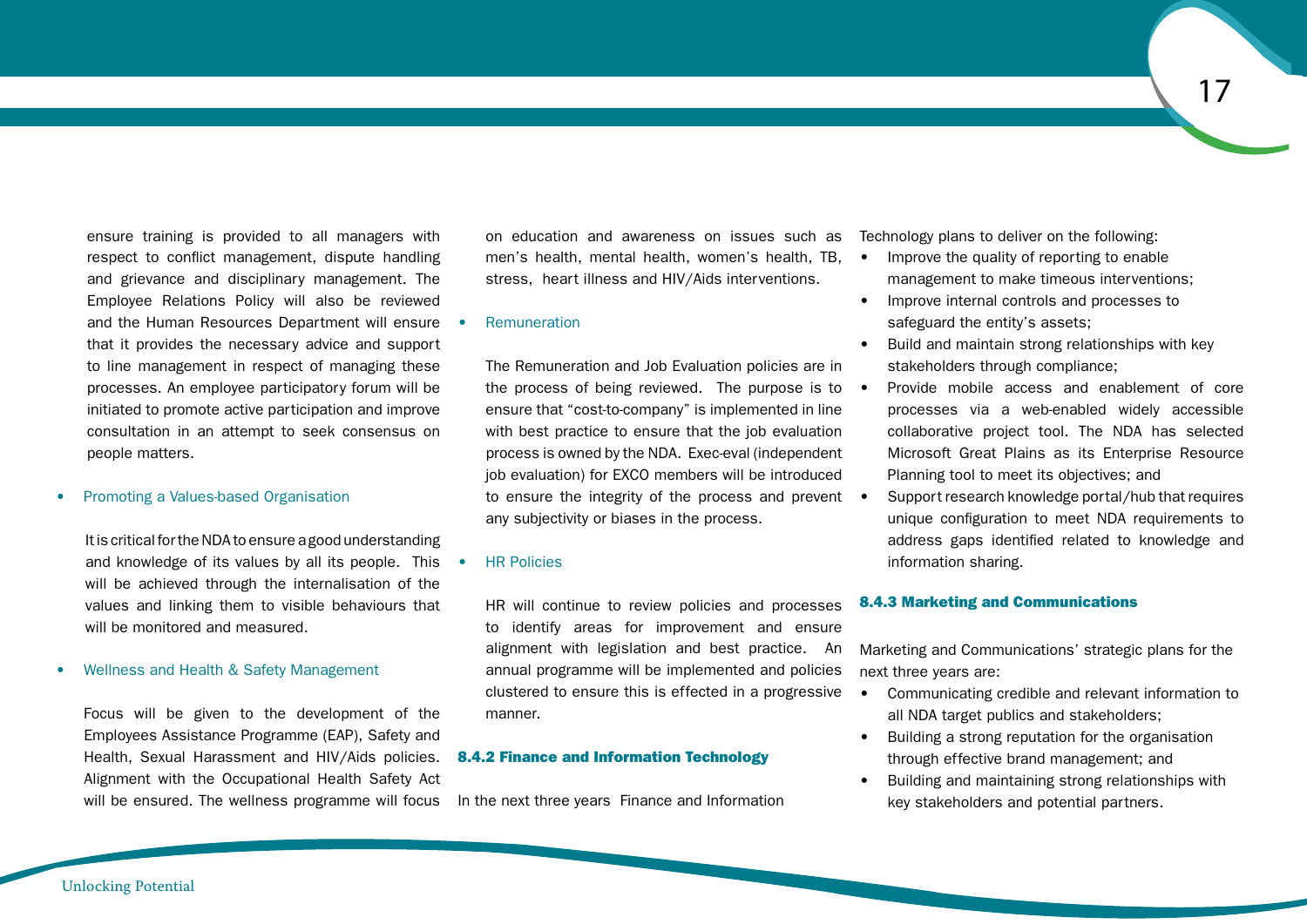### 9. Three-year Strategic Plan

### 9.1 Strategic Goal One: Establish and promote partnerships to leverage funds and capabilities

| Strategic Goal One: Establish and promote partnerships to leverage funds and capabilities<br>Purpose: To make most of the funds and capabilities available from various players in the development arena |                                                                                                                                                                                                                                                                                                                                      |                                                                                                                                                 |                                                                                                                                                 |                                                                                                                                  |  |  |  |  |  |  |  |  |  |
|----------------------------------------------------------------------------------------------------------------------------------------------------------------------------------------------------------|--------------------------------------------------------------------------------------------------------------------------------------------------------------------------------------------------------------------------------------------------------------------------------------------------------------------------------------|-------------------------------------------------------------------------------------------------------------------------------------------------|-------------------------------------------------------------------------------------------------------------------------------------------------|----------------------------------------------------------------------------------------------------------------------------------|--|--|--|--|--|--|--|--|--|
| <b>Outputs</b>                                                                                                                                                                                           | Key performance indicator                                                                                                                                                                                                                                                                                                            | <b>Milestones</b>                                                                                                                               |                                                                                                                                                 |                                                                                                                                  |  |  |  |  |  |  |  |  |  |
|                                                                                                                                                                                                          |                                                                                                                                                                                                                                                                                                                                      | 2008-09                                                                                                                                         | 2009-10                                                                                                                                         | 2010-11                                                                                                                          |  |  |  |  |  |  |  |  |  |
| 1.1 Income<br>generation and<br>food security<br>1.2 CSO <sub>s</sub><br>strengthened to<br>deliver services                                                                                             | $\Box$<br>Targeted grant funding<br>against approved criteria<br>$\Box$<br>Disbursements on time<br>$\Box$<br>Regular monitoring,<br>evaluation and reporting<br>Funding for CSOs for<br>$\Box$<br>capacity building<br>CSOs development and<br>$\Box$<br>support intervention<br>programmes<br>$\Box$<br>Assessments and<br>reports | Provincial and<br>$\Box$<br>sectoral allocations<br>$\Box$<br>Commitments<br>$\Box$<br><b>Disbursements</b><br>Monitoring and<br>□<br>reporting | Provincial and sectoral<br>❏<br>allocations<br>$\Box$<br>Commitments<br>$\Box$<br><b>Disbursements</b><br>Monitoring and<br>$\Box$<br>reporting | Provincial and sectoral<br>❏<br>allocations<br>❏<br>Commitments<br>◘<br><b>Disbursements</b><br>□<br>Monitoring and<br>reporting |  |  |  |  |  |  |  |  |  |
|                                                                                                                                                                                                          |                                                                                                                                                                                                                                                                                                                                      |                                                                                                                                                 |                                                                                                                                                 |                                                                                                                                  |  |  |  |  |  |  |  |  |  |

18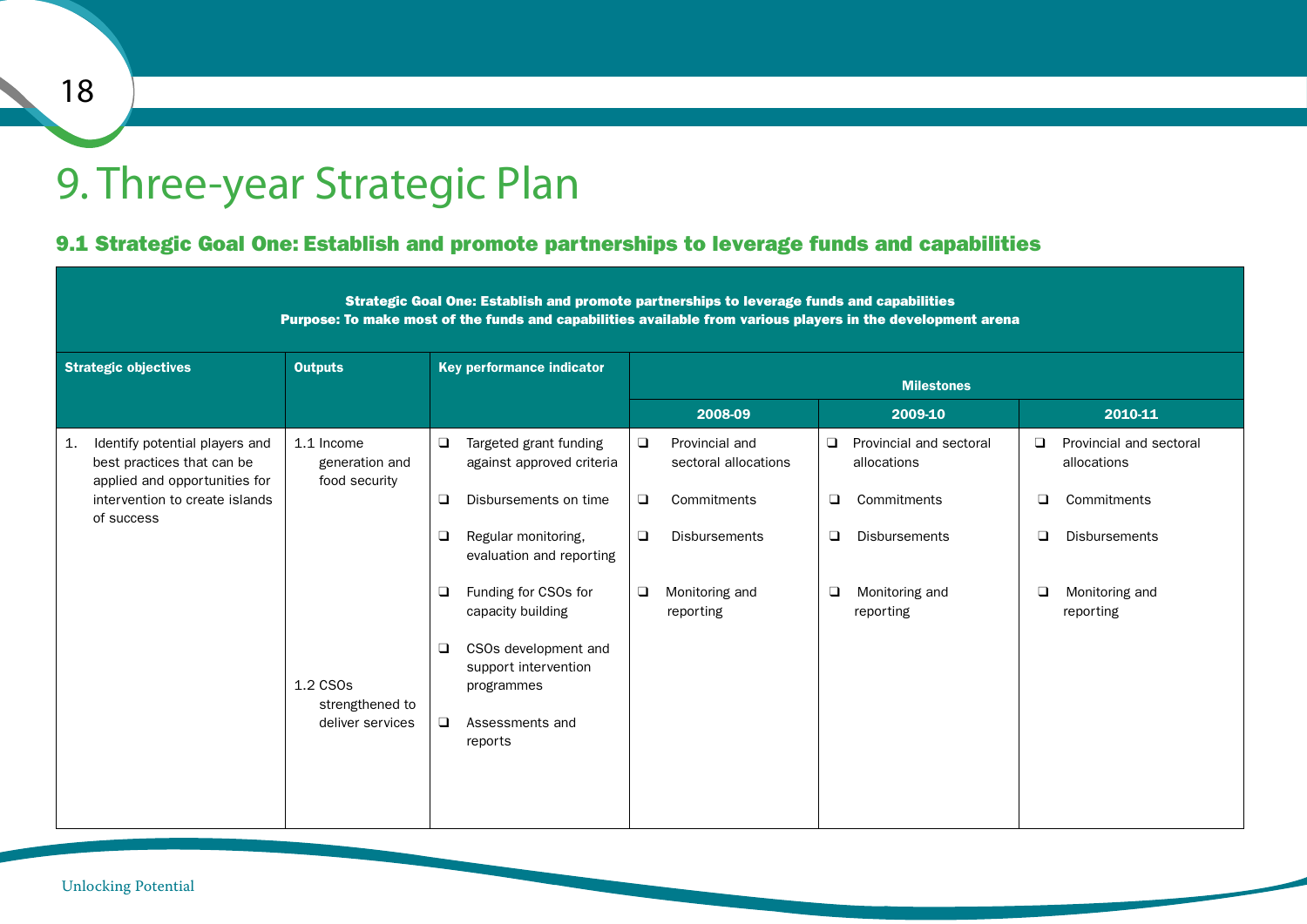|                                                                                             |                                                                  | Strategic Goal One: Establish and promote partnerships to leverage funds and capabilities<br>Purpose: To make most of the funds and capabilities available from various players in the development arena |                                                                                                    |                                                                    |                                                     |  |  |  |  |  |  |
|---------------------------------------------------------------------------------------------|------------------------------------------------------------------|----------------------------------------------------------------------------------------------------------------------------------------------------------------------------------------------------------|----------------------------------------------------------------------------------------------------|--------------------------------------------------------------------|-----------------------------------------------------|--|--|--|--|--|--|
| <b>Objectives</b>                                                                           | <b>Outputs</b>                                                   | Key performance indicators                                                                                                                                                                               | <b>Milestones</b>                                                                                  |                                                                    |                                                     |  |  |  |  |  |  |
|                                                                                             |                                                                  |                                                                                                                                                                                                          | 2008-09                                                                                            | 2009-10                                                            | 2010-11                                             |  |  |  |  |  |  |
| 2. Improve internal processes<br>of quality grant-making to<br>optimise funding activities. | 2.1 Improved<br>project business<br>processes                    | Functional, integrated<br>$\Box$<br>business systems                                                                                                                                                     | $\Box$<br>Review and integrate grant<br>making processes                                           | Assess and maintenance<br>❏<br>of systems                          | Evaluate for improvement<br>❏                       |  |  |  |  |  |  |
|                                                                                             |                                                                  | ❏<br>Monitoring and evaluation<br>reports                                                                                                                                                                | $\Box$<br>Policy process and its<br>implementation approved by<br>the Board                        |                                                                    |                                                     |  |  |  |  |  |  |
|                                                                                             | 2.2 Projects paid as<br>per contracts                            | Timeous payment of projects $\Box$<br>❏<br>as per agreement                                                                                                                                              | Improve management of<br>contracts payment                                                         | ❏<br>Improved management of<br>contracts payment                   | ❏<br>Evaluate management of<br>contracts payment    |  |  |  |  |  |  |
|                                                                                             |                                                                  | ❏<br>Monitoring and evaluation<br>reports                                                                                                                                                                | $\Box$<br>Regularly monitor and<br>report                                                          |                                                                    |                                                     |  |  |  |  |  |  |
|                                                                                             |                                                                  |                                                                                                                                                                                                          | Improved record-keeping<br>❏<br>systems                                                            |                                                                    |                                                     |  |  |  |  |  |  |
|                                                                                             | 2.3 Status report                                                | National and provincial<br>$\Box$<br>activity plans and reports                                                                                                                                          | Develop and implement<br>$\Box$<br>a performance-reporting<br>system                               | ❏<br>Monitor implementation<br>of performance reporting<br>systems | $\Box$<br>Evaluate performance<br>reporting systems |  |  |  |  |  |  |
|                                                                                             |                                                                  | National and provincial<br>□<br>project portfolio performance                                                                                                                                            | 10<br>Obtain, analyse and<br>produce consolidated<br>reports                                       |                                                                    |                                                     |  |  |  |  |  |  |
| 3. Develop and sustain<br>partnerships and<br>programmes of action                          | 3.1 Partnerships<br>geared towards<br>poverty<br>eradication and | $\Box$<br>MoU with defined action<br>programmes                                                                                                                                                          | Approval of partnering for<br>□<br>development strategy by the<br><b>Board</b>                     | Implement and sustain<br>❏<br>partnerships                         | $\Box$<br>Evaluate impact of<br>partnership         |  |  |  |  |  |  |
|                                                                                             | dialogue                                                         | $\Box$<br>Implementation reports                                                                                                                                                                         | Identify and build<br>□<br>partnerships                                                            |                                                                    |                                                     |  |  |  |  |  |  |
|                                                                                             | 3.2 Position NDA<br>as a leading                                 | O.<br>Assessment of the agency<br>by stakeholders                                                                                                                                                        | $\Box$<br>Assessing perceptions                                                                    | $\Box$<br>Monitor and improve                                      | $\Box$<br>Evaluate and maintain                     |  |  |  |  |  |  |
|                                                                                             | development<br>agency                                            |                                                                                                                                                                                                          | $\Box$<br>Proactive marketing and<br>branding plan to ensure<br>understanding of the NDA's<br>role | perceptions                                                        | positive image                                      |  |  |  |  |  |  |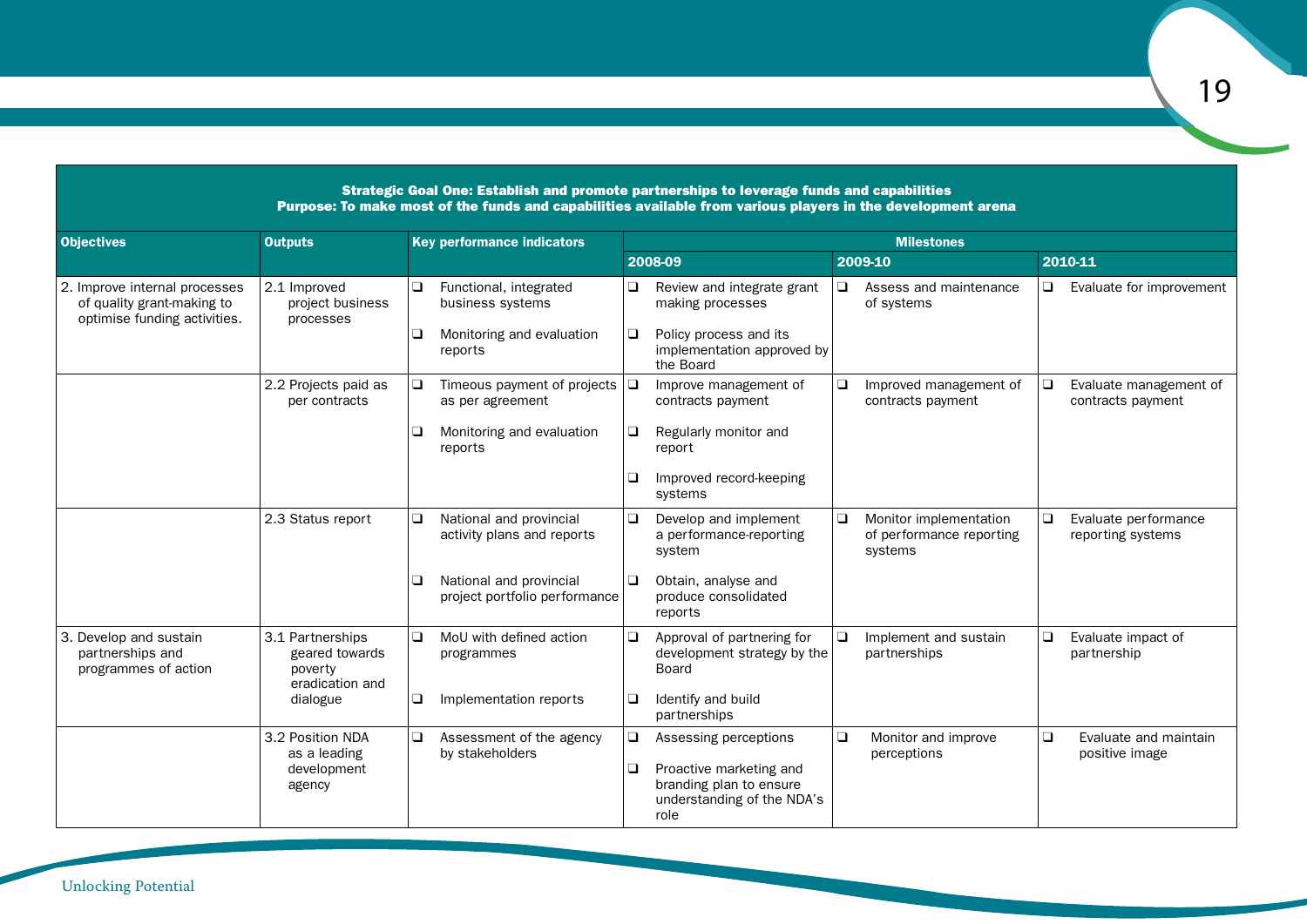### 9. Three-year Strategic Plan (continued)

### 9.2 Strategic Goal Two: Facilitate research that informs grant funding decisions and policy

|                                                                                     |                                                                                                      | Strategic Goal Two: Facilitate research that informs grant funding decisions and policy<br>Purpose: To understand the nature of poverty in SA, what must be done to alleviate it, who the players are, what they are doing and what the NDA and other players |                                         | might do to shape effective programmes and influence policy |                                            |                                                                                      |                                         |                                              |  |  |  |  |  |
|-------------------------------------------------------------------------------------|------------------------------------------------------------------------------------------------------|---------------------------------------------------------------------------------------------------------------------------------------------------------------------------------------------------------------------------------------------------------------|-----------------------------------------|-------------------------------------------------------------|--------------------------------------------|--------------------------------------------------------------------------------------|-----------------------------------------|----------------------------------------------|--|--|--|--|--|
| <b>Strategic objectives</b>                                                         | <b>Outputs</b>                                                                                       | <b>Key performance</b>                                                                                                                                                                                                                                        |                                         | <b>Milestones</b>                                           |                                            |                                                                                      |                                         |                                              |  |  |  |  |  |
|                                                                                     |                                                                                                      | <b>indicator</b>                                                                                                                                                                                                                                              |                                         | 2008-09                                                     |                                            | 2009-10                                                                              |                                         | 2010-11                                      |  |  |  |  |  |
| 1. Establish and maintain<br>database of CSOs and<br>other players                  | 1.1 Research.<br>capacity and<br>distribution of                                                     | $\Box$<br>Reach and capacity<br>report of CSOs                                                                                                                                                                                                                | ❏                                       | Produce and disseminate<br>reports to inform policy         | $\Box$                                     | CSO assessment<br>report                                                             | $\Box$                                  | CSO assessment report                        |  |  |  |  |  |
|                                                                                     | CS <sub>Os</sub>                                                                                     | □<br>Updated database                                                                                                                                                                                                                                         | ❏                                       | Update and maintain<br>database                             | $\Box$                                     | Update and maintain<br>database                                                      |                                         | $\Box$ Update and maintain database          |  |  |  |  |  |
|                                                                                     |                                                                                                      |                                                                                                                                                                                                                                                               | ◻                                       | Share database and<br>generate income                       | $\Box$                                     | Share database and<br>generate income                                                |                                         | $\Box$ Share database and generate<br>income |  |  |  |  |  |
| 2. Identify targets for<br>intervention and craft<br>solutions                      | 2.1 Identify targets<br>$\Box$<br>Updated poverty<br>and solutions<br>assessment reports<br>proposed |                                                                                                                                                                                                                                                               | ▯                                       | Analyse and disseminate<br>research reports                 | $\Box$                                     | Update data on the<br>state of provincial<br>poverty and municipal<br>resource flows | ❏                                       | Evaluate the relevance of<br>priorities      |  |  |  |  |  |
|                                                                                     |                                                                                                      | Updated resource flow<br>❏<br>reports                                                                                                                                                                                                                         | ⊔                                       | Produce funding and<br>programme priorities                 |                                            |                                                                                      |                                         |                                              |  |  |  |  |  |
|                                                                                     |                                                                                                      | Reports utilised for<br>◻<br>programme funding                                                                                                                                                                                                                |                                         |                                                             |                                            |                                                                                      |                                         |                                              |  |  |  |  |  |
| 3. Measure impact of<br>programmes and share<br>learning and knowledge              | 3.1 Evaluation of<br>funded projects<br>and insert                                                   | $\Box$<br>Evaluation and impact<br>reports                                                                                                                                                                                                                    | □                                       | Conduct impact<br>assessment studies                        | $\Box$                                     | Conduct impact<br>assessment studies                                                 | $\Box$                                  | Conduct impact assessment<br>studies         |  |  |  |  |  |
| learning and<br>$\Box$<br>Case studies<br>knowledge into<br>grant making<br>process |                                                                                                      |                                                                                                                                                                                                                                                               | Produce and disseminate<br>case studies | $\Box$                                                      | Produce and<br>disseminate case<br>studies | ❏                                                                                    | Produce and disseminate<br>case studies |                                              |  |  |  |  |  |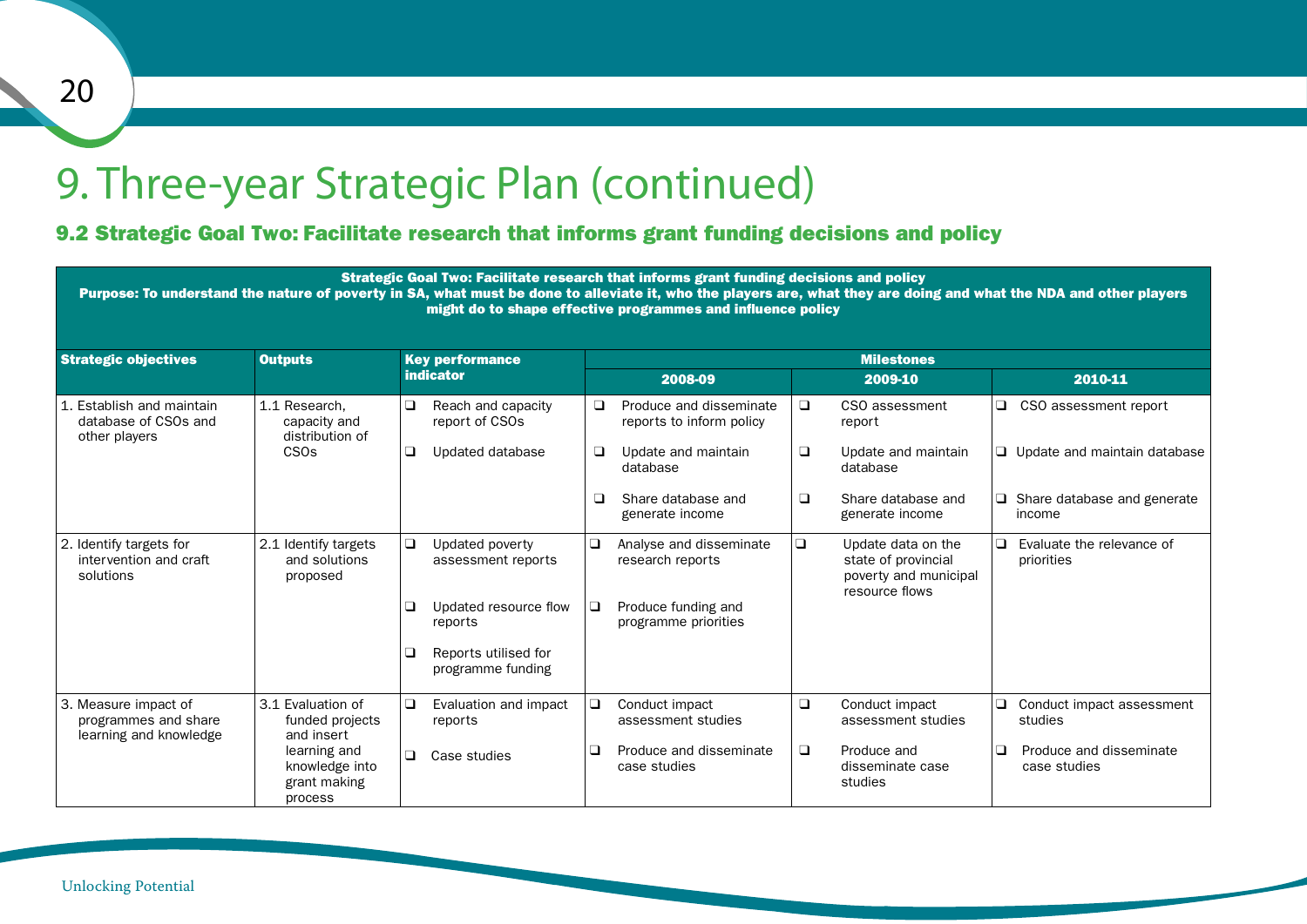|                             |                                                     |                                                                        |   | Strategic Goal Two: Facilitate research that informs grant funding decisions and policy<br>Purpose: To understand the nature of poverty in SA, what must be done to alleviate it, who the players are, what they are doing and what the NDA and other players<br>might do to shape effective programmes and influence policy |   |                                                 |   |                                                   |
|-----------------------------|-----------------------------------------------------|------------------------------------------------------------------------|---|------------------------------------------------------------------------------------------------------------------------------------------------------------------------------------------------------------------------------------------------------------------------------------------------------------------------------|---|-------------------------------------------------|---|---------------------------------------------------|
| <b>Strategic objectives</b> | <b>Outputs</b>                                      | <b>Key performance</b>                                                 |   |                                                                                                                                                                                                                                                                                                                              |   | <b>Milestones</b>                               |   |                                                   |
|                             |                                                     | <b>indicator</b>                                                       |   | 2008-09                                                                                                                                                                                                                                                                                                                      |   | 2009-10                                         |   | 2010-11                                           |
|                             | 3.2 Facilitated<br>learning networks                | <b>Functional learning</b><br>⊔<br>networks                            | ⊔ | Arrange internal and<br>external learning events                                                                                                                                                                                                                                                                             | ❏ | Arrange internal and<br>external events         |   | Arrange internal and external<br>events           |
|                             |                                                     |                                                                        | └ | Functional resource centre $\Box$                                                                                                                                                                                                                                                                                            |   | Improve functionality of<br>resource centre     | ⊔ | Improve functionality of<br>resource centre       |
|                             | 3.3 Easily accessible<br>development<br>information | Board approved<br>language policy                                      | ❏ | Develop language policy                                                                                                                                                                                                                                                                                                      | □ | Publication of case<br>studies/flagship project | ❏ | Publication of case studies/<br>flagship projects |
|                             |                                                     | <b>Disseminate</b><br>❏<br>development<br>information to the<br>sector | ❏ | Publication of case<br>studies/flagship projects.                                                                                                                                                                                                                                                                            |   | Disseminate information                         |   | Disseminate information                           |
|                             |                                                     |                                                                        |   | Develop and disseminate<br>best practice                                                                                                                                                                                                                                                                                     |   |                                                 |   |                                                   |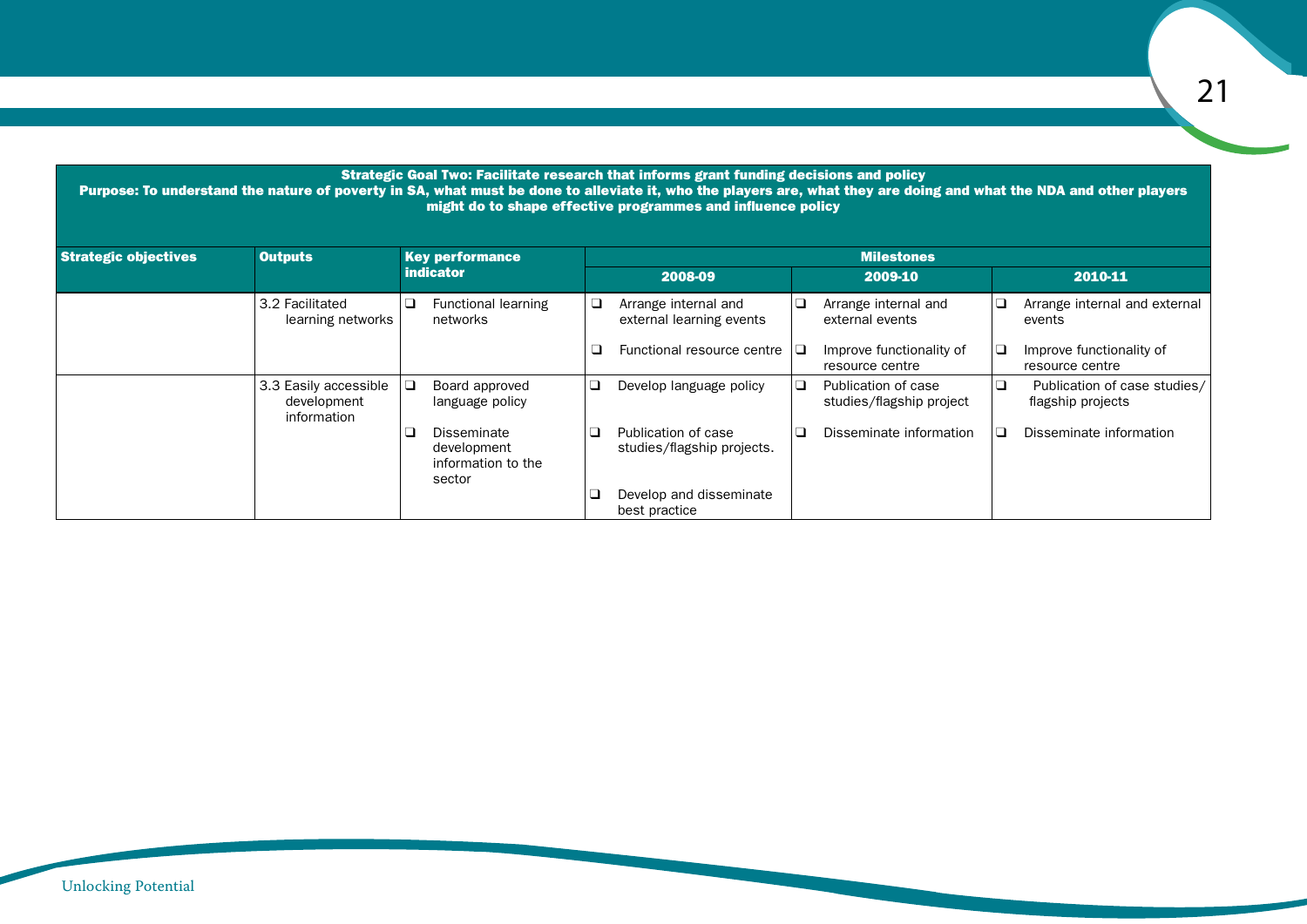### 9. Three-year Strategic Plan (continued)

### 9.3 Strategic Goal Three: Build and sustain organisational capabilities

|                                                                                                                             |                                                                                                   | Purpose: To build and sustain the capacity we need to deliver our mandate, and to operate efficiently and effectively, with sound governance, and as one committed team |                   | Strategic Goal Three: Build and sustain organisational capabilities<br>adhering to agreed values        |   |                                                                          |         |                                                                       |  |  |  |  |  |
|-----------------------------------------------------------------------------------------------------------------------------|---------------------------------------------------------------------------------------------------|-------------------------------------------------------------------------------------------------------------------------------------------------------------------------|-------------------|---------------------------------------------------------------------------------------------------------|---|--------------------------------------------------------------------------|---------|-----------------------------------------------------------------------|--|--|--|--|--|
| <b>Strategic</b>                                                                                                            | <b>Outputs</b>                                                                                    | <b>Key performance indicator</b>                                                                                                                                        | <b>Milestones</b> |                                                                                                         |   |                                                                          |         |                                                                       |  |  |  |  |  |
| objectives                                                                                                                  |                                                                                                   |                                                                                                                                                                         |                   | 2008-09                                                                                                 |   | 2009-10                                                                  | 2010-11 |                                                                       |  |  |  |  |  |
| 1. Right people in<br>right jobs; effective   staff<br>recruitment.<br>induction, training<br>and development.<br>retention | 1.1 Competent                                                                                     | $\Box$<br>Appropriate recruitment and<br>placement processes<br>❏<br>Effective retention strategy                                                                       |                   | Implement sound recruitment<br>strategy<br>Develop and implement retention<br>strategy                  | ❏ | Implement and monitor                                                    |         | $\Box$ Evaluate and implement<br>efficacy of strategies               |  |  |  |  |  |
|                                                                                                                             | 1.2 Skilled<br>workforce                                                                          | o.<br>Workplace skills plan and report                                                                                                                                  | ❏                 | Staff development and training<br>interventions implemented                                             | ❏ | Monitor and implement staff<br>development and training<br>interventions |         | Evaluate impact of staff<br>development and training<br>interventions |  |  |  |  |  |
| 2. Entrench<br>values and sound<br>operating policies                                                                       | 2.1 Best practice<br>policies and<br>processes                                                    | $\Box$<br>Integrated and aligned policies<br>$\Box$<br>Functional administrative<br>systems and processes                                                               | $\Box$            | Review and implement HR policies<br>and processes                                                       | ❏ | Implement and monitor policies<br>and procesess                          | ם ו     | Evaluate and measure the<br>impact of HR policies and<br>processes    |  |  |  |  |  |
|                                                                                                                             | 2.2 Functional HR<br>administration and<br>processes<br>2.3 Living the NDA<br>values              | $\Box$<br>Professionalism                                                                                                                                               | ❏                 | Develop and implement change<br>management programme<br>processes                                       | ❏ | Implement and monitor change<br>management programme HR<br>policies      |         | Evaluate impact of change<br>management programme<br>policies         |  |  |  |  |  |
| 3. Effective<br>business systems<br>and governance<br>processes                                                             | 3.1 Best practice<br>policies and<br>processes<br>3.2 Functional<br>corporate<br>business systems | □<br>Integrated and aligned policies<br>$\Box$<br>Functional administrative<br>systems                                                                                  | ❏<br>❏            | Review and implement policies and $\Box$<br>processes<br>Review and improve internal control<br>systems |   | Implement and monitor policies<br>and processes                          |         | Evaluate and measure<br>the impact of policies and<br>processes       |  |  |  |  |  |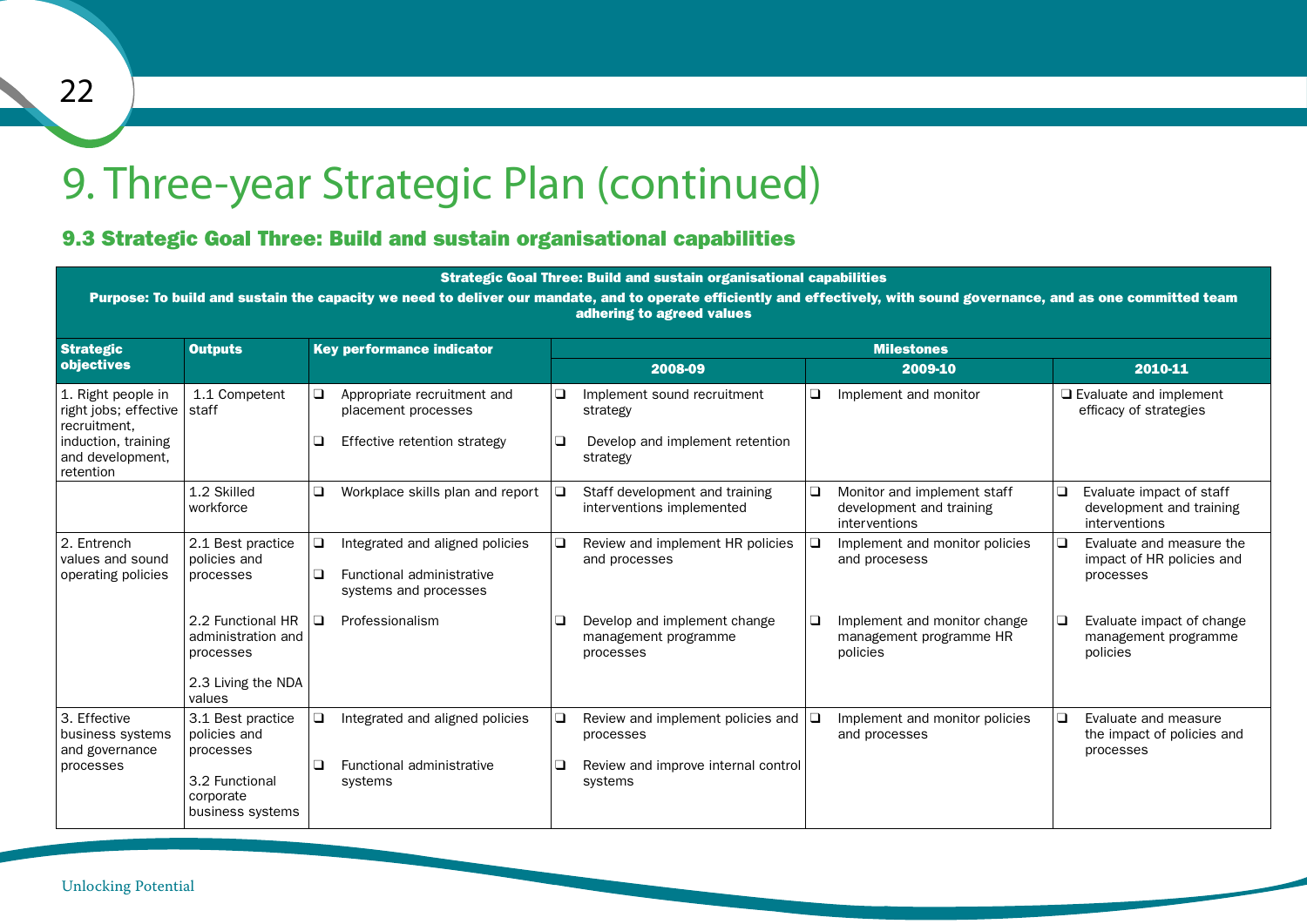### Strategic Goal Three: Build and sustain organisational capabilities

Purpose: To build and sustain the capacity we need to deliver our mandate, and to operate efficiently and effectively, with sound governance, and as one committed team adhering to agreed values

| <b>Strategic</b>  | <b>Outputs</b>                                 |   | <b>Key performance indicator</b>                                     |        | <b>Milestones</b>                                                     |        |                                                                          |   |                                                                          |  |  |  |  |
|-------------------|------------------------------------------------|---|----------------------------------------------------------------------|--------|-----------------------------------------------------------------------|--------|--------------------------------------------------------------------------|---|--------------------------------------------------------------------------|--|--|--|--|
| <b>objectives</b> |                                                |   |                                                                      |        | 2008-09                                                               |        | 2009-10                                                                  |   | 2010-11                                                                  |  |  |  |  |
|                   | 3.3 Compliance                                 |   | Effective risk management and<br>internal controls                   | ❏      | Develop and implement risk<br>management strategy                     | ❏      | Assess and review risk<br>management strategy                            |   | Monitor and evaluate the<br>impact of risk management<br>strategy        |  |  |  |  |
|                   |                                                |   |                                                                      | ❏      | Address and manage all external and $\Box$<br>internal audit findings |        | Develop and implement<br>intervention strategy                           |   | Monitor and evaluate the<br>impact of intervention<br>strategy           |  |  |  |  |
|                   |                                                |   |                                                                      | ❏      | Consolidate corporate services<br>function                            | Q      | Compliance reporting                                                     | ❏ | Compliance reporting                                                     |  |  |  |  |
|                   | 3.4 Assurance                                  |   |                                                                      | ❏      | Compliance reporting                                                  |        |                                                                          |   |                                                                          |  |  |  |  |
|                   | provision                                      |   | Audit coverage plan<br>❏                                             |        | Implementation of the coverage plan                                   | 10     | Assess and review coverage<br>plan                                       | □ | Monitor and evaluate<br>coverage plan                                    |  |  |  |  |
|                   | 3.5 Safe and<br>healthy working<br>environment | □ | Health, wellness and safety plan                                     | $\Box$ | Develop and implement health,<br>wellness and safety plan             | $\Box$ | Assess and review health,<br>wellness and safety plan                    | □ | Monitor and evaluate health.<br>wellness and safety plan                 |  |  |  |  |
|                   | 3.6 Effective<br>financial                     | ❏ | Management reports                                                   | ❏      | Produce reports                                                       | ❏      | Produce reports                                                          |   | Produce reports                                                          |  |  |  |  |
|                   | management                                     | ❏ | Budgets according to prescribed<br>formats and timeframes            | □      | Produce quarterly management<br>accounts                              | □      | Produce quarterly<br>management accounts                                 | ❏ | Produce quarterly<br>management accounts<br>produce and submit budgets   |  |  |  |  |
|                   |                                                |   | Quarterly management accounts                                        | 10     | Produce and submit budgets                                            | □      | Produce and submit budgets                                               | □ | Implement good practice,<br>financial management<br>systems and controls |  |  |  |  |
|                   |                                                |   |                                                                      | ❏      | Implement good practice financial<br>management systems and controls  | $\Box$ | Implement good practice,<br>financial management<br>systems and controls |   |                                                                          |  |  |  |  |
|                   | 3.7 IT security Plan                           | ❏ | security plan and security $\Box$<br>IT<br>implemented and monitored |        | Develop and approve IT security plan $\Box$                           |        | Review IT security plan                                                  |   | Monitor<br>evaluate<br>$\mathsf{I}$<br>and<br>security plan              |  |  |  |  |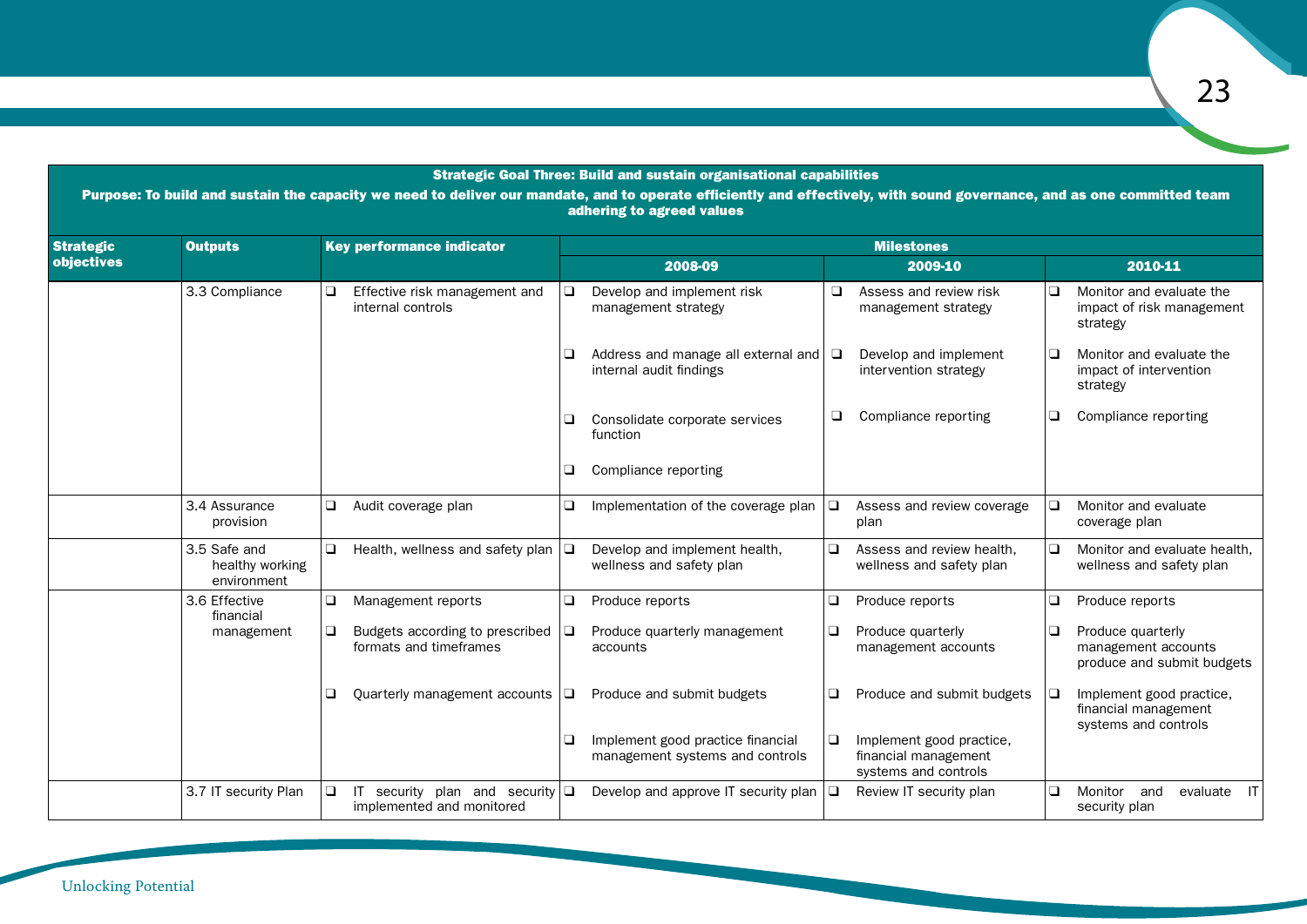### 10. NDA Consolidated Budget: Medium Term Fiscal Allocations

|                                                                                                                                               |                         | <b>ACTUAL RESULTS FOR THE PAST 3 YEARS</b> |                                  |                       |                           | <b>MEDUIM TERM BUDGET 2008-2011</b> |                             |                                  |                      |
|-----------------------------------------------------------------------------------------------------------------------------------------------|-------------------------|--------------------------------------------|----------------------------------|-----------------------|---------------------------|-------------------------------------|-----------------------------|----------------------------------|----------------------|
| <b>Description</b>                                                                                                                            | Year 1<br>$(2004 - 05)$ | Year <sub>2</sub><br>$(2005-06)$           | Year <sub>3</sub><br>$(2006-07)$ | Year 1<br>$(2008-09)$ | $%$ split<br>for<br>08-09 | Year <sub>2</sub><br>$(2009-10)$    | $%$ split<br>  for<br>09-10 | Year <sub>3</sub><br>$(2010-11)$ | % split<br>for 10-01 |
| <b>Establish and promote</b><br>partnerships to leverage funds<br>and capabilities                                                            |                         |                                            |                                  |                       |                           |                                     |                             |                                  |                      |
| 1. Identify potential players and<br>best practices that can be applied<br>and opportunities for intervention to<br>create islands of success | 90,180,382              | 55.668.925                                 | 92,376,440                       | 98,000,000            |                           | 63% 102,900,000                     |                             | 63% 107,016,000                  | 63%                  |
| 2. Improve internal processes of<br>quality grant-making to optimise<br>funding activities                                                    | 12.575.522              | 11,810,553                                 | 12,381,831                       | 4,756,700             |                           | 3% 4,994,535                        |                             | 3% 5,194,316                     | 3%                   |
| 3. Develop and sustain partnerships<br>and programmes of action                                                                               |                         |                                            |                                  | 1,076,000             |                           | 1% 1,129,800                        |                             | 1% 1,174,992                     | 1%                   |
| <b>SUB-TOTAL</b>                                                                                                                              | 102,755,904             | 67,479,478                                 | 104,758,271                      | 103,832,700           | 66% l                     | 109,024,335                         |                             | 67% 113,385,308                  | 67%                  |
| <b>Strategic Goal Two: Facilitate</b><br>research that informs grant<br>funding decisions and policy                                          |                         |                                            |                                  |                       |                           |                                     |                             |                                  |                      |
| 1. Establish and maintain database<br>of CSOs and other players                                                                               |                         |                                            |                                  | 2,979,618             |                           | 2% 3.128,599                        |                             | 2% 3, 253, 743                   | 2%                   |
| 2. Identify targets for intervention,<br>and craft solutions                                                                                  |                         |                                            |                                  | 2,020,000             |                           | 1% 2,121,000                        |                             | 1% 2,205,840                     | 1%                   |
| 3. Measure impact of programmes<br>and share learning and knowledge                                                                           | 3,186,163               | 3,256,529                                  | 5,753,163                        | 400,000               |                           | 0% 420,000                          |                             | 0% 436,800                       | 0%                   |
| <b>SUB-TOTAL</b>                                                                                                                              | 3.186.163               | 3,256,529                                  | 5,753,163                        | 5,399,618             |                           | 3% 5,669,599                        |                             | 3% 5,896,383                     | 3%                   |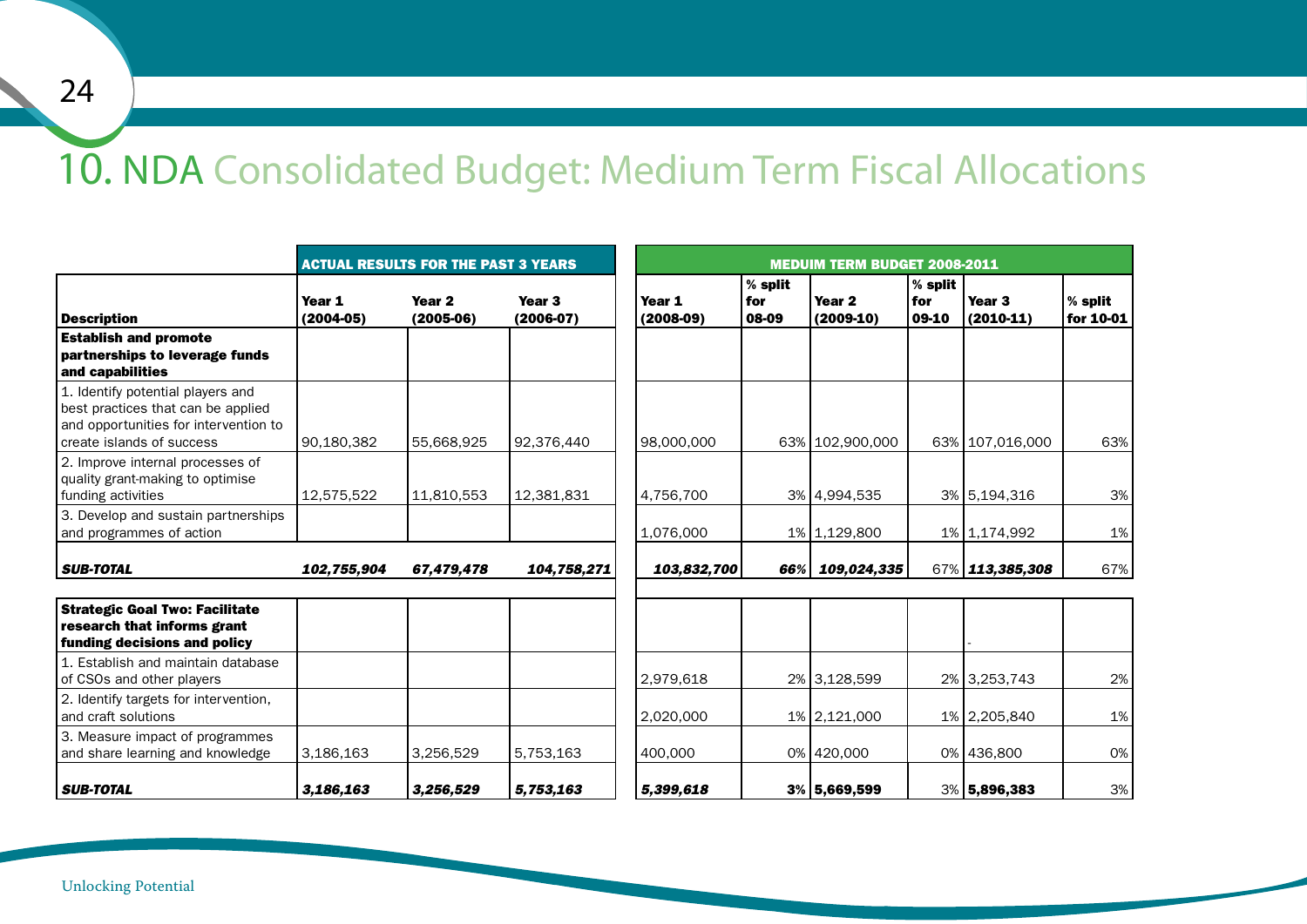|                                                                                                            |                         | <b>ACTUAL RESULTS FOR PAST 3 YEARS</b> |                                  |                       |                           | <b>MEDIUM TERM BUDGET 2008-2011</b> |                           |                                  |                        |
|------------------------------------------------------------------------------------------------------------|-------------------------|----------------------------------------|----------------------------------|-----------------------|---------------------------|-------------------------------------|---------------------------|----------------------------------|------------------------|
| <b>Description</b>                                                                                         | Year 1<br>$(2004 - 05)$ | Year <sub>2</sub><br>$(2005-06)$       | Year <sub>3</sub><br>$(2006-07)$ | Year 1<br>$(2008-09)$ | $%$ split<br>for<br>08-09 | Year <sub>2</sub><br>$(2009-10)$    | $%$ split<br>for<br>09-10 | Year <sub>3</sub><br>$(2010-11)$ | $%$ split<br>for 10-01 |
| <b>Build and sustain organisational</b><br>capabilities                                                    |                         |                                        |                                  |                       |                           |                                     |                           |                                  |                        |
| 1. Right people in right jobs; effective<br>recruitment, induction, training and<br>development, retention |                         |                                        |                                  | 1,646,250             |                           | 1% 1,728,563                        |                           | 1% 1,797,705                     | 1%                     |
| 2. Entrench values and sound<br>operating policies                                                         |                         |                                        |                                  | 806,500               |                           | 1% 846,825                          |                           | 1% 1,016,418                     | 1%                     |
| 3. Effective business systems and<br>governance processes                                                  |                         |                                        |                                  | 837,776               |                           | 1% 879,665                          |                           | 1% 914,851                       | 1%                     |
| <b>SUB-TOTAL</b>                                                                                           |                         |                                        |                                  | 3,290,526             |                           | $2\%$ 3,455,052                     |                           | 2% 3,728,974                     | 2%                     |
|                                                                                                            |                         |                                        |                                  |                       |                           |                                     |                           |                                  |                        |
| Head Office support cost                                                                                   | 19,279,568              | 19,961,856                             | 19,368,569                       | 8.619.639             |                           | 6% 9,050,621                        |                           | 6% 9.412,646                     | 6%                     |
| Office relocation cost                                                                                     |                         |                                        |                                  |                       | 0%                        |                                     | $0\%$                     |                                  | 0%                     |
| Provincial support cost                                                                                    |                         |                                        |                                  | 2,247,199             |                           | 1% 2.061,209                        |                           | 1% 2.143,657                     | 1%                     |
| <b>Salaries</b>                                                                                            | 31,005,863              | 33,364,952                             | 33,327,581                       | 32,877,318            |                           | 21% 34,521,184                      |                           | 21% 35,902,031                   | 21%                    |
| Projects Implementation Team                                                                               |                         |                                        |                                  | 17,035,098            |                           | 11% 17,886,853                      |                           | 11% 18,602,327                   | 11%                    |
| Research and Development                                                                                   |                         |                                        |                                  | 2,220,970             |                           | 1% 2,332,019                        |                           | 1% 2,425,299                     | 1%                     |
| Governance (Internal Audit and<br>Company Secretary)                                                       |                         |                                        |                                  | 4,390,041             |                           | 3% 4,609,543                        |                           | 3% 4,793,925                     | 3%                     |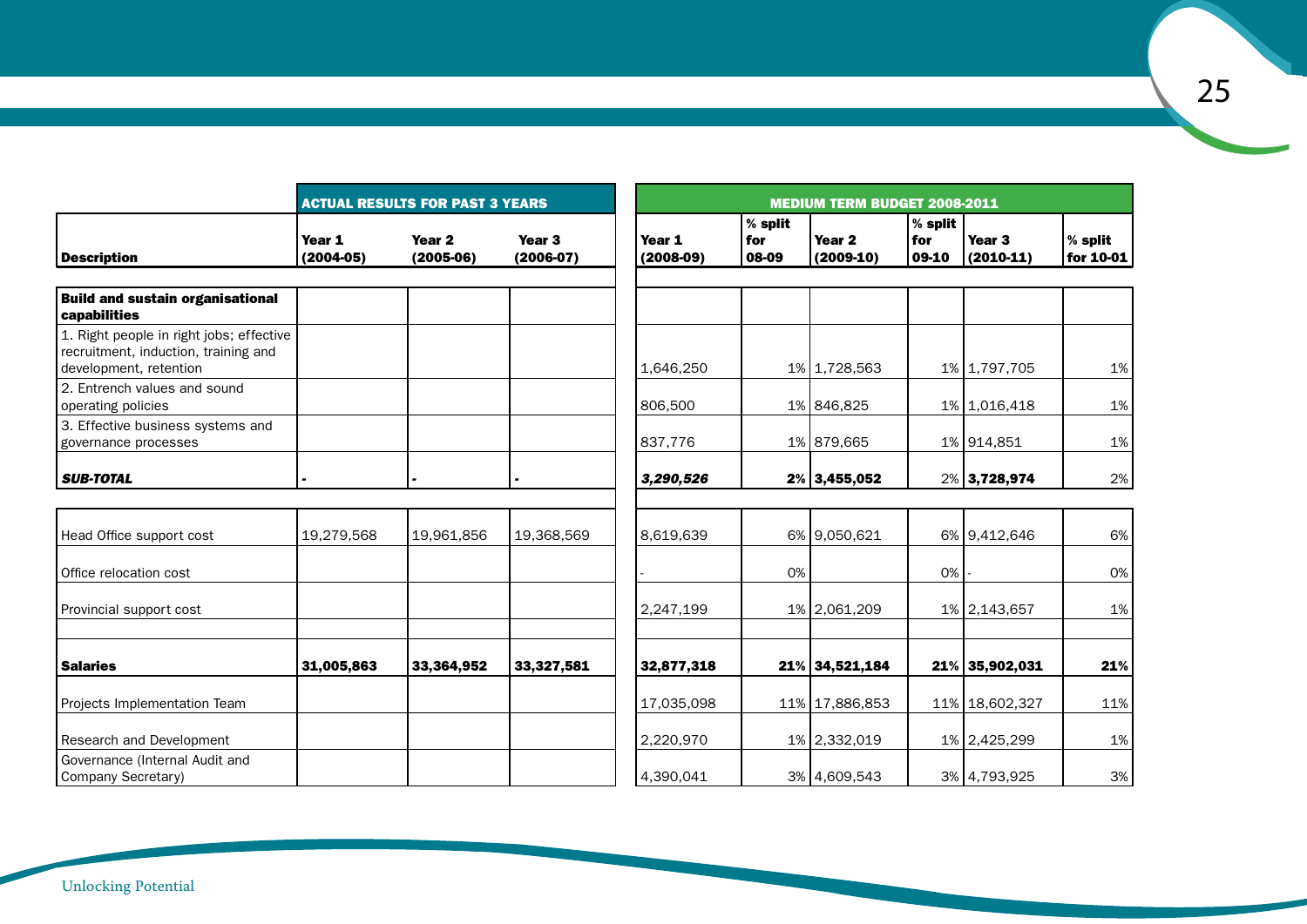|                                                                   |                         | <b>ACTUAL RESULTS FOR THE PAST 3 YEARS</b> |                                  |                       |                           | <b>MEDIUM TERM BUDGET 2008-2011</b> |                             |                                  |                        |
|-------------------------------------------------------------------|-------------------------|--------------------------------------------|----------------------------------|-----------------------|---------------------------|-------------------------------------|-----------------------------|----------------------------------|------------------------|
| Description                                                       | Year 1<br>$(2004 - 05)$ | Year <sub>2</sub><br>$(2005-06)$           | Year <sub>3</sub><br>$(2006-07)$ | Year 1<br>$(2008-09)$ | $%$ split<br>for<br>08-09 | Year <sub>2</sub><br>$(2009-10)$    | $%$ split<br>  for<br>09-10 | Year <sub>3</sub><br>$(2010-11)$ | $%$ split<br>for 10-01 |
| Support (Finance, Human Resources,<br>CEO's Office and Marketing) |                         |                                            |                                  | 9,231,209             |                           | 6% 9,692,769                        |                             | 6% 10,080,480                    | 6%                     |
| <b>SUB-TOTAL</b>                                                  | 50,285,431              | 53,326,808                                 | 52,696,150                       | 43,744,156            |                           | 28% 45,633,014                      |                             | 28% 47,458,334                   | 28%                    |
| <b>Total funds required</b>                                       | 156,227,498             | 124,062,815                                | 163,207,584                      | 156,267,000           |                           | 100% 163,782,000                    |                             | 100% 170,469,000                 | 100%                   |
| <b>Total income available</b>                                     | 141,376,167             | 172,713,532                                | 150,701,122                      | 156,267,000           |                           | 100% 163,782,000                    |                             | 100% 170,469,000                 | 100%                   |
| Grand                                                             | 127,544,795             | 156,897,061                                | 130,950,146                      | 136,267,000           | 87%                       | 144,782,000                         |                             | 88% 153,469,000                  | 90%                    |
| Interest                                                          | 13,831,372              | 15,816,471                                 | 19,750,976                       | 20,000,000            |                           | $13\%$   19,000,000                 |                             | 12% 17,000,000                   | 10%                    |
|                                                                   |                         |                                            |                                  |                       |                           |                                     |                             |                                  |                        |
| <b>Surplus or (deficit)</b>                                       | (14, 851, 331)          | 48,650,717                                 | (12,506,462)                     | 0                     | 0                         | $\mathbf 0$                         |                             | $\mathbf 0$                      |                        |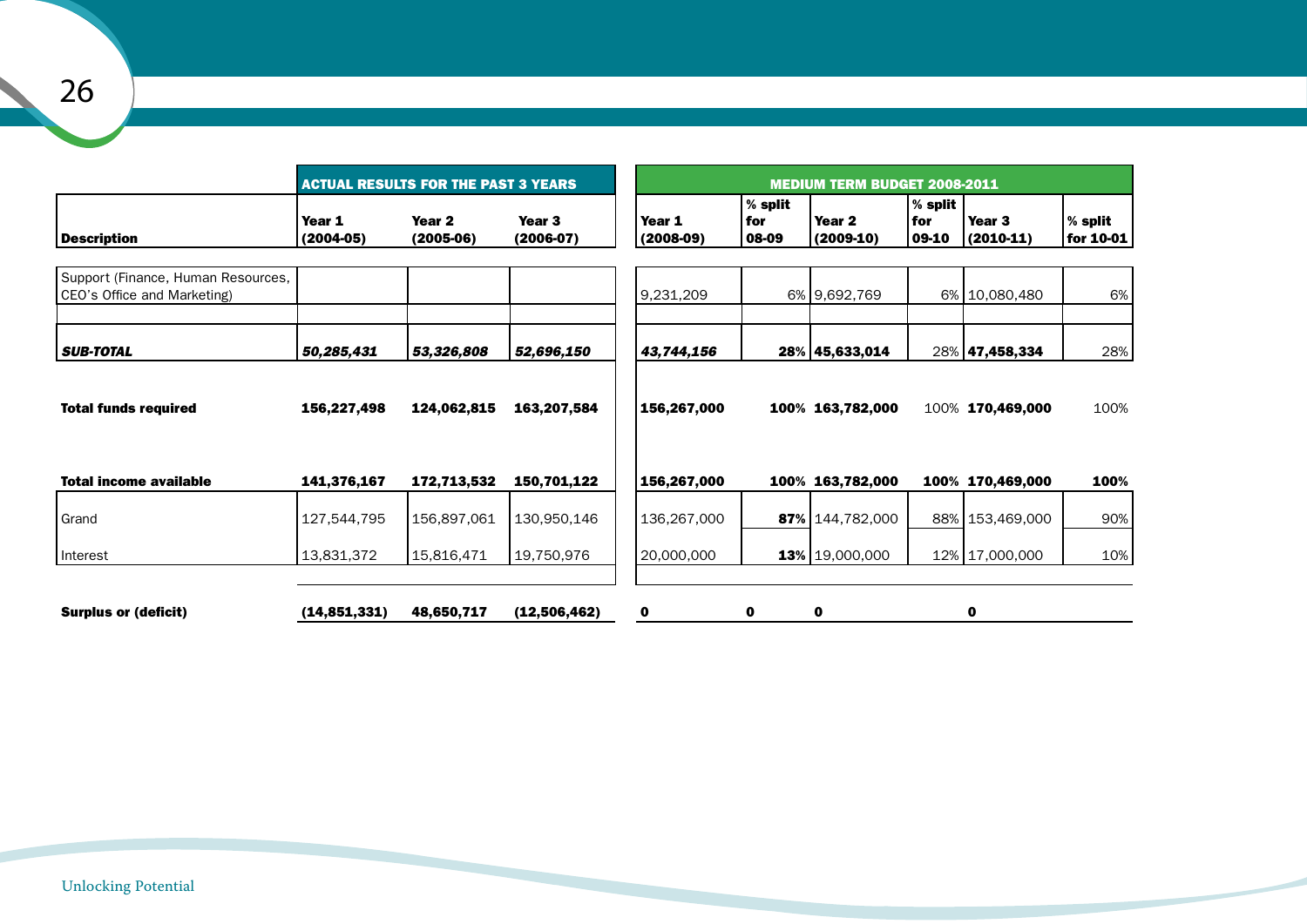### 11. Budget Reconciliation Based on Strategic Objectives

|                                                                                                                                                         |                        |                 |                                         |                                             |                   |                           | <b>Budget Reconciliation Based on Strategic Objectives</b> |                                                                     |                                         |                           |                                              |                           |                       |                           |
|---------------------------------------------------------------------------------------------------------------------------------------------------------|------------------------|-----------------|-----------------------------------------|---------------------------------------------|-------------------|---------------------------|------------------------------------------------------------|---------------------------------------------------------------------|-----------------------------------------|---------------------------|----------------------------------------------|---------------------------|-----------------------|---------------------------|
|                                                                                                                                                         |                        |                 |                                         |                                             |                   |                           | YEAR 1 (2008/2009) BY DIVISION                             |                                                                     |                                         |                           |                                              |                           |                       |                           |
| <b>Description</b>                                                                                                                                      | CEO's<br><b>Office</b> | <b>Projects</b> | <b>Research</b><br>and Devel-<br>opment | <b>Marketing</b><br>and Commu-<br>nications | Internal<br>Audit | Human<br><b>Resources</b> | <b>Finance</b><br>and IT                                   | <b>TOTAL</b>                                                        | Consoli-<br>dated Year 1<br>$(2008-09)$ | $%$ split<br>for<br>08-09 | <b>Consolidated</b><br>Year 2<br>$(2009-10)$ | $%$ split<br>for<br>09-10 | Year 1<br>$(2010-11)$ | $%$ split<br>for<br>10-11 |
| Establish and promote partnerships to leverage funds and capabilities                                                                                   |                        |                 |                                         |                                             |                   |                           |                                                            |                                                                     |                                         |                           |                                              |                           |                       |                           |
| 1. Identify potential play-<br>ers and best practices<br>that can be applied and<br>opportunities for inter-<br>vention to create islands<br>of success |                        | 101,217,206     |                                         |                                             |                   |                           |                                                            | 101,217,206                                                         | 101,217,206                             | 65%                       | 106,278,066                                  | 65%                       | 110,529,189           | 65%                       |
| 2. Improve internal<br>processes of quality<br>grant-making to optimise<br>funding activities.                                                          |                        | 4,756,700       |                                         |                                             |                   |                           |                                                            | 4,756,700                                                           | 4,756,700                               | 3%                        | 4,994,535                                    | 3%                        | 5,194,316             | 3%                        |
| 3. Develop and sustain<br>partnerships and pro-<br>grammes of action                                                                                    |                        | 2,620,720       |                                         | 2,076,000                                   |                   |                           |                                                            | 4,696,720                                                           | 4,696,720                               | 3%                        | 4,931,556                                    | 3%                        | 4,884,589             | 3%                        |
| <b>SUB-TOTAL</b>                                                                                                                                        |                        | 108,594,626     |                                         | 2,076,000                                   |                   |                           |                                                            | 110,670,626                                                         | 110,670,626                             | 71%                       | 116,204,157                                  | 71%                       | 120,608,094           | 71%                       |
|                                                                                                                                                         |                        |                 |                                         |                                             |                   |                           |                                                            |                                                                     |                                         |                           |                                              |                           |                       |                           |
|                                                                                                                                                         |                        |                 |                                         |                                             |                   |                           |                                                            | Facilitate research that informs grant funding decisions and policy |                                         |                           |                                              |                           |                       |                           |
| 1. Establish and main-<br>tain database of CSOs<br>and other players;                                                                                   |                        |                 | 3.250.000                               |                                             |                   |                           |                                                            | 3.250.000                                                           | 3.250.000                               | 2%                        | 3.412.500                                    | 2%                        | 3.549.000             | 2%                        |
| 2. Identify targets for<br>intervention, and craft<br>solutions                                                                                         |                        |                 | 2,020,000                               |                                             |                   |                           |                                                            | 2,020,000                                                           | 2,020,000                               | 1%                        | 2,121,000                                    | 1%                        | 2,205,840             | 1%                        |
| 3. Measure impact of<br>programmes and share<br>learning and knowledge                                                                                  |                        |                 | 1,400,000                               | 5,715,000                                   |                   |                           |                                                            | 7,115,000                                                           | 7,115,000                               | 5%                        | 7,470,750                                    | 5%                        | 7,399,600             | 4%                        |
| <b>SUB-TOTAL</b>                                                                                                                                        |                        |                 | 6,670,000                               | 5,715,000                                   |                   |                           |                                                            | 12,385,000                                                          | 12,385,000                              | 8%                        | 13,004,250                                   | 8%                        | 13,154,440            | 8%                        |
|                                                                                                                                                         |                        |                 |                                         |                                             |                   |                           |                                                            |                                                                     |                                         |                           |                                              |                           |                       |                           |
|                                                                                                                                                         |                        |                 |                                         |                                             |                   |                           | <b>Build and sustain organizational capabilities</b>       |                                                                     |                                         |                           |                                              |                           |                       |                           |
| 1. Right people in right<br>jobs; effective recruit-<br>ment, induction, training<br>and development,<br>retention                                      |                        |                 |                                         |                                             |                   | 3,146,250                 |                                                            | 3,146,250                                                           | 3,146,250                               | 2%                        | 3,303,562.5                                  | 2%                        | 3,435,705             | 2%                        |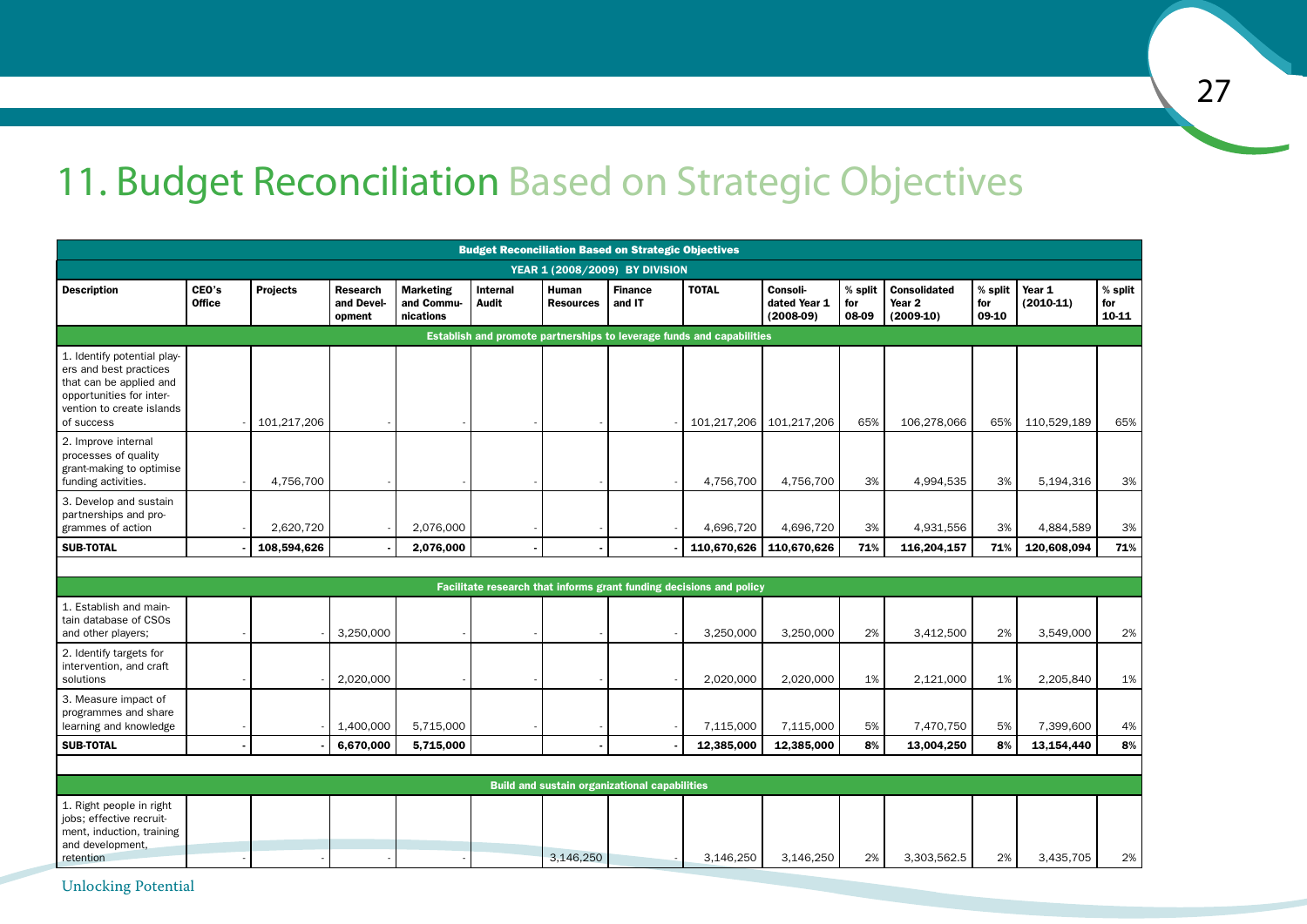### 11. Budget Reconciliation Based on Strategic Objectives (continued)

| <b>Budget Reconciliation Based on Strategic Objectives</b>     |                        |                 |                                         |                                             |                          |                           |                          |              |                                         |                         |                                                         |                         |                       |                             |
|----------------------------------------------------------------|------------------------|-----------------|-----------------------------------------|---------------------------------------------|--------------------------|---------------------------|--------------------------|--------------|-----------------------------------------|-------------------------|---------------------------------------------------------|-------------------------|-----------------------|-----------------------------|
| <b>Description</b>                                             | CEO's<br><b>Office</b> | <b>Projects</b> | <b>Research</b><br>and Devel-<br>opment | <b>Marketing</b><br>and Commu-<br>nications | <b>Internal</b><br>Audit | Human<br><b>Resources</b> | <b>Finance</b><br>and IT | <b>TOTAL</b> | Consoli-<br>dated Year 1<br>$(2008-09)$ | % split<br>for<br>08-09 | <b>Consolidated</b><br>Year <sub>2</sub><br>$(2009-10)$ | % split<br>for<br>09-10 | Year 1<br>$(2010-11)$ | $%$ split<br>for<br>$10-11$ |
| 3. Effective business<br>systems and govern-<br>ance processes | 1,830,800              |                 |                                         | 1.829.564                                   | 1,262,548                | 190.750                   | 1,025,636                | 6,139,298    | 6,139,298                               | 4%                      | 6,446.263                                               | 4%                      | 6,704,113             | 4%                          |
| <b>SUB-TOTAL</b>                                               | 1,830,800              |                 |                                         | 1829564                                     |                          | 4,289,236                 | 2,379,900                | 11,592,048   | 11,592,048                              | 7%                      | 12,171,650                                              |                         | 12,658,516            | 7%                          |
|                                                                |                        |                 |                                         |                                             |                          |                           |                          |              |                                         |                         |                                                         |                         |                       |                             |
| <b>Head Office Support</b><br>cost                             |                        | 793,800         | 719,000                                 | 1,421,570                                   |                          |                           | 17,329,077               | 20,263,447   | 20,263,447                              | 13%                     | 21,276,619                                              | 13%                     | 22,127,684            | 13%                         |
| Office Relocation cost                                         |                        |                 |                                         |                                             |                          |                           | 1,500,000                | 1,500,000    | 1,500,000                               | 1%                      | 1,575,000                                               | 1%                      | 1,638,000             | 1%                          |
| <b>Provincial Support cost</b>                                 |                        | 2.247.199       |                                         |                                             |                          |                           |                          | 2.247.199    | 2,247,199                               | 1%                      | 2,359,559                                               | 1%                      | 2,453,941             | 1%                          |
|                                                                |                        |                 |                                         |                                             |                          |                           |                          |              |                                         |                         |                                                         |                         |                       |                             |
| <b>Salaries</b>                                                | 4,699,462              | 17,035,098      | 2,220,970                               | 2,197,793                                   | 2,956,074                | 1,433,968                 | 2,333,954                | 32,877,318   | 32,877,318                              | 21%                     | 36,165,050                                              | 22%                     | 39,159,797            | 23%                         |
| Projects Implementation<br>Team                                |                        | 17,035,098      |                                         |                                             |                          |                           |                          | 17,035,098   | 17,035,098                              | 11%                     | 18,738,608                                              | 11%                     | 20,237,696            | 12%                         |
| Research and Develop-<br>ment                                  |                        |                 | 2.220.970                               |                                             |                          |                           |                          | 2.220.970    | 2,220,970                               | 1%                      | 2,443,067                                               | 1%                      | 2,638,512             | 2%                          |
| Governace (Internal<br>audit)                                  |                        |                 |                                         |                                             | 2,956,074                |                           |                          | 2,956,074    | 4,390,041                               | 3%                      | 4,829,045                                               | 3%                      | 5,215,369             | 3%                          |
| Supprt (Finance, HR,<br>CEO Office, CO Sec &<br>Marketing)     | 4,699,462              |                 |                                         | 2.197.793                                   |                          | 1,433,968                 | 2,333,954                | 10,665,177   | 9,231,209                               | 6%                      | 10,154,329                                              | 6%                      | 11,068,220            | 6%                          |
|                                                                |                        |                 |                                         |                                             |                          |                           |                          | 13,621,250   | 13,621,250                              |                         |                                                         |                         |                       |                             |
|                                                                |                        |                 |                                         |                                             |                          |                           |                          |              |                                         |                         |                                                         |                         |                       |                             |
| <b>SUB-TOTAL</b>                                               | 4,699,462              | 20,076,097      | 2,939,970                               | 3,619,362                                   | 2,956,074                | 1,433,968                 | 21,163,031               | 56,887,964   | 56,887,964                              | 36%                     | 61,376,228                                              | 37%                     | 65,379,423            | 38%                         |
|                                                                |                        |                 |                                         |                                             |                          |                           |                          |              |                                         |                         |                                                         |                         |                       |                             |
| <b>Total funds required</b>                                    | 6.530.262              | 128.670.723     | 9.609.970                               | 13.239.927                                  | 2.956.074                | 5.723.204                 | 23,542,931               | 191.535.638  | 191.535.638                             |                         | 202.756.286                                             |                         | 211.800.473           |                             |
|                                                                |                        |                 |                                         |                                             |                          |                           |                          |              |                                         |                         |                                                         |                         |                       |                             |
| <b>Total income available</b>                                  |                        |                 |                                         |                                             |                          |                           |                          |              | 156,267,000                             |                         | 163,782,000                                             |                         | 170,469,000           |                             |
| Grants - DSD                                                   |                        |                 |                                         |                                             |                          |                           |                          |              | 136.267.000                             |                         | 144,782,000                                             |                         | 153.469.000           |                             |
| Interest                                                       |                        |                 |                                         |                                             |                          |                           |                          |              | 20,000,000                              |                         | 19,000,000                                              |                         | 17,000,000            |                             |
|                                                                |                        |                 |                                         |                                             |                          |                           |                          |              |                                         |                         |                                                         |                         |                       |                             |
| <b>Surplus or (Deficit)</b>                                    |                        |                 |                                         |                                             |                          |                           |                          |              | $-35,268,638$                           |                         | -38,974,286                                             |                         | $-41,331,473$         |                             |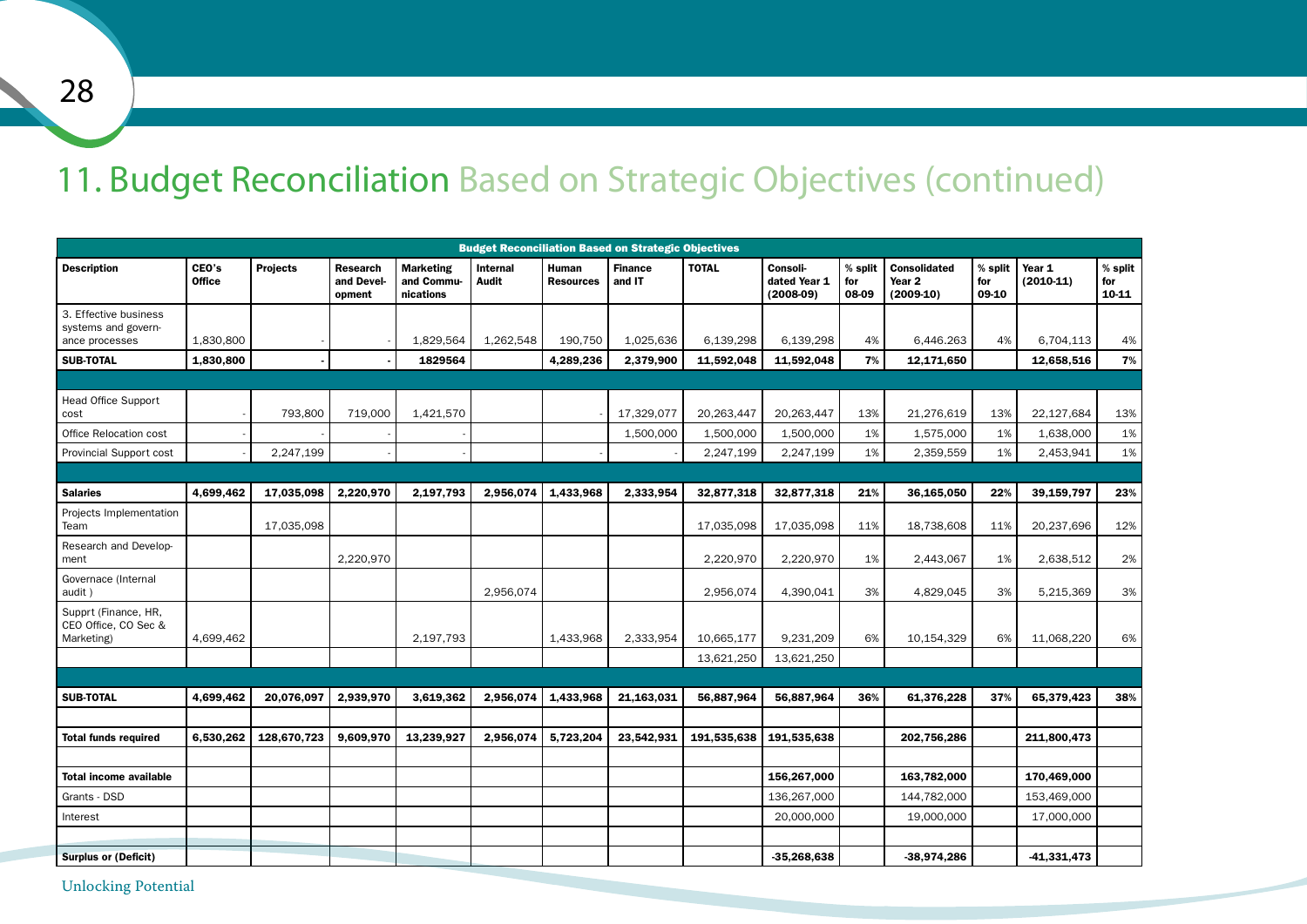### 12. NDA Personnel Per Peromnes Levels as at 1 February 2008

| <b>Peromnes Level</b> | <b>Classification</b>                                                                                                                      | <b>Filled</b>  | To be filled   | <b>Total Posts</b> |
|-----------------------|--------------------------------------------------------------------------------------------------------------------------------------------|----------------|----------------|--------------------|
| P <sub>3</sub>        | <b>Chief Executive Officer</b>                                                                                                             | $\mathbf{1}$   | $\Omega$       | $\mathbf{1}$       |
| P4                    | Executive Managers/Directorate Heads                                                                                                       | $\overline{7}$ | $\Omega$       | $\overline{7}$     |
| P <sub>5</sub>        | <b>Company Secretary</b>                                                                                                                   | 0              | $\mathbf{1}$   | $\mathbf{1}$       |
| P <sub>6</sub>        | Provincial Managers, Legal & Risk Manager, HR Managers, Financial Manager,<br>Senior Researcher, Internal Auditors (IA) Managers           | 14             | 3              | 17                 |
| P7                    | Various specialists, Assistant Company Secretary                                                                                           | 6              | $\Omega$       | 6                  |
| P <sub>8</sub>        | Development Managers (DMs); Senior Internal Auditor; External Communications<br>Officer                                                    | 29             | $\mathbf{1}$   | 30                 |
| P <sub>9</sub>        | Financial Accountant, IT Engineer, HR Officer, Internal Auditor; Data Specialist, Supply<br>Chain Officer, Internal Communications Officer | 6              | $\overline{2}$ | 8                  |
| P <sub>10</sub>       | Specific Administration Assistants, Supply Chain Assistant                                                                                 | 5              | $\mathbf 0$    | 5                  |
| P11                   | Programme Administrators, Accounts Clerks, Administration Assistants                                                                       | 20             | $\mathbf{1}$   | 21                 |
| P12                   | <b>Registration Officer</b>                                                                                                                | $\mathbf 1$    | $\mathbf 0$    | $\mathbf{1}$       |
| P13                   | Receptionist                                                                                                                               | $\mathbf{1}$   | $\Omega$       | $\mathbf{1}$       |
| P14                   | Courier/Driver                                                                                                                             | $\mathbf{1}$   | $\Omega$       | $\mathbf{1}$       |
| <b>TOTAL</b>          |                                                                                                                                            | 91             | 8              | 99                 |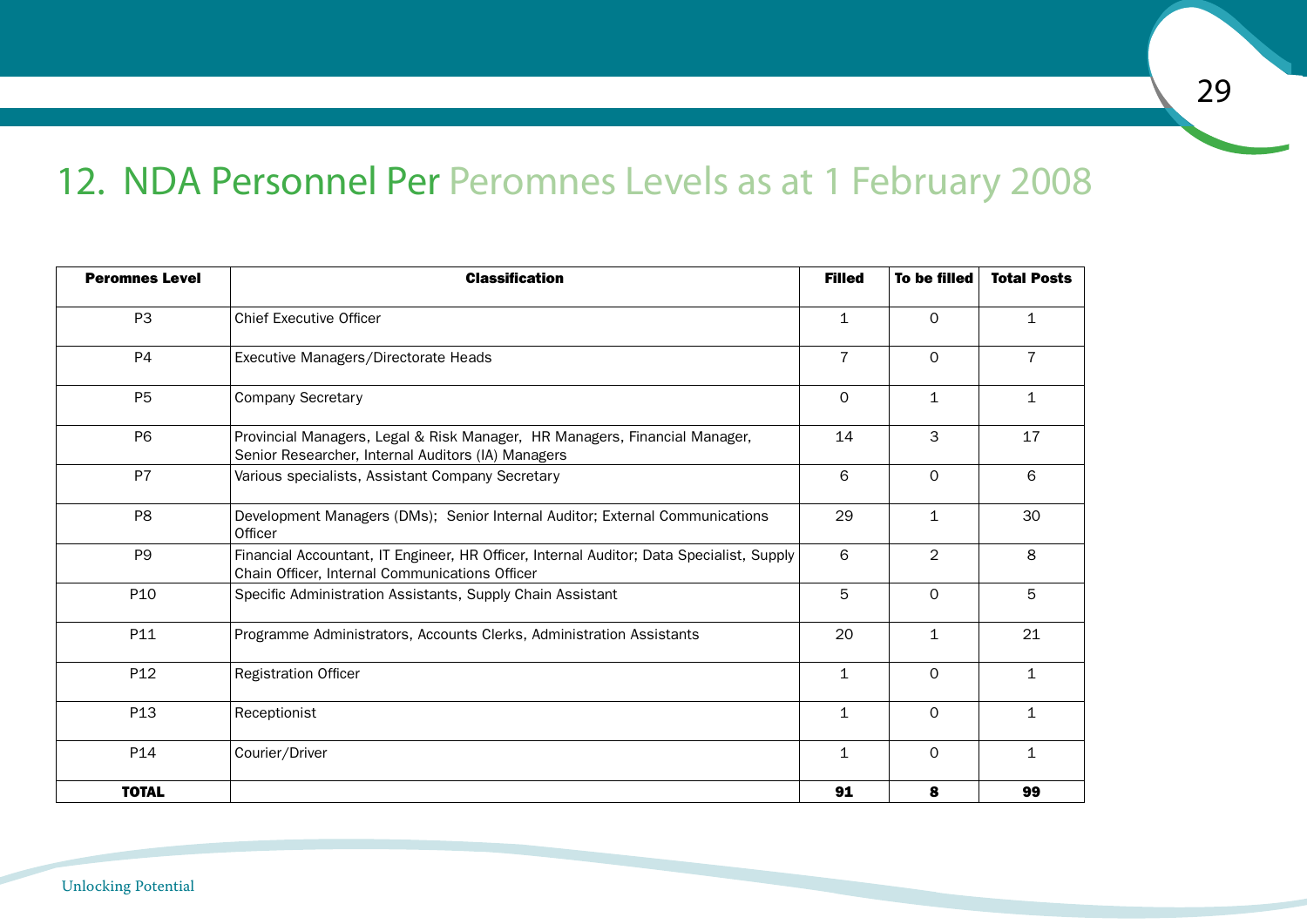### 13. Human Resource Implications

The implications of the 2008-09 strategy on HR are the following:

- 12.1. There is a need to develop specific skills in the NDA since capacity building with respect to the Projects Directorate is a priority if the NDA is to meet its objectives successfully. The specific skills identified are:
	- 12.1.1 Project Management in the context of development funding institutions. This implies that we need to focus on the methodologies, tools, practices and processes used in project management as an example of the content of the training that needs to be considered
	- 12.1.2 Report writing skills need to be developed to improve the compilation of Request for Project Funding reports.
	- 12.1.3 Relationship Building Skills
	- 12.1.4 Industrial Relations (IR) Training and Dispute Management skills

12.1.5 Performance Management Skills 12.1.6 An in-depth understanding of capacity building as a factor of sustainable development and the NDA's particular role in this regard.

12. 2. In addition to the above there is a need to conduct a full assessment of the flow of work and clarify a number of current roles within the organisation. Once this assessment has been conducted the NDA will be in a position to consider how to optimise existing human resources without necessarily increasing the staff complement. The Projects Directorate has, however, identified the need for five additional Development Managers (DMs) in the following provinces: KwaZulu-Natal: 2; Northern Cape: 1; Western Cape: 1 and Free State: 1. The approximate cost of funding this is R1 885 657.50 a year.

The Finance Directorate has an approved junior

IT function that still needs to be filled. Provision has already been made for this within the salaries budget. Strong consideration must be given to the need in the Finance Department for the position of a Management Accountant to handle all the internal finance and budgeting matters and processes so that there is sufficient segregation of duties.

The R & D Directorate has an approved position of Senior Researcher: Socio-Economic Development. This position will soon be filled. Other needs identified by R&D will form part of the overall workflow assessment being conducted.

Finally the NDA needs to continue to develop a high performance culture by implementing a sound performance management system with high levels of accountability that need to be filtered throughout the organisation to ensure effective delivery of the strategic objectives.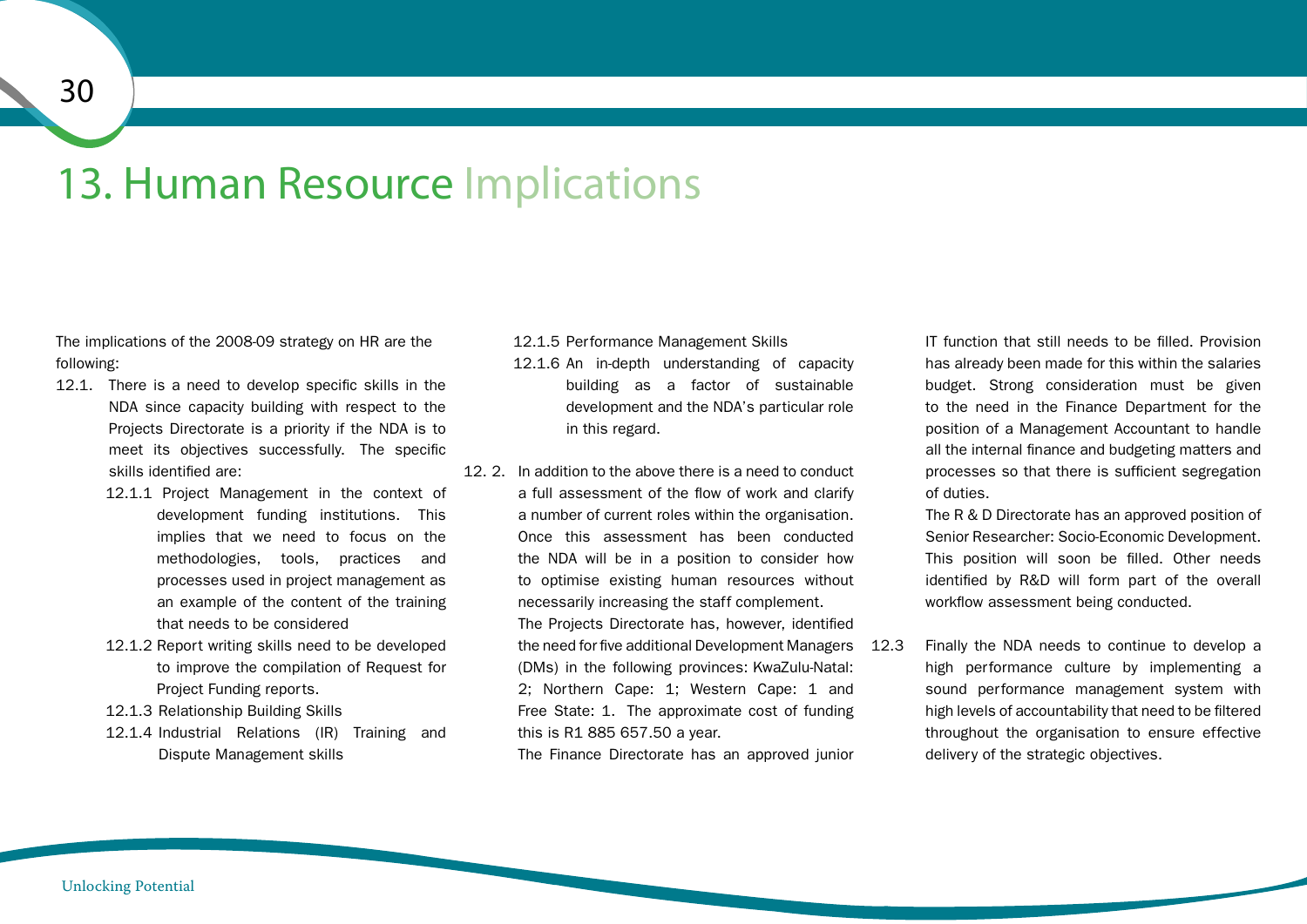## 14. Monitoring and Reporting



T he NDA is required to submit quarterly progress reports to the Minister on the implementation of the strategic plan.

31

The NDA Executive Management, together with the Senior Management team, meet to discuss progress every quarter. A report is formulated and presented to the Board for approval. Thereafter the approved report, together with the financial expenditure trends for the quarter, is submitted to the Minister.

Directorate Heads/Executive Managers submit monthly progress reports to the Executive Committee (Exco). These reports are used when performance agreements are assessed on an annual basis.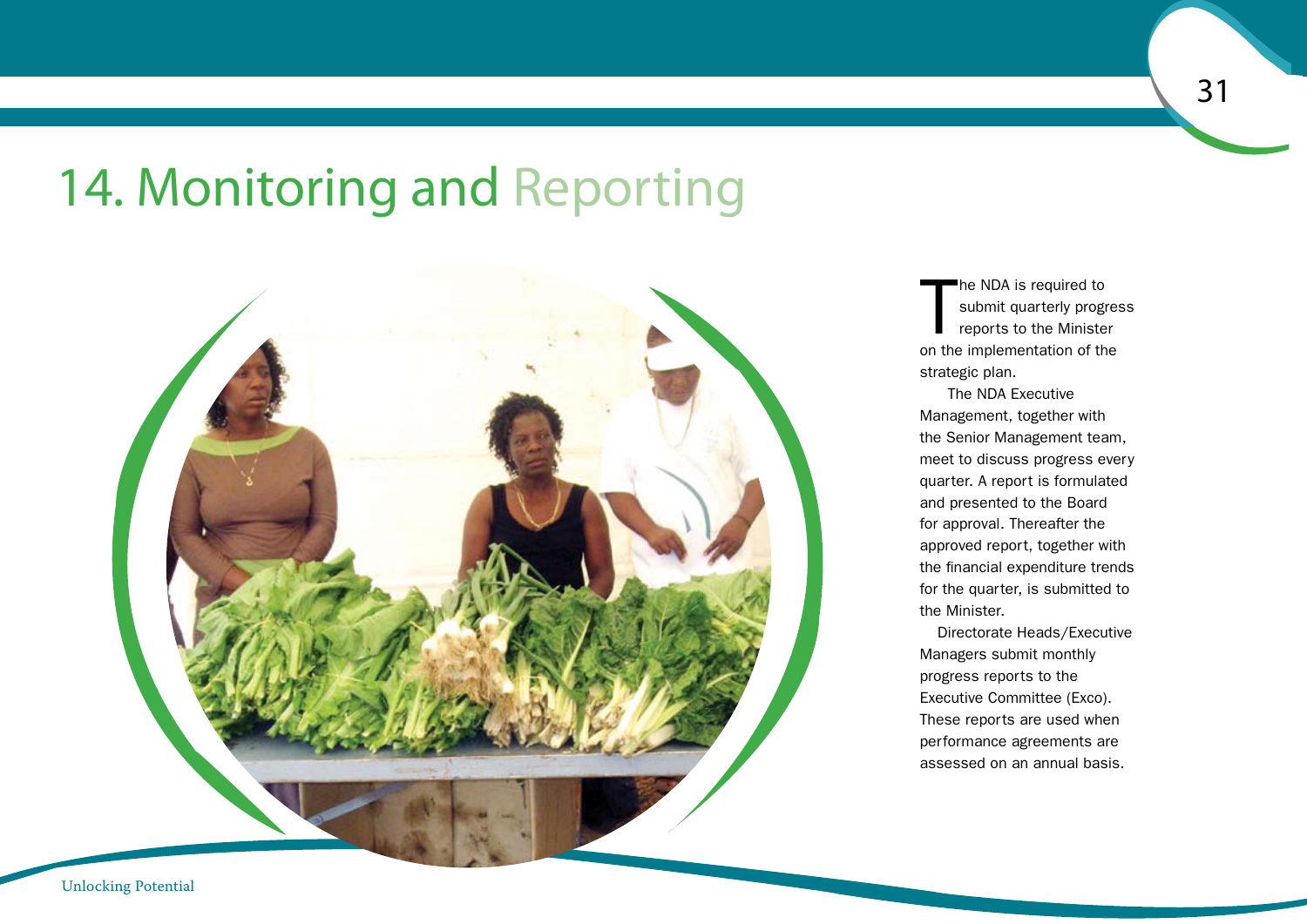### 15. Examples of some of the CSOs Funded by NDA

#### Tswelang Pele Bomme, Free State

Established in September 2001, this agricultural development project almost collapsed during its embryonic stages when some of its original members left in droves as soon as they realised they would not be able to reap immediate material benefits for their efforts.

The R414 585 funding it received from the NDA did not only rescue it from extinction, but it also helped it to boost capacity and become an important incomegenerating initiative making a positive difference to the lives of scores of families in Free State's impoverished Xhariep District Municipality.

Specialising inthegrowingof vegetables suchaspotatoes, carrots, spinach, mealies, beetroot and tomatoes, the project counts among its major clients a group of local businesspeople, who regularly buy its produce in bulk. The success of Tswelang Pele Bomme, Sesotho for "get ahead, ladies", has also attracted interest from Potato SA, which is seeking to build a partnership with the women with a view to using the project to pilot an innovative potato planting programme in the area and other parts of South Africa.

#### Botshabelo Creations Community Development, Free State Khomanani Project in Vhembe District, Limpopo

Botshabelo Creations Community Development (BCCD) has been offering skills training in areas such as garment-making, embroidery, upholstery, curtain-making and fabric-painting in Botshabelo – one of the most disadvantaged areas in the Free State – for more than a decade.

Although it conducted its courses professionally right from the start, its lack of a financial viability and coherent sustainability plan almost forced it to close its doors.

A cash injection in the form of a R620 440 funding from the NDA rescued the project from collapse and enabled it to continue providing training interventions mainly aimed at women and the youth, two of the most vulnerable groups in the region.

This helped BCCD, formerly known as the Foundation for Entrepreneurial Development (FED), to, among other things, secure two major contracts from the Small Enterprise Development Agency (seda) and the Department of Labour.

The project creatively recycles discarded paper to make valuable products such as conference folders, notebooks, photo albums and photo frames, sold mainly to tourists visiting exotic destinations in the district.

The project and its innovative members, who honed their skills at the University of Johannesburg, also almost disappeared from the face of the earth when they could not keep up with the payment of their electricity and telephone accounts, rent and other bills.

The NDA's funding of R683 859, which it shared with five other like-minded poverty alleviation projects in the impoverished district, went a long way to making the project come alive again.

Project members believe the funding has created a solid platform from which they can build their unique business into a sustainable enterprise with access to lucrative international markets.

#### Kodumela Area Development Project, Limpopo

The Kodumela Area Development Project (ADP), a World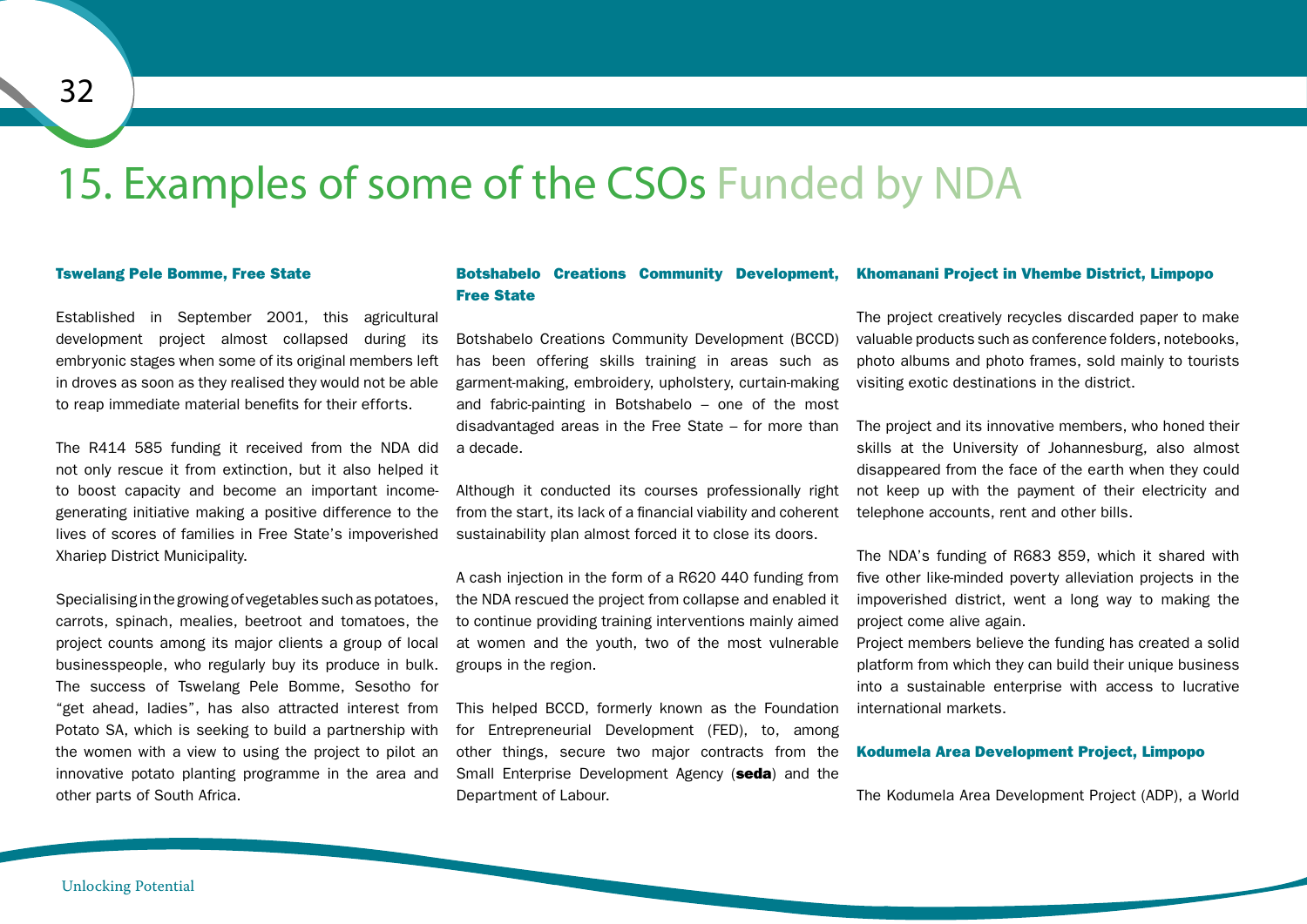Vision-funded project operating in six villages in the 65 000-strong Sekoro community, where it implements development activities aimed at alleviating poverty and improving socio-economic development, had its hand strengthened when the NDA funded it to the tune of R603 900 recently.

The project consists of established beadwork groups that sell their wares internationally. Other groups of women work in communal vegetable gardens.

The funding from the NDA was used to help the beneficiaries grow their businesses by providing buildings for beadwork groups, supplying its garden project with seeds and making money available for training.

The food garden project already has markets in faraway places such as Gauteng, Africa's economic powerhouse. The project is also involved in raising HIV/AIDS awareness, imparting farming and life skills, improving education and upgrading community infrastructure.

### Sister Love Incorporated of South Africa, **Mpumalanga**

Sister Love Incorporated of South Africa (SLISA) is a Section 21 organisation established in 2002 to enhance the ability of non-governmental and communitybased organisations in the delivery of quality HIV/AIDS prevention services in Mpumalanga.

In March 2007 the organisation received R769 128 from the NDA to help it bolster its incomegeneration initiatives, such as milk production, poultry and vegetable-growing on a 249-hectare farm, on behalf of three of its partners – Reach For Life, and Sifunokuhle and Nomakhaya homebased care centres. The three NGOs look after the interests of people infected with or affected by the disease.

Working in partnership with the Department of Land Affairs, which made R2,2 million available for the purposes of purchasing the farm, livestock and equipment; the Department of Agriculture, which provided training on farming; and the Department of Labour, which provided the training needs of 56 beneficiaries, SLISA is seen as a breath of fresh air in the fight against the pandemic in the province.

### Tsomo Valley Agricultural Cooperative, Eastern **Cape**

It has always been emphasised that partnerships are a key to the success of poverty alleviation and economic development projects in South Africa.

The Tsomo Valley Agricultural Cooperative, a project that seeks to improve the productivity of local farms and give support to the beneficiaries of the government's Land Redistribution and Agricultural Development (LRAD) Programme, is an example of such success.



injected R761 238 into the initiative; Department of Agriculture; National Cooperative Association of South Africa and Sakhizwe District Municipality; the project has capacitated 12 local emerging farmers who had acquired land through the LRAD programme with access to farming expertise, farming inputs and mechanisation and mentoring services.

As a result of these partners' intervention, the farms are now being managed professionally, 20 farmers have been trained in farm management and technological skills, and production has improved by 20%.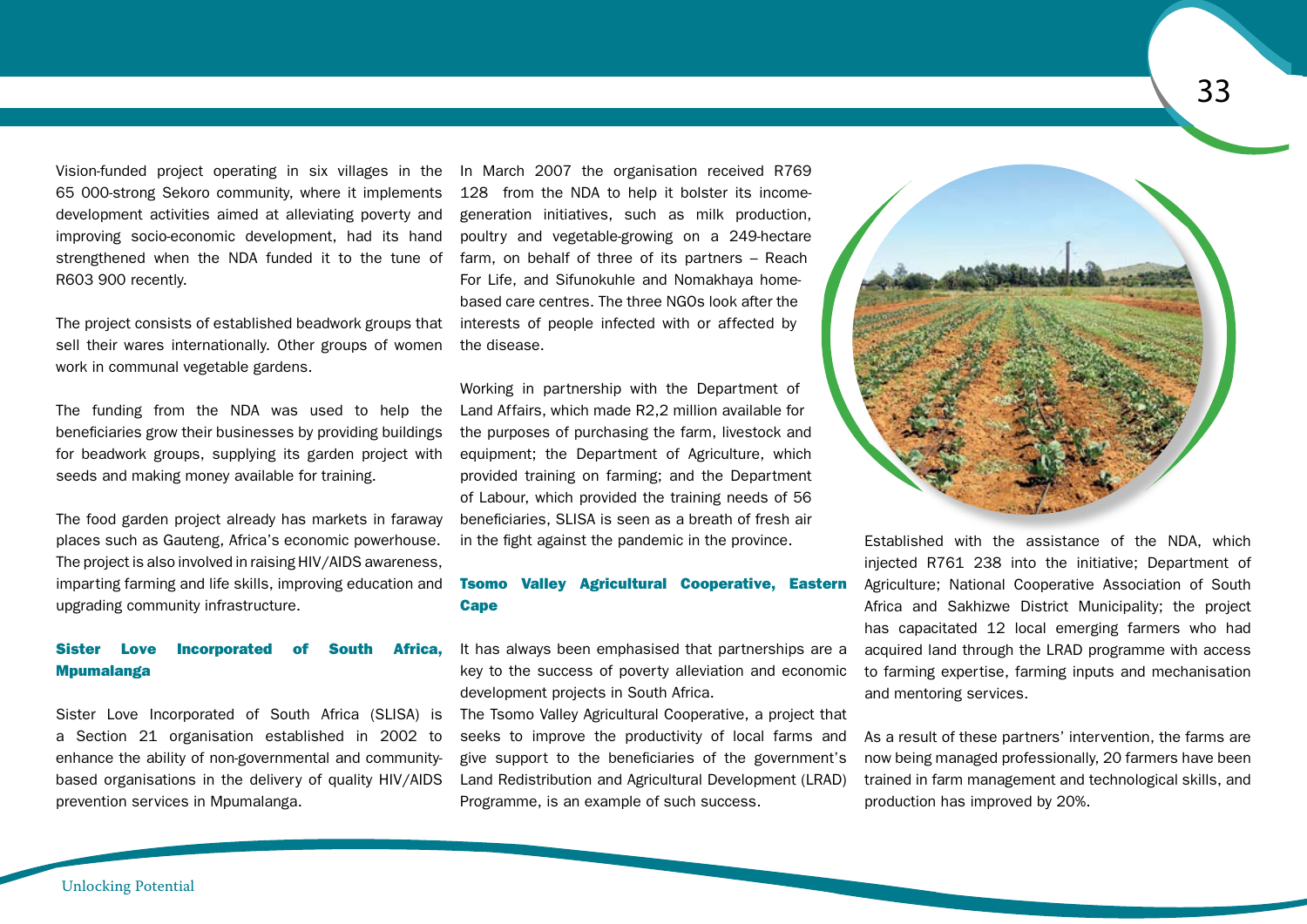### 15. Examples of some of the CSOs Funded by NDA (continued)

#### Delindlala Farmers' Cooperative, Eastern Cape

Delindlala Farmers' Cooperative was established in December 2001 when 40 people – 23 women and 17 men – acquired a 2 029-hectare commercial farm through the Land Redistribution for Agricultural Development (LRAD) programme. The association, in the Emalahleni Local Municpality in the Eastern Cape, was assisted by the NDA to register as a cooperative in 2006.

The cooperative also acquired a used tractor, an old irrigation system and a small dairy with antiquated machines when it bought the farm.

The farm supplies local shops with fresh produce and neighbouring villages with vegetables and milk. But it was unable to cope with the increasing demand because of capacity constraints.

The NDA funding of R752 450 was aimed at assisting the group to expand its activities. These included training of members on farm management, financial management, governance, technical skills, sustainable agricultural methods, improvement of the dairy, utilisation of 100 hectares, purchasing of a new tractor, improvement of livestock quality and development of a business plan.

Through the funding all 40 members of the cooperative have already been trained in various skills. A bankable business plan has been developed, livestock quality has improved, and the dairy has been rehabilitated and is now fully operational. Twenty dairy cows and a bull have also been purchased.

#### Community Plough Back Movement, Western Cape

The aim of the Community Plough Back Movement (CPBM) is to, as the name suggests, plough back into disadvantaged communitieswhatever skills their members acquire in life's journey.

The project was started in 2002 by a university professor who has a passion for community development when she brought together a group of professionals from Gugulethu, Langa and Nyanga in an effort to use their skills and spare time to empower the communities they grew up in.

CPBM is involved in HIV/AIDS education, school enrichment programmes, and food security and beading initiatives.

#### Surplus People Project, Western Cape

The Surplus People Project (SPP) works in the area of pro-poor agrarian reform – including land, water and

agricultural reform – to address challenges brought about by rural poverty and to stimulate local economies.

Under the auspices of the initiative, a group of women have proactively pooled their resources to start a piggery and a poultry initiative to generate much-needed income for its members.

Another group of women has developed tunnels for vegetable production while another, consisting mainly of elderly women, regularly makes its fresh produce available to the local hospital.

SPP has forged a number of partnerships, which are seen as critical to the success and sustainability of the project. One such venture is a guest farm that integrates elements of conversation and tourism into an existing project.

To enable SPP to sustain its activities and turn them into successful ventures, the NDA recently made funding to the tune of R940 000 available to the project. The funding was used to disseminate relevant information to members, facilitate the identification of land and support capacity initiatives, among other things.

#### Venus Susters, Northern Cape

With the Southern African Large Telescope (SALT) in the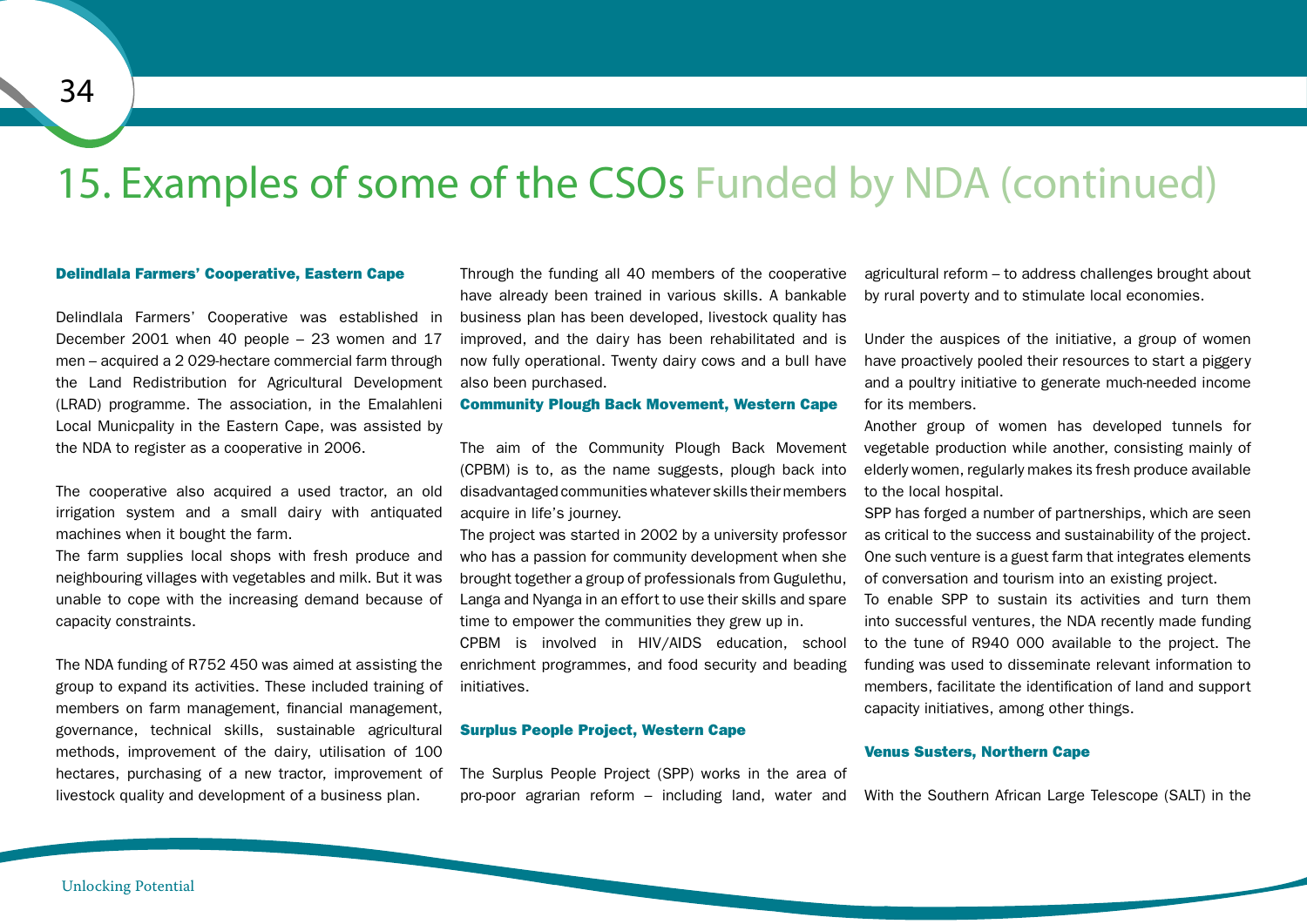small Northern Cape town of Sutherland attracting huge interest from around the world, the local tourism industry is growing in leaps and bounds.

A number of guesthouses and restaurants have sprung up in the area over the past couple of years. Unfortunately, all of these are owned by "outside investors", at a great disadvantage to local economic development.

When the South African Astronomical Observatory (SAAO) introduced night tours to the facility as interest continued to soar, a group of local women decided to enter the fray.

The women approached the Karoo Hoogland Council with a proposal to buy an old farmhouse with a view to turning it into a bed-and-breakfast establishment. The council, which was optimistic about the idea, agreed to the proposal provided the women acquired funding for the guesthouse.

Situated 3km from the SAAO, the farmhouse is an ideal overnight facility for tourists wanting to visit the Observatory.

Because of its potential to eradicate poverty and contribute to local economic development, the NDA approved funding to the tune of R538 385.

#### Gauta e Sedilweng, Northern Cape

The fast diminishing subsistence diamond mining and the resultant growing unemployment in Northern Cape have effectively turned small towns such as Ritchie and Windsorton in the Sol Plaatje Municipality into welfare neighbourhoods, with many people depending on state grants for survival.

But a group of resilient residents refused to wallow in self-pity.

They put their thinking caps on and came up with a skills development project called Gauta e Sedwileng, a Sesotho term for "refined gold", to enable locals to improve their socio-economic status.

The initiative is aimed at creating employment for beneficiaries by establishing hydroponics and compostmanufacturing projects. It also intends establishing three cooperatives.

The NDA agreed to fund the project for R2,5 million.

#### Ikusasalethu Trust, KwaZulu-Natal

Ikusasalethu Trust received R772 218 from the NDA to help it establish a distillation plant in Inkandla, one of the most impoverished areas in the northern region of KwaZulu-Natal.

The plant provides processing facilities for existing and future herb farmers within a 15km radius of the town of Inkandla.LeadingSouthAfricanpharmaceuticalcompanies have shown great interest in the Rose Geranium oils,

which they want to use in the manufacture of skin and hair products. This is expected to contribute immensely to its bottom line as well as its future sustainability. The trust also seeks to venture into the perfume producing industry. It has already sent some of its essential oils overseas for component evaluation to see what other essential ingredients its products contain.

Part of the money the trust received from the NDA will be used to strengthen its corporate governance processes. Regarded as one of the key civil society organisations fighting poverty in Northern KwaZulu-Natal, the trust has also received funding from Gijima KwaZulu-Natal to acquire more land and provide training.

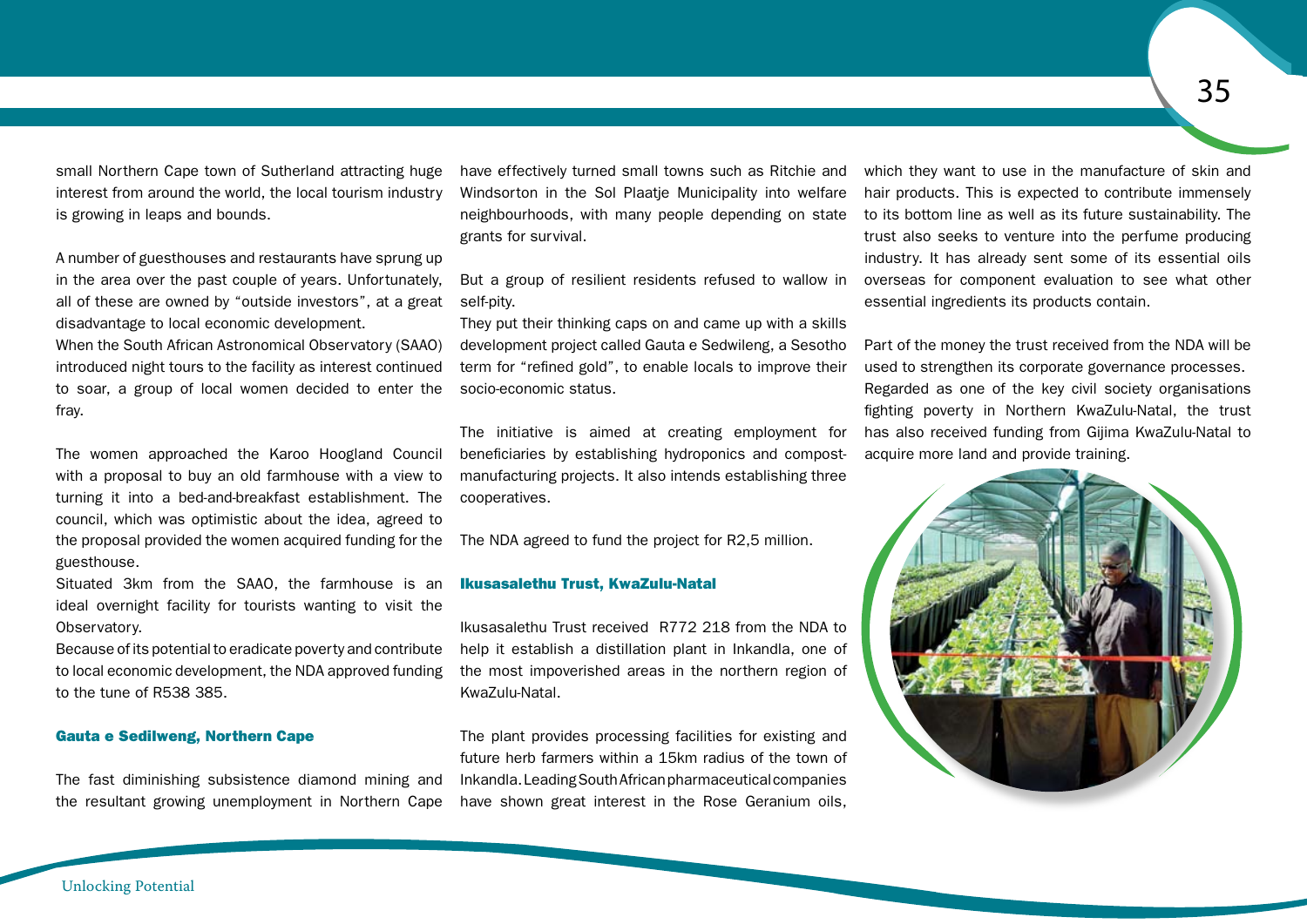### 15. Examples of some of the CSOs Funded by NDA (continued)

#### Jikelele Ingwavuma, KwaZulu-Natal

Jikelele Ingwavuma assists poverty-stricken women, orphans and vulnerable children as well as small, medium and micro enterprises (SMMEs) in Ingwavuma, a 2 100km2 impoverished area bordering Mozambique to the north, Swaziland to the west and the Pongola River to the south and east.

The area is part of the Jozini Municipality in Umkhanyakude District, a presidential node, meaning that its poverty levels are such that more resources are needed to achieve maximum impact.

The funding requested from the NDA was expected to assist the project to turn around the dire circumstances of women, orphans and vulnerable children. Already there are an estimated 3 000 HIV/AIDS orphans in the area.

The project trains women in arts and crafts and buys their designs to create, brand and market the products.

It also creates healthy and safe environments for orphans and vulnerable children by, among other things, providing support, completing and maintaining cluster homes for those who cannot be placed with a family and creating food gardens. It also assists SMMEs, particularly those owned by women, with capacity building.

#### GreenHouse Project, Gauteng

The GreenHouse Project is a non-governmental organisation based in the Johannesburg inner city that seeks to, according to its mission statement, "contribute to transforming Johannesburg into a green city by empowering its residents to create and recreate the city in ecologically, socially and economically sustainable ways".

With the City of Johannesburg as its key partner, the project was the result of the realisation that communities and decision-makers that had the potential to transform Johannesburg into a "green" city did not have easy access to practical solutions. To this end, the City of Johannesburg provided the project with a "home" in Joubert Park. The GreenHouse People's Environmental Centre, as it is called, was officially opened in September 2002 to coincide with the World Summit on Sustainable Development.

The project provides information and practical demonstrations on "green" building and design, sustainable energy, sustainable water and sanitation management, zero-waste culture and organic food, medicinal plants and landscaping.

A portion of the funding it received from the NDA was used to organise 22 participants of the Wesbank Barrel

gardening project into a cooperative selling organic fresh produce and seedlings to generate income for themselves and their families.

#### The Eesterust Care and Training Centre, Gauteng

The mission of the Eesterust Care and Training Centre, established in 1985, is to improve the quality of life of people with physical and mental disabilities to enable them to reach their potential.

The centre serves historically disadvantaged areas such as Eersterust, East Lynne, Mamelodi and Nellmapius by providing basic job skills and social services to children, youth, elderly and terminally ill, abused, disabled and uneducated people. Job training and creation will ultimately provide education, self-sustainability and community upliftment.

The centre's main activities include caring for profoundly and severely handicapped children, providing pre-school training, delivering interventions for Down Syndrome, autistic and cerebral palsy children, offering protective work centre for young adults, and providing life and job skills, as well as support and counselling services.

In 2001 it established a vegetable garden project to provide young people with disabilities with food and income.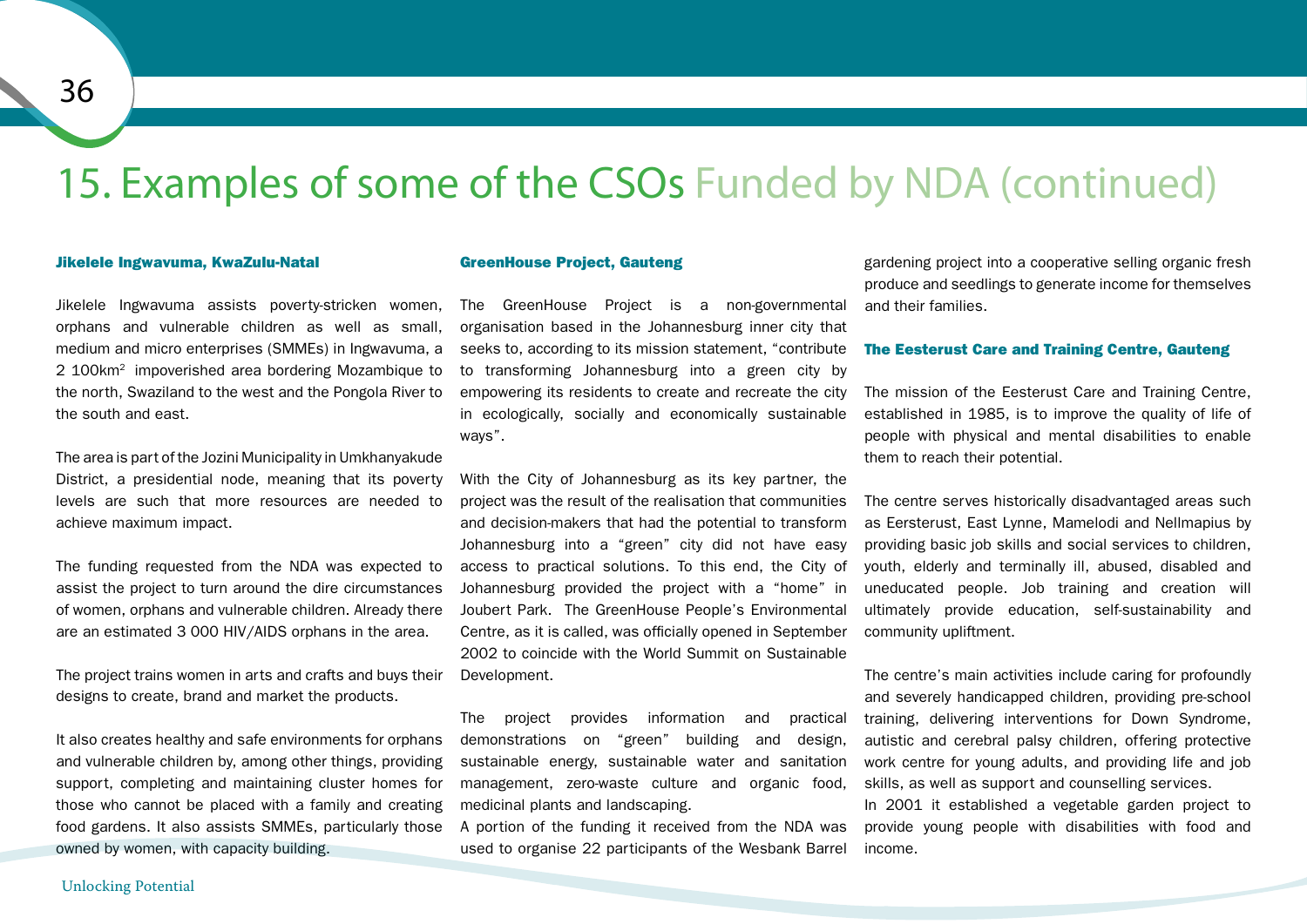### 15. Projects Funding Criteria

Adjudication Criteria for Funding of projects used by the Projects and Programmes Steering Committee, include to:

### Promote eradication of poverty and its causes, a project should:

- Serve the population of a targeted poverty pocket area
- Address economic and social inequalities, including gender inequalities
- Promote tangible quality of life improvements by facilitating the satisfaction of basic needs for the targeted population and/or
- Generate opportunities for employment and income earning

### Promote community ownership of the development process, a project should:

- Ensure self-initiative and participation during project planning, management and implementation phases
- Promote balanced gender involvement including active participation of women in decision making structures
- Present opportunities for the community/ beneficiaries to voice poverty related issues
- Facilitate a high level of awareness of the project within the local community
- Facilitate adoption/acceptance by the community of project proposals
- Promote community ownership of the project benefits
- • Demonstrate project accountability to beneficiaries and governing structures
- Provide opportunities for capacity building, skills

transfer and other measures to address obstacles that prevent or limit community participation and self initiative

### Adopt a broad based approach in addressing poverty and its causes, a project should:

- Consider a multiplicity of community needs
- Provide an opportunity for other development initiatives within the community Where appropriate, make reference to existing Government and/or other relevant development initiatives

### Optimise the effective use of resources / skills through a partnership approach, by:

- Indicating opportunities for cooperation with other relevant parties
- Proposing relevant partnerships with other parties on the basis of clearly defined competencies and roles

### Build sustainability and quality development into the project, a project should:

- Demonstrate appropriateness of project solutions and results in relation to problems identified
- Provide objective and project purpose indicators reflecting the social and economic impact of the project on the community
- Demonstrate the project's suitability in terms of the social, cultural and environmental characteristics of the area
- Demonstrate long term feasibility in technical, financial and organisational terms

### The NDA does not fund:

- Workshops and conferences, unless they are integral to the functioning of a project or programme to gain or renew a mandate or to consult a recipient community about the project design and implementation.
- Research for individual gain or profit
- Once-off activities
- Large-scale infrastructure projects that are the responsibility of national, provincial or local government, including schools, offices, water, sanitation and road works
- Capital expenditure such as land, buildings, vehicles or other major capital, unless they are in support of project implementation
- Disaster relief
- Educational institutions, schools, universities or colleges
- Local, provincial or national government or parastatals, directly or indirectly
- Capital for small, medium or micro enterprises
- • Bursaries
- Political organisations or activities or any activity that promotes party political division, sexism, racism or regionalism
- Museums and conservation projects
- Projects outside South Africa
- Denominational activities
- Activities that may cause environmental degradation
- Organisations with a history of misuse of funds or whose grants have been suspended by the National Development Agency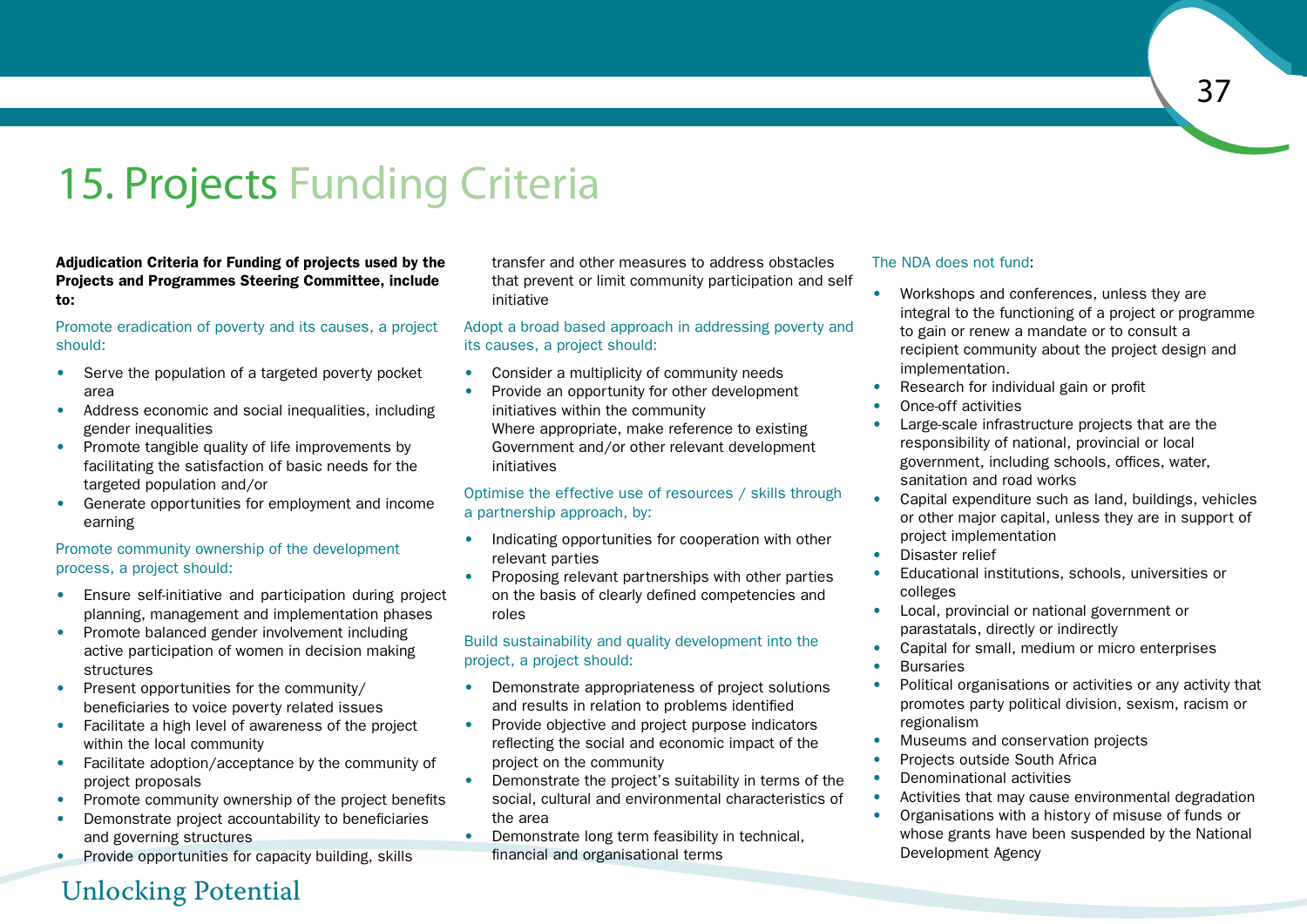### 16. Abbreviations and Glossary

| <b>ASGI-SA</b> – Accelerated Shared Growth Initiative of South |
|----------------------------------------------------------------|
| Africa                                                         |

- **BCCD** Botshabelo Creations Community Development
- CBO Community-based Organisation
- CEO Chief Executive Officer
- **CPBM** Community Plough Back Movement
- CSO Civil Society Organisation
- **DM** Development Manager
- **DSD** Department of Social Development
- **EAP** Employees Assistance Programme
- **EXCO Executive Committee**
- FED Foundation for Entrepreneurial Development
- FBO Faith-based Organisation
- **HR Human Resources**
- IA Internal Auditor
- **IDP** Integrated Development Programme
- **IR** Industrial Relations

| <b>ISRDP</b> –   | Integrated Sustainable Rural Development    |  |  |  |
|------------------|---------------------------------------------|--|--|--|
|                  | Programme                                   |  |  |  |
| $IT -$           | Information Technology                      |  |  |  |
| LRAD –           | Land Redistribution for Agricultural Reform |  |  |  |
| $M$ oU $-$       | Memorandum of Understanding                 |  |  |  |
| $NDA -$          | National Development Agency                 |  |  |  |
| $NGO -$          | Non-governmental Organisation               |  |  |  |
| OHS -            | Occupational Health and Safety              |  |  |  |
| <b>R&amp;D</b> – | Research and Development                    |  |  |  |
| $PFMA -$         | Public Finance Management Act               |  |  |  |
| $PF -$           | Programme Formulation                       |  |  |  |
| <b>PGDS -</b>    | Provincial Growth and Development           |  |  |  |
|                  | <b>Strategy</b>                             |  |  |  |
| $RFP-$           | <b>Request for Proposal</b>                 |  |  |  |
| SEDA –           | <b>Small Enterprises Development Agency</b> |  |  |  |
| SMME -           | Small, Medium-sized and Micro Enterprises   |  |  |  |
| $SPP -$          | Surplus People's Project                    |  |  |  |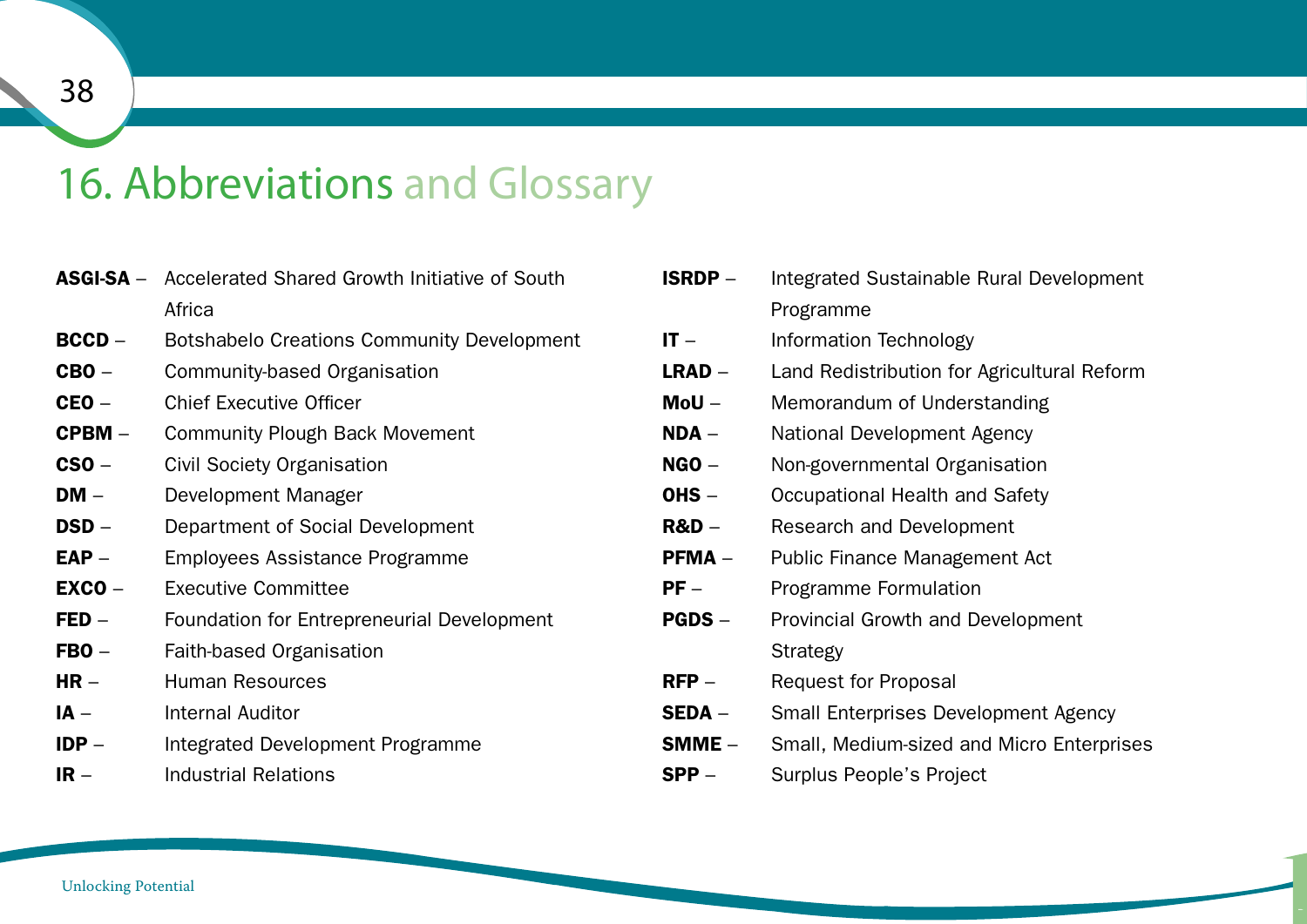### 16. Our Contact Details

### Eastern Cape

4th Floor NBS Building Terminus Street East London Tel 043 742 3610/5791 Fax 043 742 3612 E-mail: ecapeprovince@nda.org.za Provincial Manager: Wonga Tuta

### Free State

2nd Floor Office Zastron Street Sanlam Building **Bloemfontein** Tel 051 430 2024 Fax 051 430 2024 E-mail: freestateprovince@nda.org.za Provincial Manager: Dr Anthony Bouwer

### **Gauteng**

3th Floor, Nedbank Corner 132 De Korte street Braamfontein 2001 Tel 011 718 5611 Fax 011 718 5704 E-mail: gautengprovince@nda.org.za Provincial Manager: Lennox Garane

### KwaZulu-Natal

30th Floor Unit 3002 Durban Bay House 333 Smit Street Durban 4000 Tel 031 305 5542 Fax 031 305 5140 E-mail: kznprovince@nda.org.za Provincial Manager: Xolani Zungu

### Limpopo

Bonitas Building 22 Hans van Rensburg Street Polokwane 0700 Tel 015 291 2492 Fax 015 295 7586 E-mail: limpopoprovince@nda.org.za Provincial Manager: Prof Zach Choenyane

### Mpumalanga

16 Branders Street Biwaters Building **Nelspruit** Tel 013 755 3777 Fax 013 753 2244 E-mail: mpumalangaprovince@nda.org.za Provincial Manager: Nimrod Mbele

### North West

Office 0113A First Floor West Gallery Mega City Mmabatho Tel 018 392 6892 Fax 018 392 5432 E-mail: northwestprovince@nda.org.za Provincial Manager: David Potlako Ntlatleng

### Northern Cape

2nd Floor Flaxley House Du Toit Span Road Kimberley 8301 Tel 053 831 4828/9 Fax 053 831 4824 E-mail: northerncapeprovince@nda.org.za Provincial Manager: Clive Moses

### Western Cape

2nd Floor 50 Keerom Street Cape Town 8001 Tel 021 422 5175 Fax 021 422 5180 E-mail: westerncapeprovince@nda.org.za Provincial Manager: Jessica Fortuin